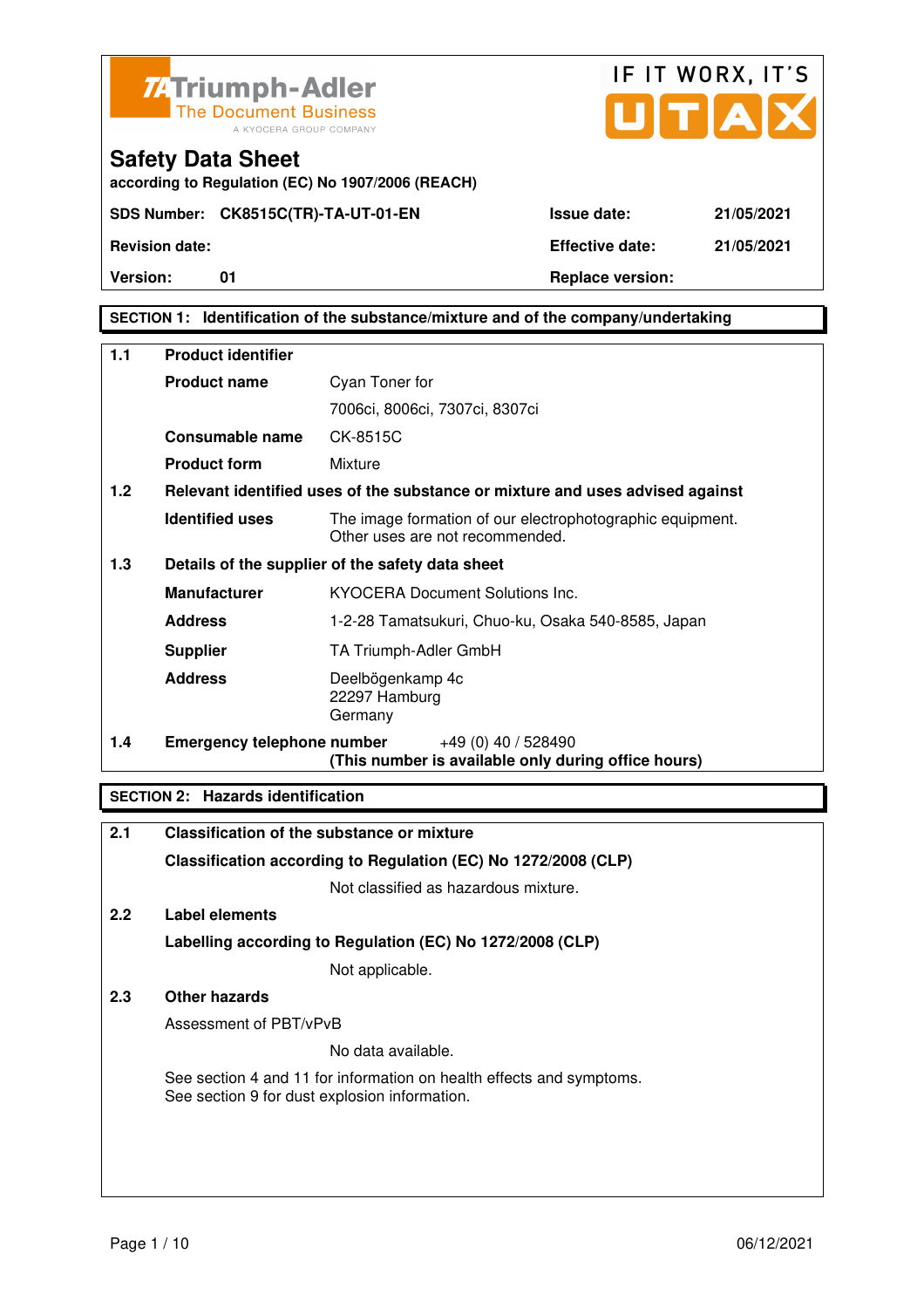|                                                                               | <b>74 Triumph-Adler</b>                                                              | <b>The Document Business</b><br>A KYOCERA GROUP COMPANY                                                                      |                                                                       | IF IT WORX, IT'S<br>$\mathbf{U}[\mathbf{T} \mathbf{A}]$  |                             |
|-------------------------------------------------------------------------------|--------------------------------------------------------------------------------------|------------------------------------------------------------------------------------------------------------------------------|-----------------------------------------------------------------------|----------------------------------------------------------|-----------------------------|
| <b>Safety Data Sheet</b><br>according to Regulation (EC) No 1907/2006 (REACH) |                                                                                      |                                                                                                                              |                                                                       |                                                          |                             |
|                                                                               |                                                                                      | SDS Number: CK8515C(TR)-TA-UT-01-EN                                                                                          |                                                                       | <b>Issue date:</b>                                       | 21/05/2021                  |
|                                                                               | <b>Revision date:</b>                                                                |                                                                                                                              |                                                                       | <b>Effective date:</b>                                   | 21/05/2021                  |
| <b>Version:</b>                                                               | 01                                                                                   |                                                                                                                              |                                                                       | <b>Replace version:</b>                                  |                             |
|                                                                               |                                                                                      | <b>SECTION 3: Composition/information on ingredients</b>                                                                     |                                                                       |                                                          |                             |
| 3.2                                                                           | <b>Mixtures</b>                                                                      |                                                                                                                              |                                                                       |                                                          |                             |
|                                                                               | Chemical name                                                                        |                                                                                                                              | <b>CAS No</b>                                                         | Weight%                                                  | <b>Classification (CLP)</b> |
|                                                                               | Polyester resin (3 kinds)<br>Organic pigment<br>Amorphous silica<br>Titanium dioxide | Ferrite (Ferrite including Manganese)                                                                                        | confidential<br>66402-68-4<br>confidential<br>7631-86-9<br>13463-67-7 | 70-80<br>5-10 (as $Mn: < 2$ )<br>$3 - 8$<br>$1-5$<br>< 1 | Carc.2(H351)                |
|                                                                               | Information of ingredients                                                           | (1) Substance, which present a health or environmental hazard within the meaning of CLP:                                     |                                                                       |                                                          |                             |
|                                                                               |                                                                                      | Titanium dioxide.                                                                                                            |                                                                       |                                                          |                             |
|                                                                               | (2) Substance, which are assigned Community workplace exposure limits:               |                                                                                                                              |                                                                       |                                                          |                             |
|                                                                               | None.                                                                                |                                                                                                                              |                                                                       |                                                          |                             |
|                                                                               | REACH:                                                                               | (3) Substance, which are PBT or vPvB in accordance with the criteria set out in Annex XIII of                                |                                                                       |                                                          |                             |
|                                                                               |                                                                                      | None.                                                                                                                        |                                                                       |                                                          |                             |
|                                                                               | REACH (SVHC):                                                                        | (4) Substance, which are included in the list established in accordance with Article 59(1) of                                |                                                                       |                                                          |                             |
|                                                                               |                                                                                      | None.                                                                                                                        |                                                                       |                                                          |                             |
|                                                                               |                                                                                      | See section 16 for the full text of the H statements declared above.                                                         |                                                                       |                                                          |                             |
|                                                                               | <b>SECTION 4: First aid measures</b>                                                 |                                                                                                                              |                                                                       |                                                          |                             |
| 4.1                                                                           |                                                                                      | <b>Description of first aid measures</b>                                                                                     |                                                                       |                                                          |                             |
|                                                                               | Inhalation:                                                                          | Remove from exposure to fresh air and gargle with plenty of water.<br>Consult a doctor in case of such symptoms as coughing. |                                                                       |                                                          |                             |
|                                                                               |                                                                                      | Skin contact: Wash with soap and water.                                                                                      |                                                                       |                                                          |                             |
|                                                                               | Eye contact:                                                                         | Flush with water immediately and see a doctor if irritating.                                                                 |                                                                       |                                                          |                             |
|                                                                               | Ingestion:                                                                           | Rinse out the mouth. Drink one or two glasses of water to dilute.<br>Seek medical treatment if necessary.                    |                                                                       |                                                          |                             |
|                                                                               |                                                                                      |                                                                                                                              |                                                                       |                                                          |                             |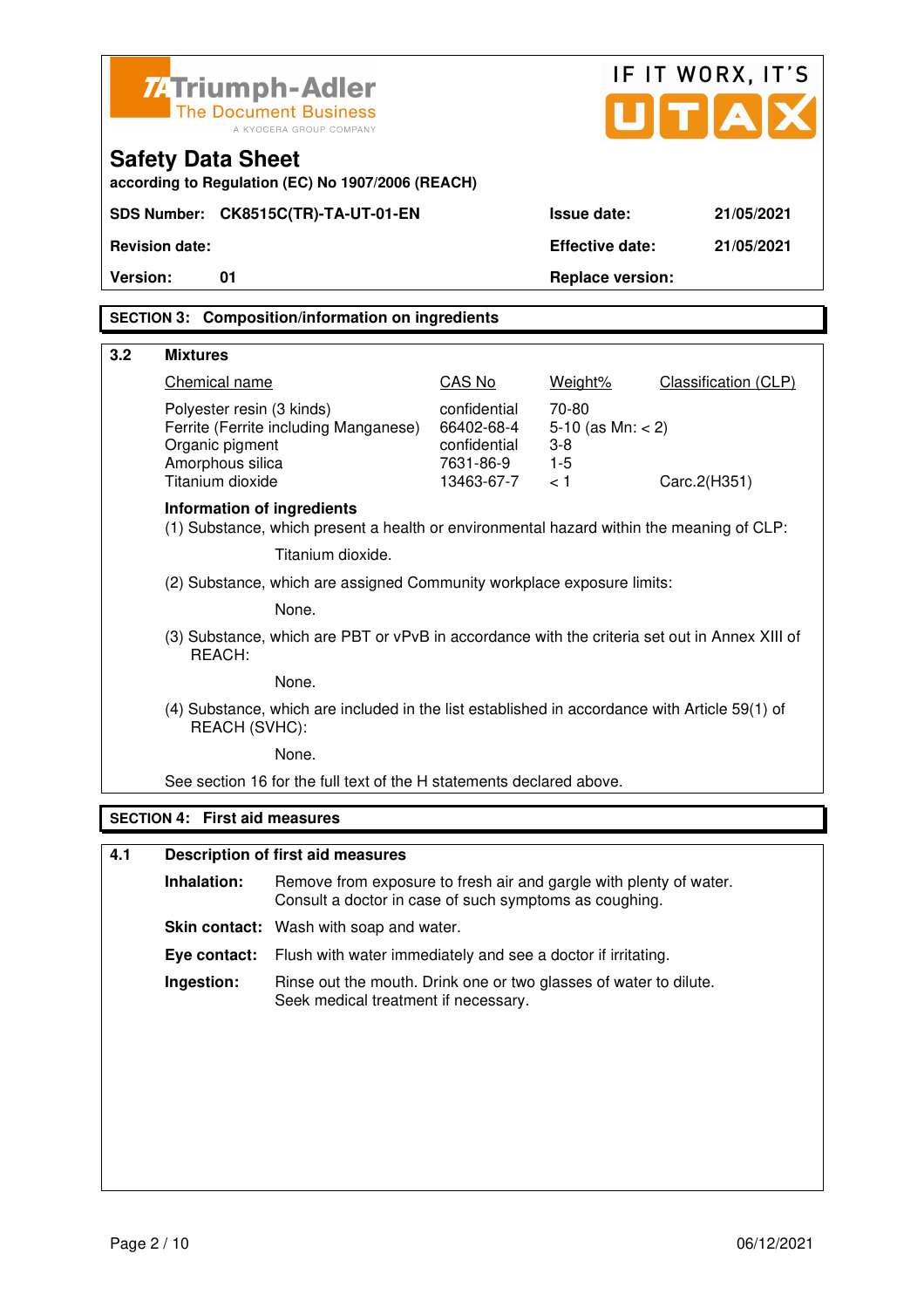



**according to Regulation (EC) No 1907/2006 (REACH)**

|                       | SDS Number: CK8515C(TR)-TA-UT-01-EN | <b>Issue date:</b>                   | 21/05/2021 |
|-----------------------|-------------------------------------|--------------------------------------|------------|
| <b>Revision date:</b> |                                     | <b>Effective date:</b><br>21/05/2021 |            |
| <b>Version:</b>       |                                     | <b>Replace version:</b>              |            |

# **4.2 Most important symptoms and effects, both acute and delayed**  Potential health effects and symptoms **Inhalation:** Prolonged inhalation of excessive dusts may cause lung damage. Use of this product as intended does not result in prolonged inhalation of excessive toner dusts. **Skin contact:** Unlikely to cause skin irritation. **Eye contact:** May cause transient eye irritation.

**Ingestion:** Use of this product as intended does not result in ingestion.

# **4.3 Indication of any immediate medical attention and special treatment needed**

No additional information available.

### **SECTION 5: Firefighting measures**

### **5.1 Extinguishing media**

Suitable extinguishing media

Water spray, foam, powder,  $CO<sub>2</sub>$  or dry chemical

Unsuitable extinguishing media

None specified.

### **5.2 Special hazards arising from the substance or mixture**

Hazardous combustion products: Carbon dioxide, Carbon monoxide

### **5.3 Advice for firefighters**

Fire-fighting procedures

 Pay attention not to blow away dust. Drain water off around and decrease the atmosphere temperature to extinguish the fire.

#### **Protection equipment for firefighters**

None specified.

### **SECTION 6: Accidental release measures**

### **6.1 Personal precautions, protective equipment and emergency procedures**

 Avoid inhalation, ingestion, eye and skin contact in case of accidental release. Avoid formation of dust. Provide adequate ventilation.

### **6.2 Environmental precautions**

Do not allow to enter into surface water or drains.

#### **6.3 Methods and material for containment and cleaning up**

Gather the released powder not to blow away and wipe up with a wet cloth.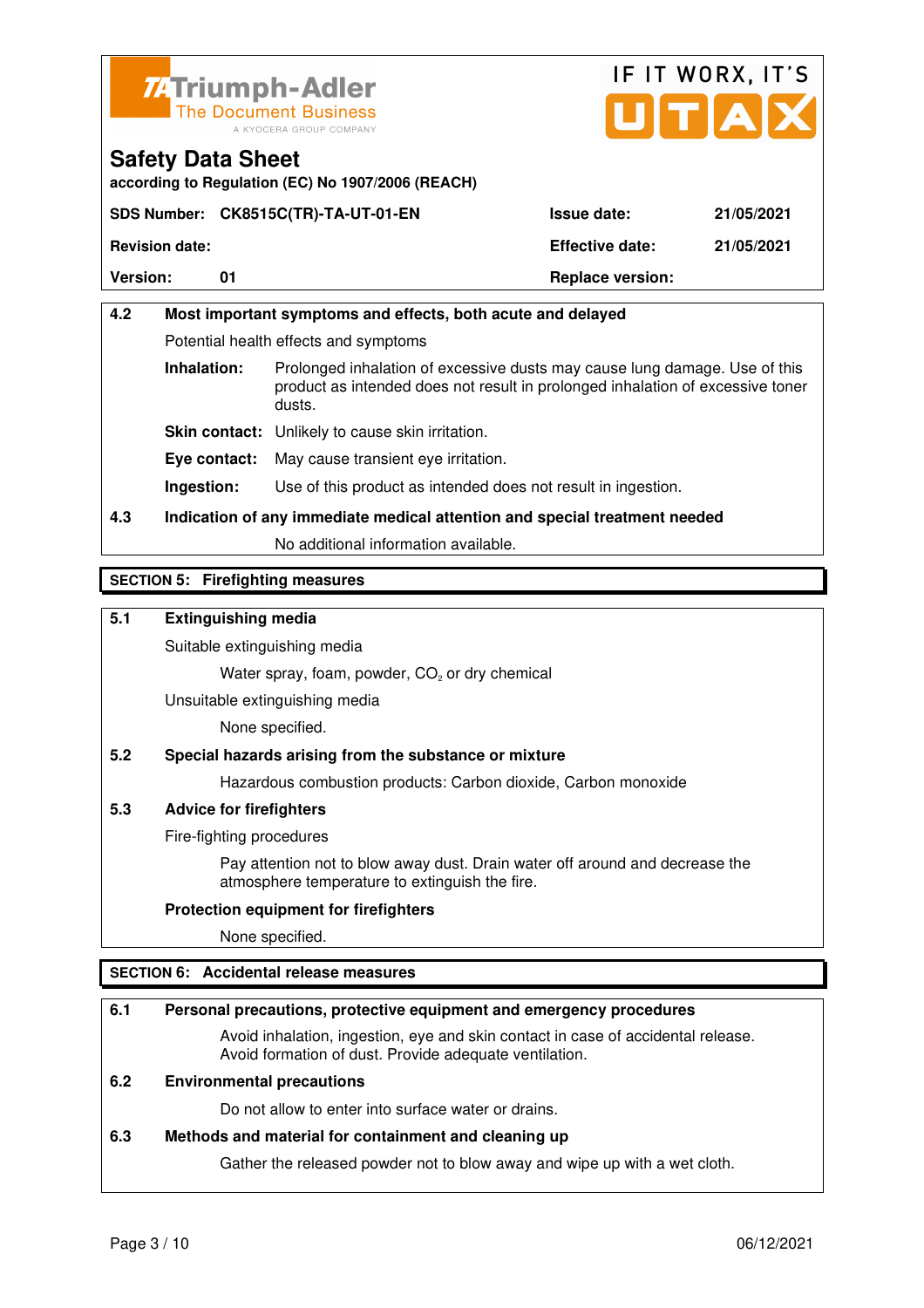



**according to Regulation (EC) No 1907/2006 (REACH)**

### **SDS Number: CK8515C(TR)-TA-UT-01-EN Issue date: 21/05/2021**

**Revision date: Effective date: 21/05/2021** 

Version: 01 01 **Replace version:** 

### **6.4 Reference to other sections**

See section 13 for disposal information.

#### **SECTION 7: Handling and storage**

#### **7.1 Precautions for safe handling**

 Do not attempt to force open or destroy the toner container or unit. See installation guide of this product.

#### **7.2 Conditions for safe storage, including any incompatibilities**

Keep the toner container or unit tightly closed and store in a cool, dry and dark place. Keep away from fire. Keep out of the reach of children.

#### **7.3 Specific end use(s)**

No additional information available.

#### **SECTION 8: Exposure controls/personal protection**

### **8.1 Control parameters**

(Reference data)

#### **US ACGIH Threshold Limit Values (TWA)**

Particles: 10 mg/m<sup>3</sup> (Inhalable particles) 3 mg/m<sup>3</sup> (Respirable particles) Manganese inorganic compounds (Ferrite component): 0.1 mg/m<sup>3</sup> (Inhalable fraction) 0.02 mg/m³ (Respirable fraction) (as Mn)

Titanium dioxide: 10 mg/m³

#### **US OSHA PEL (TWA)**

Particles: 15 mg/m<sup>3</sup> (Total dust) 5 mg/m<sup>3</sup> (Respirable fraction) Manganese compounds (Ferrite component): 5 mg/m<sup>3</sup> (Ceiling) (as Mn) Amorphous silica: 80 mg/m $3\%$ SiO<sub>2</sub> Titanium dioxide: 15 mg/m<sup>3</sup> (Total dust)

**EU Occupational exposure limits: Directive (EC) 2000/39, (EC) 2006/15 and (EU) 2009/161**

Not listed.

### **8.2 Exposure controls**

#### **Appropriate engineering controls**

 Special ventilator is not required under normal intended use. Use in a well-ventilated area.

#### **Personal protective equipment**

 Respiratory protection, eye protection, hand protection, skin and body protection are not required under normal intended use.

#### **Environmental exposure controls**

No additional information available.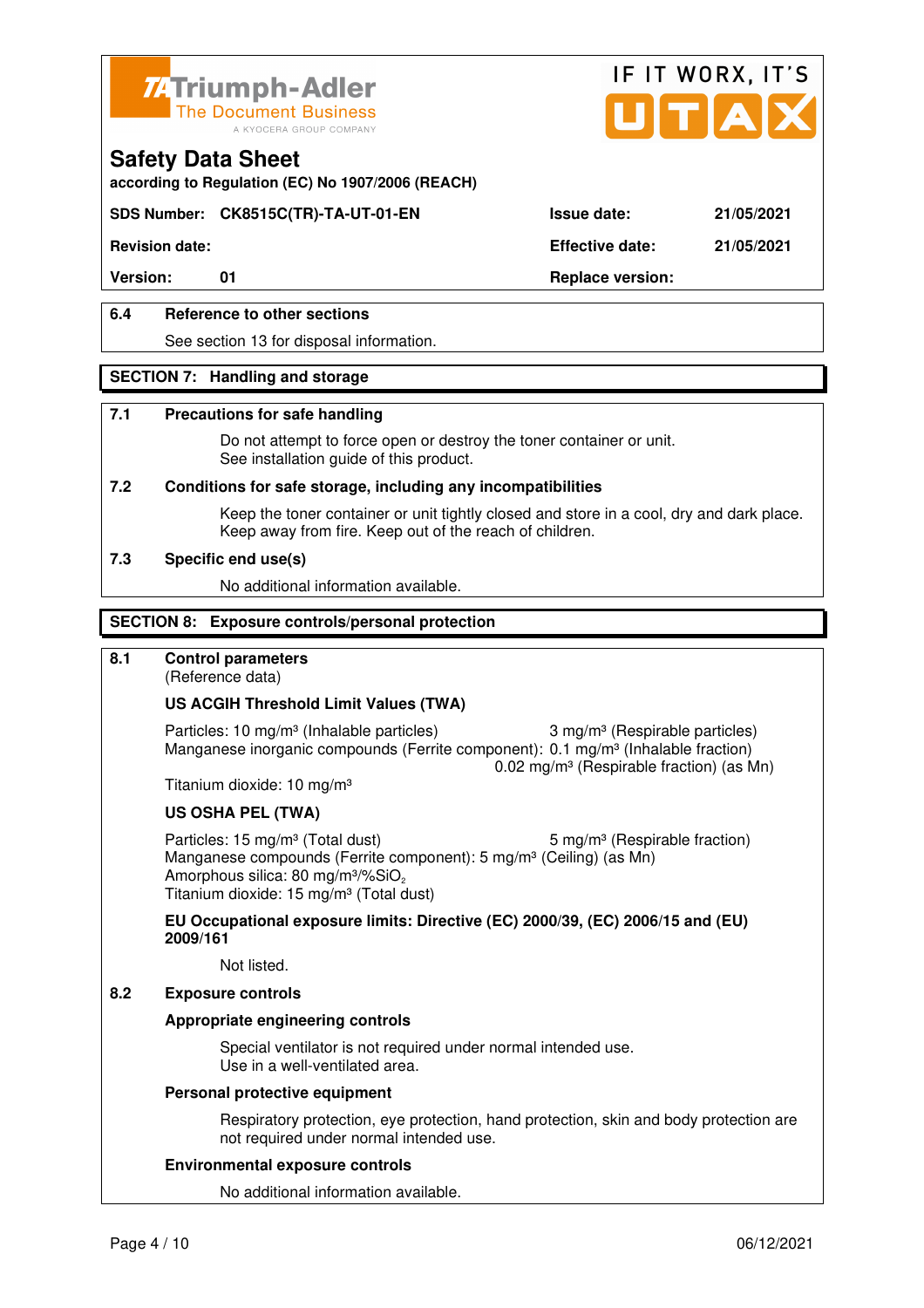



**according to Regulation (EC) No 1907/2006 (REACH)**

### **SECTION 9: Physical and chemical properties**

| 9.1                                   | Information on basic physical and chemical properties |                            |  |
|---------------------------------------|-------------------------------------------------------|----------------------------|--|
| Appearance                            |                                                       |                            |  |
|                                       | Physical state                                        | Solid (fine powder)        |  |
|                                       | Colour                                                | Cyan                       |  |
|                                       | Odour                                                 | Odourless                  |  |
|                                       | Odour threshold                                       | No data available.         |  |
| pH                                    |                                                       | No data available.         |  |
| Melting point [°C]                    |                                                       | 100-120 (Toner)            |  |
| Boiling point                         |                                                       | No data available.         |  |
| Flash point                           |                                                       | No data available.         |  |
| Evaporation rate                      |                                                       | No data available.         |  |
| Flammability (solid, gas)             |                                                       | No data available.         |  |
|                                       | Upper flammability or explosive limit                 | No data available.         |  |
|                                       | Lower flammability or explosive limit                 | No data available.         |  |
| Vapour pressure                       |                                                       | No data available.         |  |
| Vapour density                        |                                                       | No data available.         |  |
| Relative density [g/cm <sup>3</sup> ] |                                                       | 1.2-1.4 (Toner)            |  |
| Solubility (ies)                      |                                                       | Almost insoluble in water. |  |
|                                       | Partition coefficient: n-octanol/water                | No data available.         |  |
| Auto-ignition temperature             |                                                       | No data available.         |  |
|                                       | Decomposition temperature                             | No data available.         |  |
| Viscosity                             |                                                       | No data available.         |  |
| <b>Explosive properties</b>           |                                                       | No data available.         |  |
| Oxidizing properties                  |                                                       | No data available.         |  |

### **9.2 Other information**

Dust explosion properties

 Dust explosion is improbable under normal intended use. Experimental explosiveness of toner is classified into the same rank such kind of powder as flour, dry milk and resin powder according to the pressure rising speed.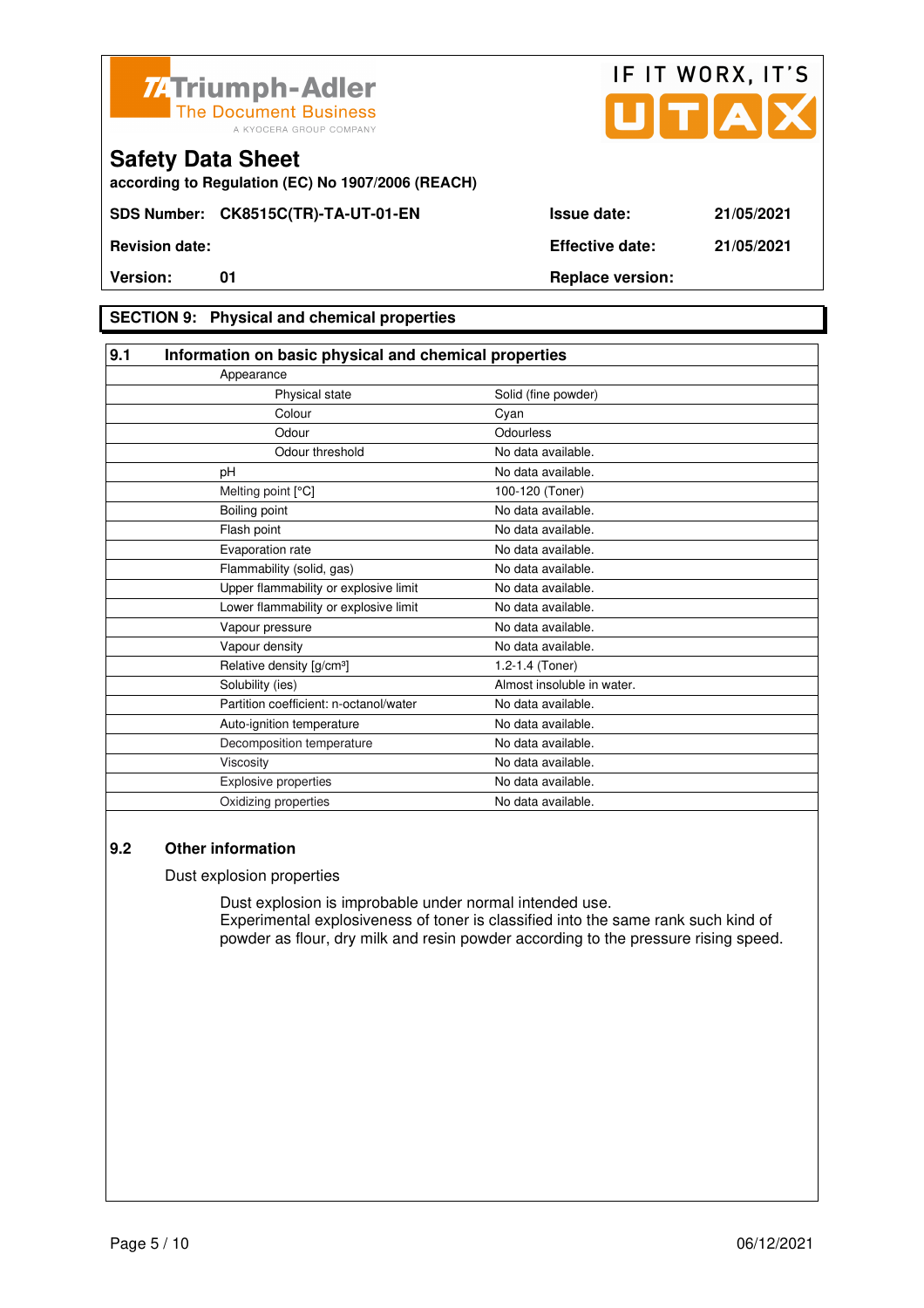



**Revision date: Effective date: 21/05/2021** 

**Version:** 01 **Replace version:** 

### **SECTION 10: Stability and reactivity**

### **10.1 Reactivity**

No data available.

**according to Regulation (EC) No 1907/2006 (REACH)**

### **10.2 Chemical stability**

This product is stable under normal conditions of use and storage.

### **10.3 Possibility of hazardous reactions**

Hazardous reactions will not occur.

**10.4 Conditions to avoid** 

None specified.

### **10.5 Incompatible materials**

None specified.

### **10.6 Hazardous decomposition products**

Hazardous decomposition products are not to be produced.

### **SECTION 11: Toxicological information**

| 11.1 | Information on toxicological effects                                           |                                                                             |  |
|------|--------------------------------------------------------------------------------|-----------------------------------------------------------------------------|--|
|      | Based on available data, the classification criteria listed below are not met. |                                                                             |  |
|      | <b>Acute toxicity</b>                                                          |                                                                             |  |
|      | Oral $(LD_{50})$                                                               | $>$ 2000 mg/kg (rat) <sup>*</sup> (Toner)<br>> 2000 mg/kg (rat)** (Carrier) |  |
|      | Dermal $(LD_{50})$                                                             | No data available. (Toner)<br>No data available. (Carrier)                  |  |
|      | Inhalation $(LC_{50}(4hr))$                                                    | $>$ 5.10 mg/l (rat)* (Toner)                                                |  |
|      | <b>Skin corrosion/irritation</b>                                               |                                                                             |  |
|      | Acute skin irritation                                                          | Non-irritant (rabbit)* (Toner)<br>Non-irritant (rabbit)** (Carrier)         |  |
|      | Serious eye damage/irritation                                                  |                                                                             |  |
|      | Acute eye irritation                                                           | Mild irritant (rabbit)*. (Toner)                                            |  |
|      | Respiratory or skin sensitization                                              |                                                                             |  |
|      | Skin sensitization                                                             | Non-sensitising (mouse)* (Toner)<br>Non-sensitising** (Carrier)             |  |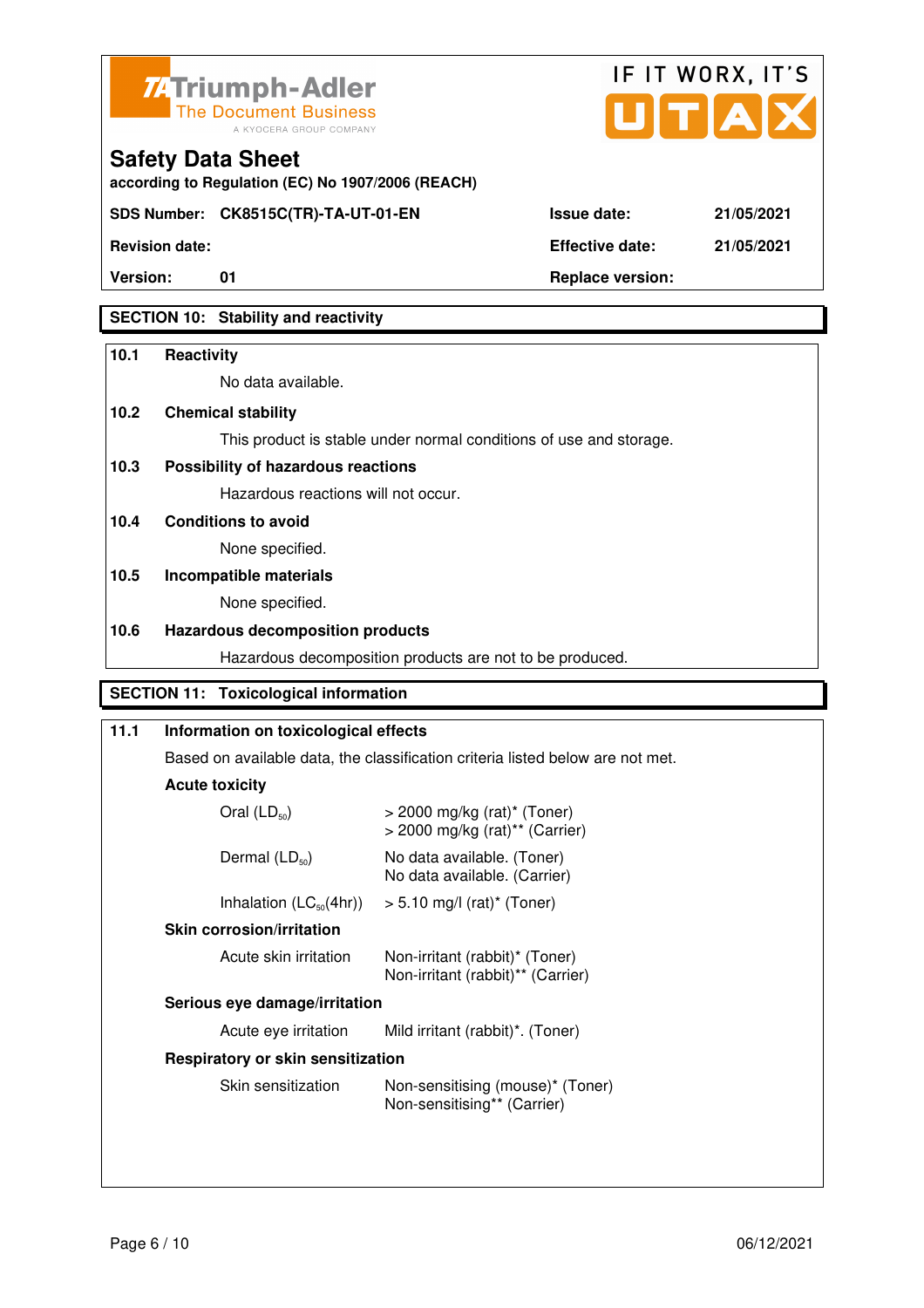

**SDS Number: CK8515C(TR)-TA-UT-01-EN** 

**according to Regulation (EC) No 1907/2006 (REACH)**

**Safety Data Sheet** 

|             | IF IT WORX, IT'S<br>JITIAI |  |
|-------------|----------------------------|--|
| Issue date: | 21/05/2021                 |  |

**Revision date: Effective date: 21/05/2021** 

| <b>Version:</b> | 01                                                                                                                | <b>Replace version:</b>                                                                                                                                                                                                                                                                                                                                                                                                                                                                                                                                                                                                                                                                                                           |  |  |  |  |
|-----------------|-------------------------------------------------------------------------------------------------------------------|-----------------------------------------------------------------------------------------------------------------------------------------------------------------------------------------------------------------------------------------------------------------------------------------------------------------------------------------------------------------------------------------------------------------------------------------------------------------------------------------------------------------------------------------------------------------------------------------------------------------------------------------------------------------------------------------------------------------------------------|--|--|--|--|
| 11.1            | Germ cell mutagenicity                                                                                            | Ames test is negative** (Toner)<br>Ames test is negative** (Carrier)<br>*(based on test result of similar product)<br>** (based on test result of constituent materials)                                                                                                                                                                                                                                                                                                                                                                                                                                                                                                                                                          |  |  |  |  |
|                 | Information of ingredients:                                                                                       |                                                                                                                                                                                                                                                                                                                                                                                                                                                                                                                                                                                                                                                                                                                                   |  |  |  |  |
|                 |                                                                                                                   | No mutagen according to MAK, TRGS905 und (EC) No 1272/2008 Annex VI.                                                                                                                                                                                                                                                                                                                                                                                                                                                                                                                                                                                                                                                              |  |  |  |  |
|                 | Carcinogenicity                                                                                                   |                                                                                                                                                                                                                                                                                                                                                                                                                                                                                                                                                                                                                                                                                                                                   |  |  |  |  |
|                 | Information of ingredients:                                                                                       |                                                                                                                                                                                                                                                                                                                                                                                                                                                                                                                                                                                                                                                                                                                                   |  |  |  |  |
|                 |                                                                                                                   | No carcinogen or potential carcinogen (except Titanium dioxide) according to IARC,<br>Japan Association on Industrial Health, ACGIH, EPA, OSHA, NTP, MAK, California<br>Proposition 65, TRGS 905 and (EC) No 1272/2008 Annex VI.                                                                                                                                                                                                                                                                                                                                                                                                                                                                                                  |  |  |  |  |
|                 |                                                                                                                   | The IARC re-evaluated Titanium dioxide as a Group 2B carcinogen (possibly carcinogenic to<br>humans) as the result of inhalation exposure test in rats. But, oral/skin test does not show<br>carcinogenicity (2). In the animal chronic inhalation studies for Titanium dioxide, the lung<br>tumour was observed only in rats. It is estimated that this is attributed to the overload of rat's<br>lung clearance mechanism (overload phenomenon) (3). The inhalation of excessive<br>Titanium dioxide does not occur in normal use of this product. Also, epidemiological studies to<br>date have not revealed any evidence of the relation between occupational exposure to<br>Titanium dioxide and respiratory tract diseases. |  |  |  |  |
|                 | <b>Reproductive toxicity</b>                                                                                      |                                                                                                                                                                                                                                                                                                                                                                                                                                                                                                                                                                                                                                                                                                                                   |  |  |  |  |
|                 | Information of ingredients:                                                                                       |                                                                                                                                                                                                                                                                                                                                                                                                                                                                                                                                                                                                                                                                                                                                   |  |  |  |  |
|                 | No reproductive toxicant according to MAK, California Proposition 65, TRGS 905 und<br>(EC) No 1272/2008 Annex VI. |                                                                                                                                                                                                                                                                                                                                                                                                                                                                                                                                                                                                                                                                                                                                   |  |  |  |  |
|                 | <b>STOT-single exposure</b>                                                                                       | No data available.                                                                                                                                                                                                                                                                                                                                                                                                                                                                                                                                                                                                                                                                                                                |  |  |  |  |
|                 | <b>STOT-repeated exposure</b>                                                                                     | No data available.                                                                                                                                                                                                                                                                                                                                                                                                                                                                                                                                                                                                                                                                                                                |  |  |  |  |
|                 | <b>Aspiration hazard</b>                                                                                          | No data available.                                                                                                                                                                                                                                                                                                                                                                                                                                                                                                                                                                                                                                                                                                                |  |  |  |  |
|                 | <b>Chronic effects</b>                                                                                            |                                                                                                                                                                                                                                                                                                                                                                                                                                                                                                                                                                                                                                                                                                                                   |  |  |  |  |
|                 |                                                                                                                   | In a study in rats by chronic inhalation exposure to a typical toner, a mild to moderate degree<br>of lung fibrosis was observed in 92% of the rats in the high concentration (16 mg/m <sup>3</sup> )<br>exposure group, and a minimal to mild degree of fibrosis was noted in 22% of the animal in the<br>middle $(4mg/m3)$ exposure group (1). But no pulmonary change was reported in the lowest                                                                                                                                                                                                                                                                                                                               |  |  |  |  |

(1mg/m³) exposure group, the most relevant level to potential human exposures.

**Other information** No data available.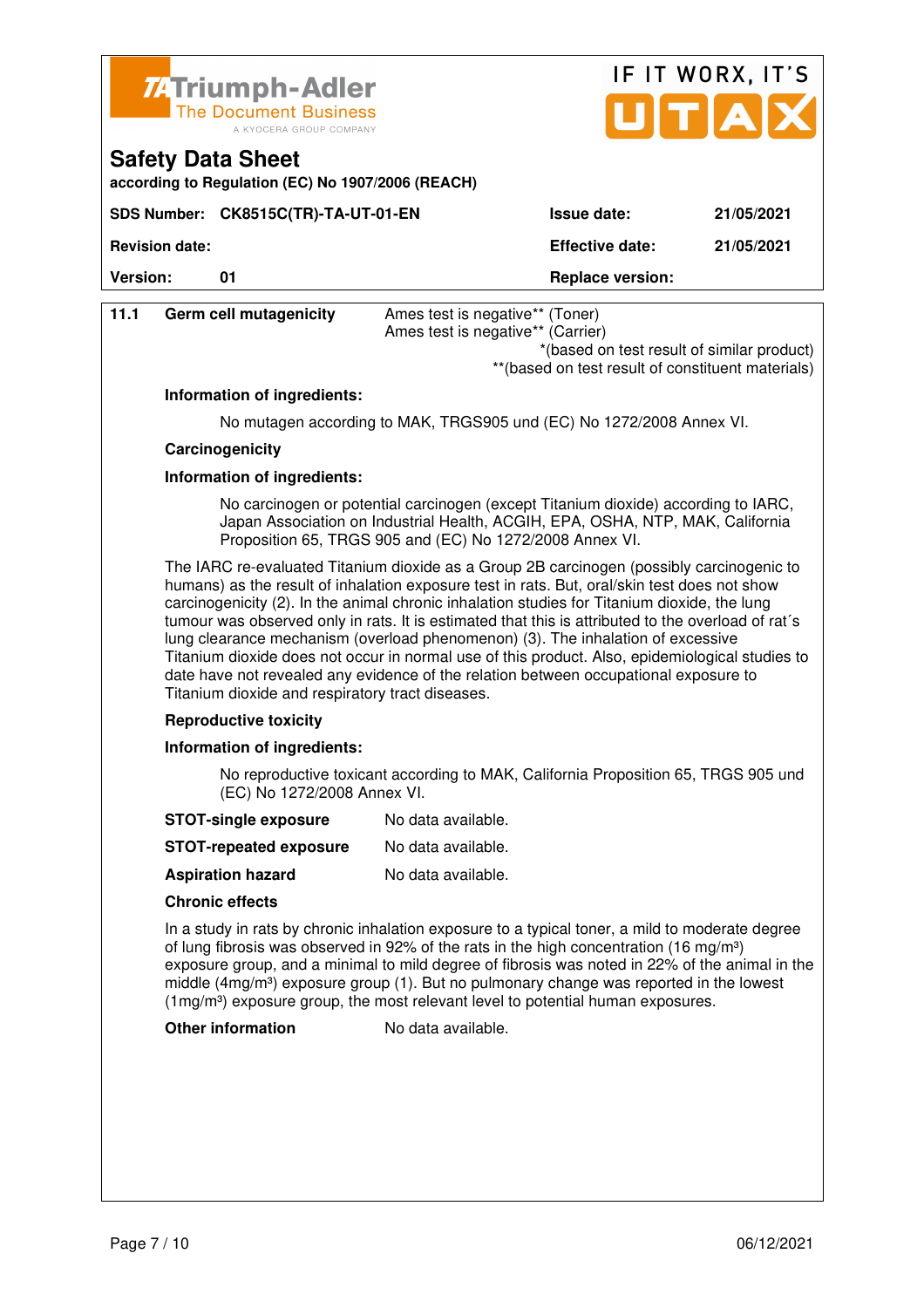

**according to Regulation (EC) No 1907/2006 (REACH)**

**SDS Number: CK8515C(TR)-TA-UT-01-EN Issue date: 21/05/2021** 

**Revision date: Effective date: 21/05/2021** 

### **SECTION 12: Ecological information**

### **12.1 Toxicity**

No data available.

**12.2 Persistence and degradability** 

No data available.

**12.3 Bio accumulative potential** 

No data available.

### **12.4 Mobility in soil**

No data available.

### **12.5 Results of PBT and vPvB assessment**

No data available.

### **12.6 Other adverse effects**

No additional information available.

### **SECTION 13: Disposal considerations**

### **13.1 Waste treatment methods**

 Do not attempt to incinerate the toner container or unit and the waste toner yourself. Dangerous sparks may cause burn. Any disposal practice should be done under conditions which meet local, state and federal laws and regulations relating to waste (contact local or state environmental agency for specific rules).

### **SECTION 14: Transport information**

**14.1 UN-number** 

None.

**14.2 UN Proper shipping name** 

None.

**14.3 Transport hazard class(es)** 

None.

#### **14.4 Packing group**

None.

**14.5 Environmental hazards** 

None.

|  | юr |  |  | <b>SDECIII</b> |  |
|--|----|--|--|----------------|--|
|  |    |  |  |                |  |

IF IT WORX, IT'S

Version: 01 01 **Replace version: Replace version:**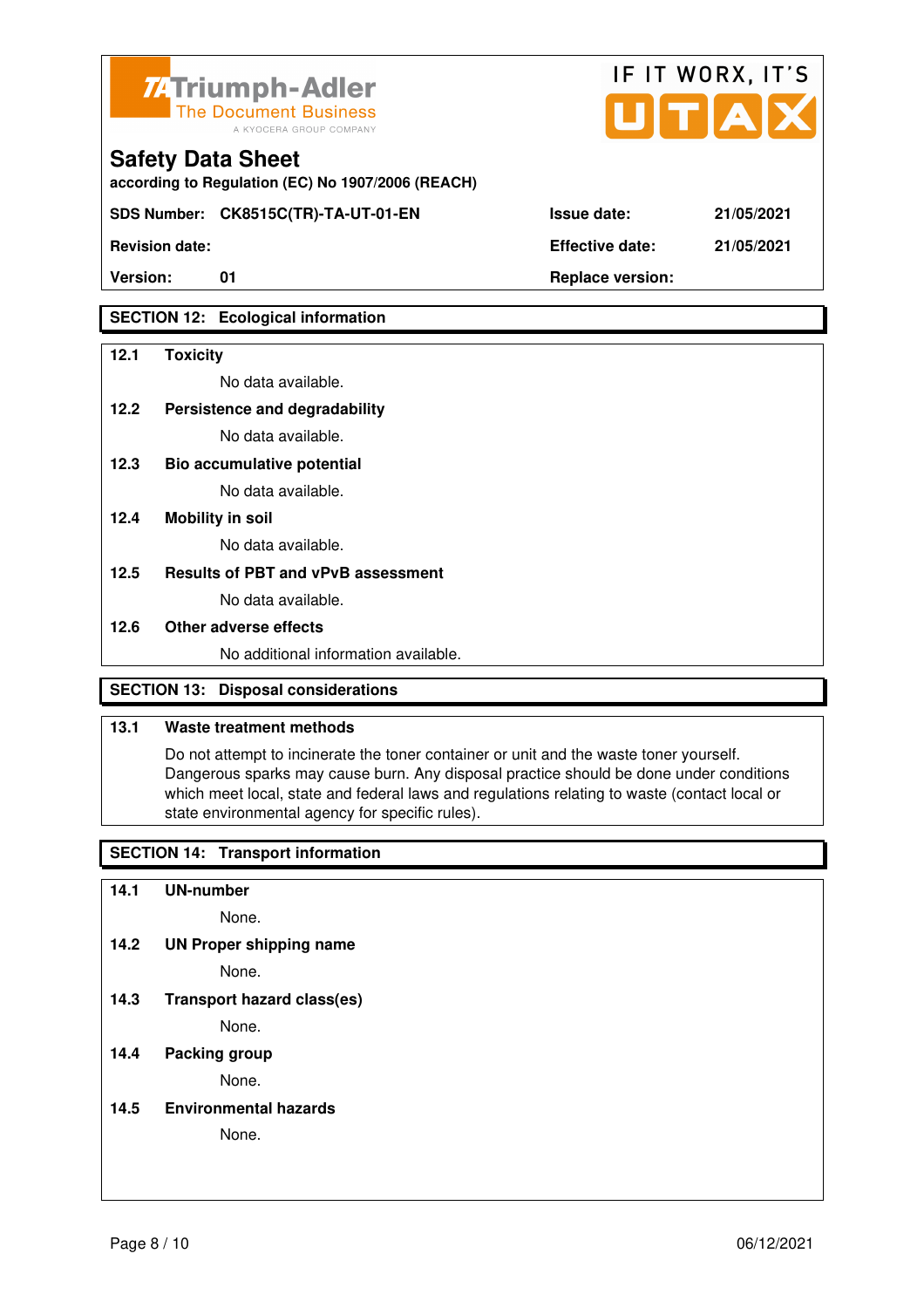



**according to Regulation (EC) No 1907/2006 (REACH)**

### **SDS Number: CK8515C(TR)-TA-UT-01-EN Issue date: 21/05/2021**

**Revision date: Effective date: 21/05/2021** 

Version: 01 01 **Replace version: Replace version:** 

### **14.6 Special precautions for user**

No additional information available.

# **14.7 Transport in bulk according to Annex II of MARPOL73/78 and the IBC Code**

Not applicable.

### **SECTION 15: Regulatory information**

### **15.1 Safety, health and environmental regulations/legislation specific for the substance or mixture**

#### **EU-regulations**

Regulation (EC) No 1005/2009 (on substances that deplete the ozone layer, Annex I and II): Not listed.

Regulation (EU) 2019/1021 (on persistent organic pollutants, Annex I as amended):

Not listed.

 Regulation (EU) No 649/2012 (concerning the export and import of dangerous chemicals, Annex I and V as amended):

Not listed.

 Regulation (EC) No 1907/2006 REACH Annex XVII as amended (Restrictions on use): Not listed.

Regulation (EC) No 1907/2006 REACH Annex XIV as amended (Authorizations):

Not listed.

#### **US-regulations**

All ingredients in this product comply with order under TSCA.

#### **Canada regulations**

 This product is not a WHMIS-controlled product, since we consider it as a manufactured article.

#### **15.2 Chemical Safety Assessment**

No data available.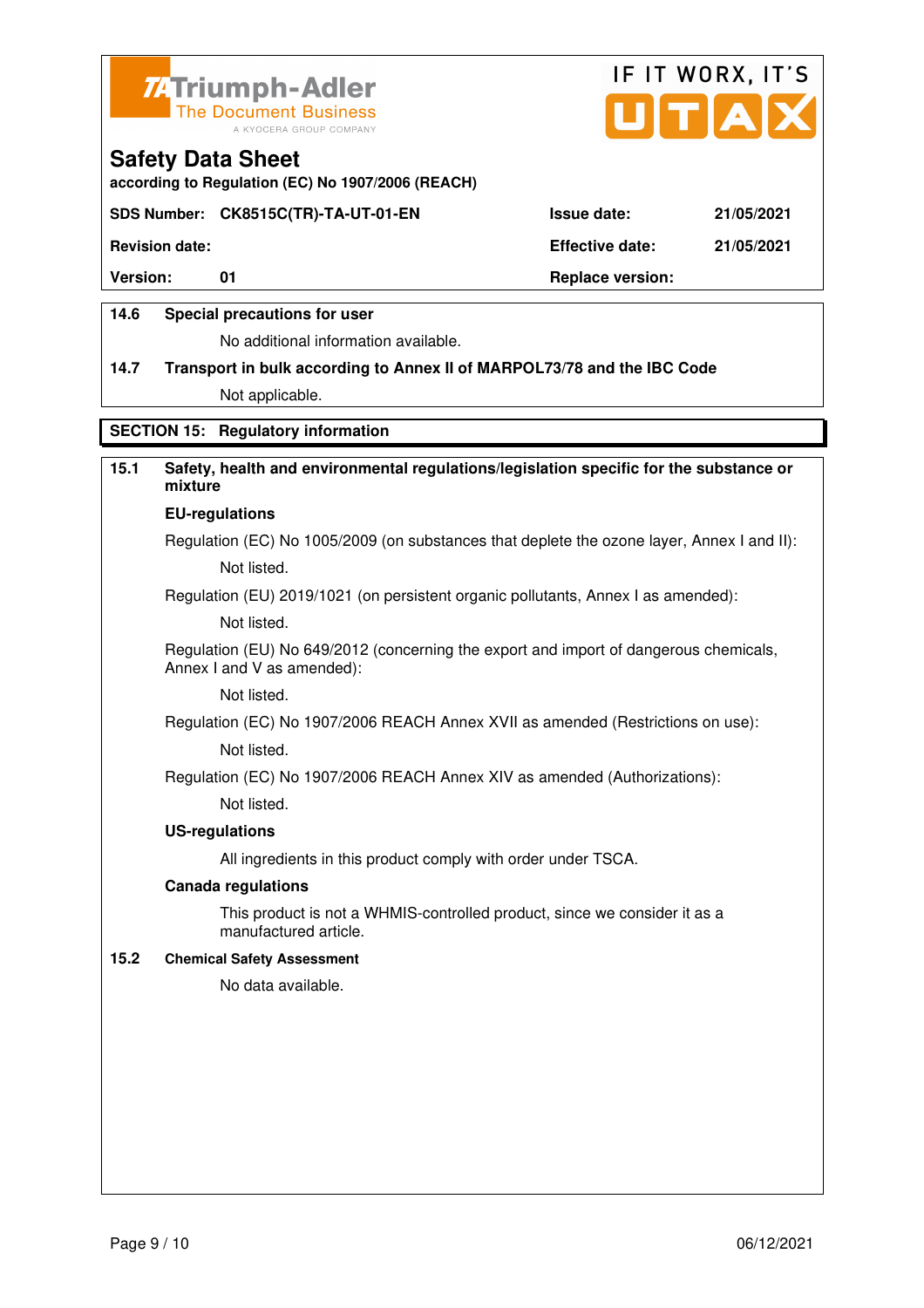|                                                                                                                                                                                                                                           | <b>74 Triumph-Adler</b>                                                                                                                                                                                                                                                                                                                                                                                                                                                                                                                                                                                                                                                                                                                                                                                                                                                                                                                                                                                                                                                                                                                                                                                                                                                                                                                                                                              |                                                | IF IT WORX, IT'S |
|-------------------------------------------------------------------------------------------------------------------------------------------------------------------------------------------------------------------------------------------|------------------------------------------------------------------------------------------------------------------------------------------------------------------------------------------------------------------------------------------------------------------------------------------------------------------------------------------------------------------------------------------------------------------------------------------------------------------------------------------------------------------------------------------------------------------------------------------------------------------------------------------------------------------------------------------------------------------------------------------------------------------------------------------------------------------------------------------------------------------------------------------------------------------------------------------------------------------------------------------------------------------------------------------------------------------------------------------------------------------------------------------------------------------------------------------------------------------------------------------------------------------------------------------------------------------------------------------------------------------------------------------------------|------------------------------------------------|------------------|
|                                                                                                                                                                                                                                           | <b>The Document Business</b><br>A KYOCERA GROUP COMPANY                                                                                                                                                                                                                                                                                                                                                                                                                                                                                                                                                                                                                                                                                                                                                                                                                                                                                                                                                                                                                                                                                                                                                                                                                                                                                                                                              |                                                | UTAD             |
|                                                                                                                                                                                                                                           | <b>Safety Data Sheet</b><br>according to Regulation (EC) No 1907/2006 (REACH)                                                                                                                                                                                                                                                                                                                                                                                                                                                                                                                                                                                                                                                                                                                                                                                                                                                                                                                                                                                                                                                                                                                                                                                                                                                                                                                        |                                                |                  |
|                                                                                                                                                                                                                                           | SDS Number: CK8515C(TR)-TA-UT-01-EN                                                                                                                                                                                                                                                                                                                                                                                                                                                                                                                                                                                                                                                                                                                                                                                                                                                                                                                                                                                                                                                                                                                                                                                                                                                                                                                                                                  | <b>Issue date:</b>                             | 21/05/2021       |
| <b>Revision date:</b>                                                                                                                                                                                                                     |                                                                                                                                                                                                                                                                                                                                                                                                                                                                                                                                                                                                                                                                                                                                                                                                                                                                                                                                                                                                                                                                                                                                                                                                                                                                                                                                                                                                      | <b>Effective date:</b>                         | 21/05/2021       |
| Version:                                                                                                                                                                                                                                  | 01                                                                                                                                                                                                                                                                                                                                                                                                                                                                                                                                                                                                                                                                                                                                                                                                                                                                                                                                                                                                                                                                                                                                                                                                                                                                                                                                                                                                   | <b>Replace version:</b>                        |                  |
|                                                                                                                                                                                                                                           | <b>SECTION 16: Other information</b>                                                                                                                                                                                                                                                                                                                                                                                                                                                                                                                                                                                                                                                                                                                                                                                                                                                                                                                                                                                                                                                                                                                                                                                                                                                                                                                                                                 |                                                |                  |
|                                                                                                                                                                                                                                           |                                                                                                                                                                                                                                                                                                                                                                                                                                                                                                                                                                                                                                                                                                                                                                                                                                                                                                                                                                                                                                                                                                                                                                                                                                                                                                                                                                                                      |                                                |                  |
|                                                                                                                                                                                                                                           | To the best of our knowledge, the information contained herein is accurate. However, we<br>cannot assume any liability whatsoever for the accuracy or completeness of the information<br>contained herein. The contents and format of this SDS are in accordance with Regulation<br>(EC) No 1907/2006, Annex II as amended by Regulation (EU) 2015/830 with respect to SDSs.                                                                                                                                                                                                                                                                                                                                                                                                                                                                                                                                                                                                                                                                                                                                                                                                                                                                                                                                                                                                                         |                                                |                  |
| Revision information: -                                                                                                                                                                                                                   |                                                                                                                                                                                                                                                                                                                                                                                                                                                                                                                                                                                                                                                                                                                                                                                                                                                                                                                                                                                                                                                                                                                                                                                                                                                                                                                                                                                                      |                                                |                  |
|                                                                                                                                                                                                                                           | Full text of H statements under sections 3:                                                                                                                                                                                                                                                                                                                                                                                                                                                                                                                                                                                                                                                                                                                                                                                                                                                                                                                                                                                                                                                                                                                                                                                                                                                                                                                                                          | H351: Suspected of causing cancer (inhalation) |                  |
| Abbreviations and acronyms                                                                                                                                                                                                                |                                                                                                                                                                                                                                                                                                                                                                                                                                                                                                                                                                                                                                                                                                                                                                                                                                                                                                                                                                                                                                                                                                                                                                                                                                                                                                                                                                                                      |                                                |                  |
| ACGIH<br>CAS<br><b>CLP</b><br><b>DFG</b><br>EPA<br><b>IARC</b><br>MAK<br><b>NTP</b><br>OSHA<br>PBT<br><b>PEL</b><br>Proposition 65<br>REACH<br><b>STOT</b><br><b>SVHC</b><br><b>TRGS 905</b><br>TSCA<br><b>TWA</b><br>UN<br>vPvB<br>WHMIS | American Conference of Governmental Industrial Hygienists<br>2016 TLVs and BEIs (Threshold Limit Values for Chemical Substances and Physical Agents and Biological<br>Exposure Indices)<br><b>Chemical Abstracts Service</b><br>Regulation (EC) No 1272/2008 on classification, labelling and packaging of substances and mixtures<br>Deutsche Forschungsgemeinschaft<br>Environmental Protection Agency (Integrated Risk Information System) (US)<br>International Agency for Research on Cancer (IARC Monographs on the Evaluations of Carcinogenic Risks<br>to Humans)<br>Maximale Arbeitsplatzkonzentration der Deutschen Forschungsgesellschaft (2011)<br>National Toxicology Program (Report on Carcinogens) (US)<br>Occupational Safety and Health Administration (29 CFR Part 1910 Subpart Z)<br>Persistent, Bio accumulative and Toxic<br>Permissible Exposure Limits<br>California, Safe Drinking Water and Toxic Enforcement Act of 1986<br>Regulation (EC) No 1907/2006 concerning the Registration, Evaluation, Authorization and Restriction of<br>Chemicals<br>Specific target organ toxicity<br>Substances of Very High Concern<br>Technische Regeln für Gefahrstoffe (Deutschland)<br>Toxic Substances Control Act (US)<br>Time Weighted Average<br><b>United Nations</b><br>very Persistent and very Bio accumulative<br>Workplace Hazardous Materials Information System (Canada) |                                                |                  |
|                                                                                                                                                                                                                                           | Key literature references and sources for data                                                                                                                                                                                                                                                                                                                                                                                                                                                                                                                                                                                                                                                                                                                                                                                                                                                                                                                                                                                                                                                                                                                                                                                                                                                                                                                                                       |                                                |                  |
| (1)<br>(2)                                                                                                                                                                                                                                | Pulmonary Response to Toner upon Chronic Inhalation Exposure in Rats, H. Muhle et al., Fundamental and Applied<br>Toxicology 17.280-299 (1991) Lung Clearance and Retention of Toner, Utilizing a Tracer Technique, during Chronic<br>Inhalation Exposure in Rats, B. Bellmann, Fundamental and Applied Toxicology 17.300-313 (1991)<br>IARC Monograph on the Evaluation of the Carcinogenic Risk of Chemicals to Humans, Vol. 93                                                                                                                                                                                                                                                                                                                                                                                                                                                                                                                                                                                                                                                                                                                                                                                                                                                                                                                                                                    |                                                |                  |

- (3) NIOSH CURRENT INTELLIGENCE BULLETIN "Evaluation of Health Hazard and Recommendation for Occupational Exposure to Titanium Dioxide DRAFT"<br>(4) The contents are in accordance with M
- (4) The contents are in accordance with Material Safety Data Sheet "CK8515C(TR)-TA-UT-01-EN"; 21/05/2021 of the KYOCERA Document Solutions Inc., 1-2-28 Tamatsukuri, Chuo-ku, Osaka 540-8585, Japan.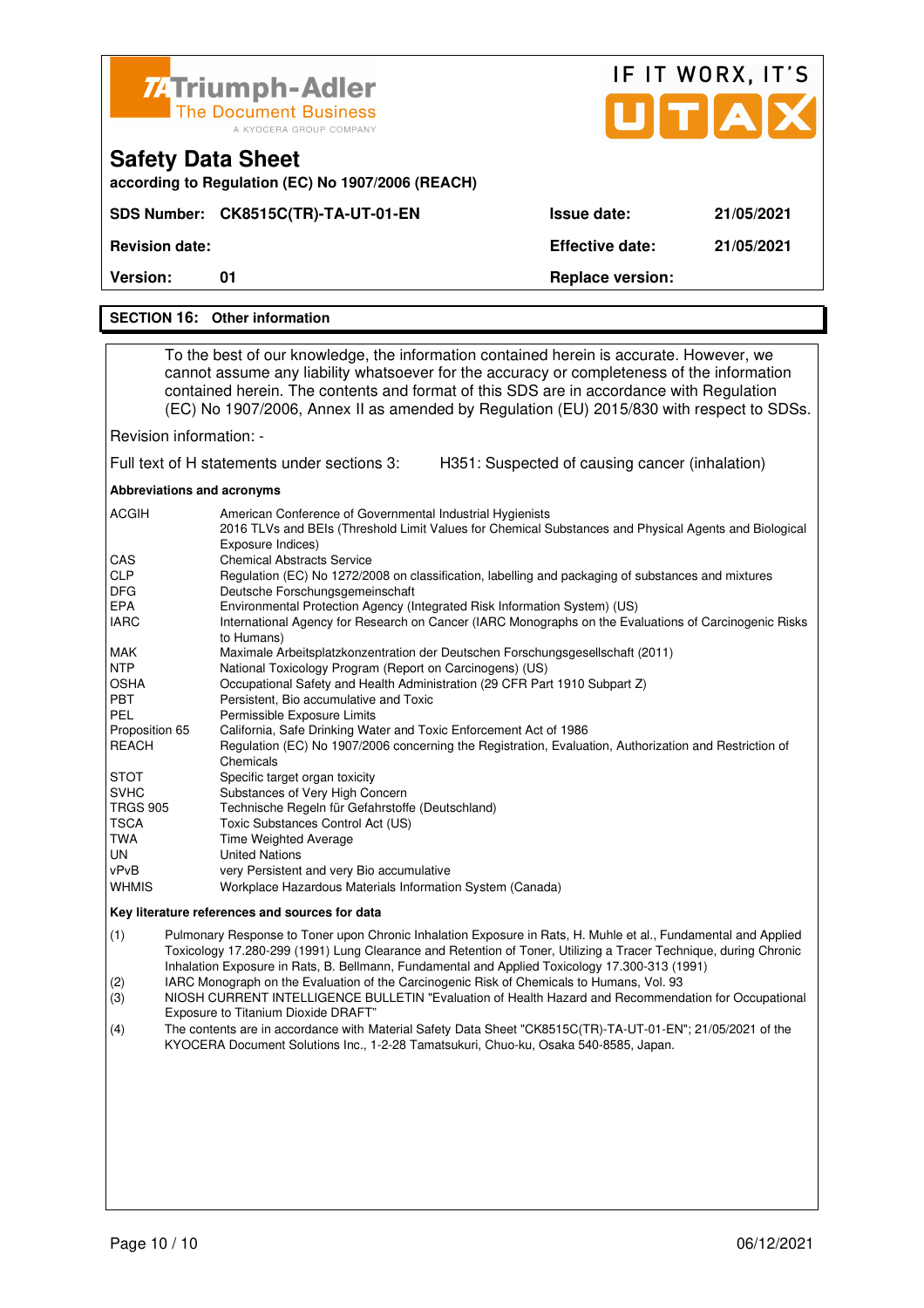



**Safety Data Sheet according to Regulation (EC) No 1907/2006 (REACH)**

**Version:** 01 **Replace version:** 

### **SECTION 1: Identification of the substance/mixture and of the company/undertaking**

| 1.1 | <b>Product identifier</b>         |                                                                                              |  |  |
|-----|-----------------------------------|----------------------------------------------------------------------------------------------|--|--|
|     | <b>Product name</b>               | <b>Black Toner for</b>                                                                       |  |  |
|     |                                   | 7006ci, 8006ci, 7307ci, 8307ci                                                               |  |  |
|     | <b>Consumable name</b>            | CK-8515K                                                                                     |  |  |
|     | <b>Product form</b>               | Mixture                                                                                      |  |  |
| 1.2 |                                   | Relevant identified uses of the substance or mixture and uses advised against                |  |  |
|     | <b>Identified uses</b>            | The image formation of our electrophotographic equipment.<br>Other uses are not recommended. |  |  |
| 1.3 |                                   | Details of the supplier of the safety data sheet                                             |  |  |
|     | <b>Manufacturer</b>               | <b>KYOCERA Document Solutions Inc.</b>                                                       |  |  |
|     | <b>Address</b>                    | 1-2-28 Tamatsukuri, Chuo-ku, Osaka 540-8585, Japan                                           |  |  |
|     | <b>Supplier</b>                   | TA Triumph-Adler GmbH                                                                        |  |  |
|     | <b>Address</b>                    | Deelbögenkamp 4c<br>22297 Hamburg<br>Germany                                                 |  |  |
| 1.4 | <b>Emergency telephone number</b> | $+49(0)$ 40 / 528490<br>(This number is available only during office hours)                  |  |  |

### **SECTION 2: Hazards identification**

| 2.1 | Classification of the substance or mixture                                                                            |
|-----|-----------------------------------------------------------------------------------------------------------------------|
|     | Classification according to Regulation (EC) No 1272/2008 (CLP)                                                        |
|     | Not classified as hazardous mixture.                                                                                  |
| 2.2 | Label elements                                                                                                        |
|     | Labelling according to Regulation (EC) No 1272/2008 (CLP)                                                             |
|     | Not applicable.                                                                                                       |
| 2.3 | Other hazards                                                                                                         |
|     | Assessment of PBT/vPvB                                                                                                |
|     | No data available.                                                                                                    |
|     | See section 4 and 11 for information on health effects and symptoms.<br>See section 9 for dust explosion information. |
|     |                                                                                                                       |
|     |                                                                                                                       |
|     |                                                                                                                       |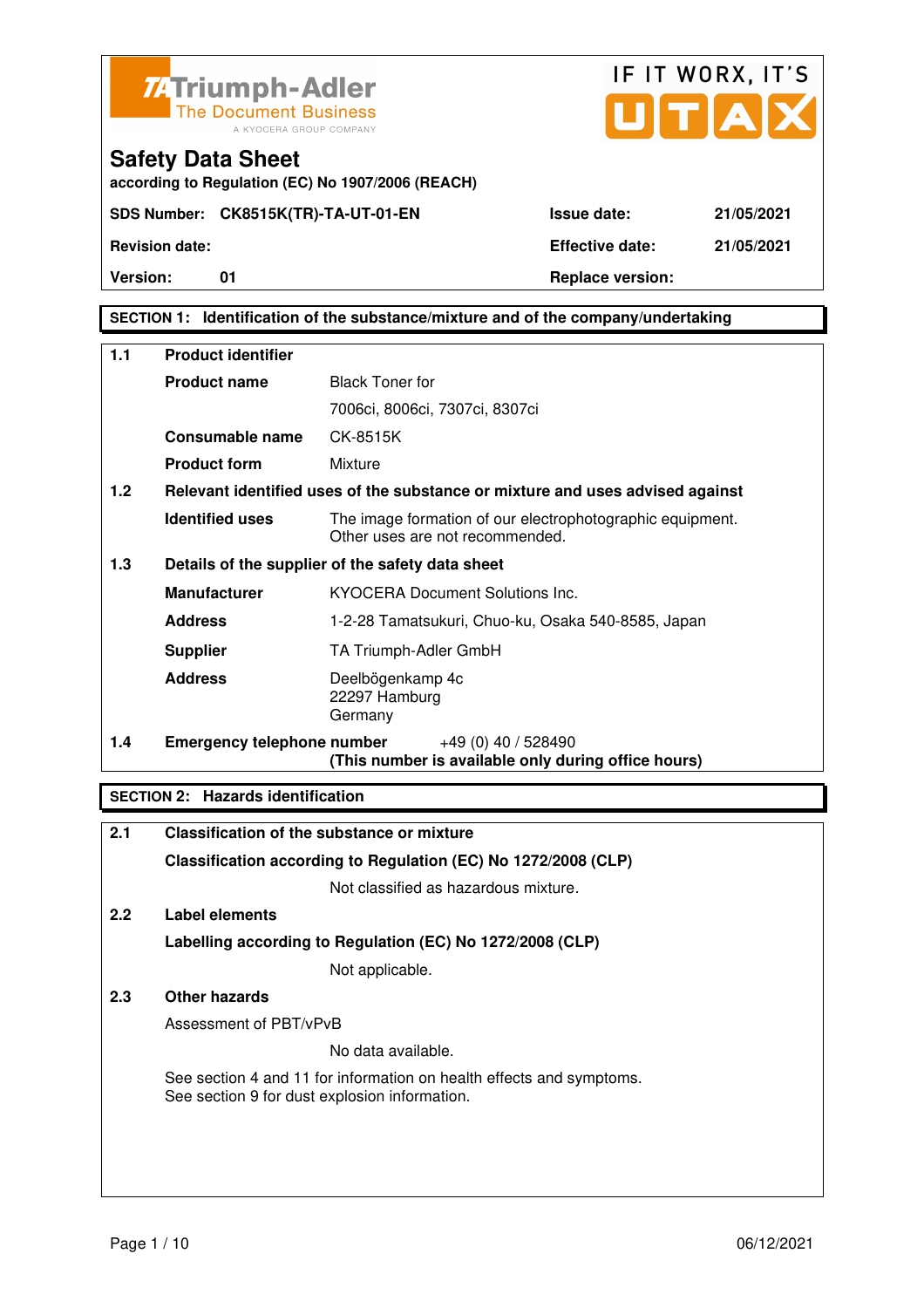|                   | Z-Triumph-Adler                                                                                                                                                                                                   | <b>The Document Business</b><br>A KYOCERA GROUP COMPANY                                                                      |        | IF IT WORX, IT'S<br>U[T A]                                        |                                             |  |  |  |
|-------------------|-------------------------------------------------------------------------------------------------------------------------------------------------------------------------------------------------------------------|------------------------------------------------------------------------------------------------------------------------------|--------|-------------------------------------------------------------------|---------------------------------------------|--|--|--|
|                   | <b>Safety Data Sheet</b><br>according to Regulation (EC) No 1907/2006 (REACH)                                                                                                                                     |                                                                                                                              |        |                                                                   |                                             |  |  |  |
|                   |                                                                                                                                                                                                                   | SDS Number: CK8515K(TR)-TA-UT-01-EN                                                                                          |        | <b>Issue date:</b>                                                | 21/05/2021                                  |  |  |  |
|                   | <b>Revision date:</b>                                                                                                                                                                                             |                                                                                                                              |        | <b>Effective date:</b>                                            | 21/05/2021                                  |  |  |  |
| <b>Version:</b>   | 01                                                                                                                                                                                                                |                                                                                                                              |        | <b>Replace version:</b>                                           |                                             |  |  |  |
|                   |                                                                                                                                                                                                                   | <b>SECTION 3: Composition/information on ingredients</b>                                                                     |        |                                                                   |                                             |  |  |  |
|                   |                                                                                                                                                                                                                   |                                                                                                                              |        |                                                                   |                                             |  |  |  |
| 3.2               | <b>Mixtures</b>                                                                                                                                                                                                   |                                                                                                                              | CAS No |                                                                   |                                             |  |  |  |
|                   | Chemical name<br>confidential<br>Polyester resin (3 kinds)<br>Ferrite (Ferrite including Manganese)<br>66402-68-4<br>Carbon Black<br>1333-86-4<br>Amorphous silica<br>7631-86-9<br>Titanium dioxide<br>13463-67-7 |                                                                                                                              |        | Weight%<br>70-80<br>5-10 (as $Mn: < 2$ )<br>$3-8$<br>$1-5$<br>< 1 | <b>Classification (CLP)</b><br>Carc.2(H351) |  |  |  |
|                   | Information of ingredients                                                                                                                                                                                        | (1) Substance, which present a health or environmental hazard within the meaning of CLP:                                     |        |                                                                   |                                             |  |  |  |
|                   |                                                                                                                                                                                                                   | Titanium dioxide.                                                                                                            |        |                                                                   |                                             |  |  |  |
|                   |                                                                                                                                                                                                                   | (2) Substance, which are assigned Community workplace exposure limits:                                                       |        |                                                                   |                                             |  |  |  |
|                   |                                                                                                                                                                                                                   | None.                                                                                                                        |        |                                                                   |                                             |  |  |  |
|                   | REACH:                                                                                                                                                                                                            | (3) Substance, which are PBT or vPvB in accordance with the criteria set out in Annex XIII of                                |        |                                                                   |                                             |  |  |  |
|                   |                                                                                                                                                                                                                   | None.                                                                                                                        |        |                                                                   |                                             |  |  |  |
|                   | REACH (SVHC):                                                                                                                                                                                                     | (4) Substance, which are included in the list established in accordance with Article 59(1) of                                |        |                                                                   |                                             |  |  |  |
|                   |                                                                                                                                                                                                                   | None.                                                                                                                        |        |                                                                   |                                             |  |  |  |
|                   |                                                                                                                                                                                                                   | See section 16 for the full text of the H statements declared above.                                                         |        |                                                                   |                                             |  |  |  |
| <b>SECTION 4:</b> |                                                                                                                                                                                                                   | <b>First aid measures</b>                                                                                                    |        |                                                                   |                                             |  |  |  |
| 4.1               |                                                                                                                                                                                                                   | <b>Description of first aid measures</b>                                                                                     |        |                                                                   |                                             |  |  |  |
|                   | Inhalation:                                                                                                                                                                                                       | Remove from exposure to fresh air and gargle with plenty of water.<br>Consult a doctor in case of such symptoms as coughing. |        |                                                                   |                                             |  |  |  |
|                   |                                                                                                                                                                                                                   | <b>Skin contact:</b> Wash with soap and water.                                                                               |        |                                                                   |                                             |  |  |  |
|                   | Eye contact:                                                                                                                                                                                                      | Flush with water immediately and see a doctor if irritating.                                                                 |        |                                                                   |                                             |  |  |  |
|                   | Ingestion:                                                                                                                                                                                                        | Rinse out the mouth. Drink one or two glasses of water to dilute.<br>Seek medical treatment if necessary.                    |        |                                                                   |                                             |  |  |  |
|                   |                                                                                                                                                                                                                   |                                                                                                                              |        |                                                                   |                                             |  |  |  |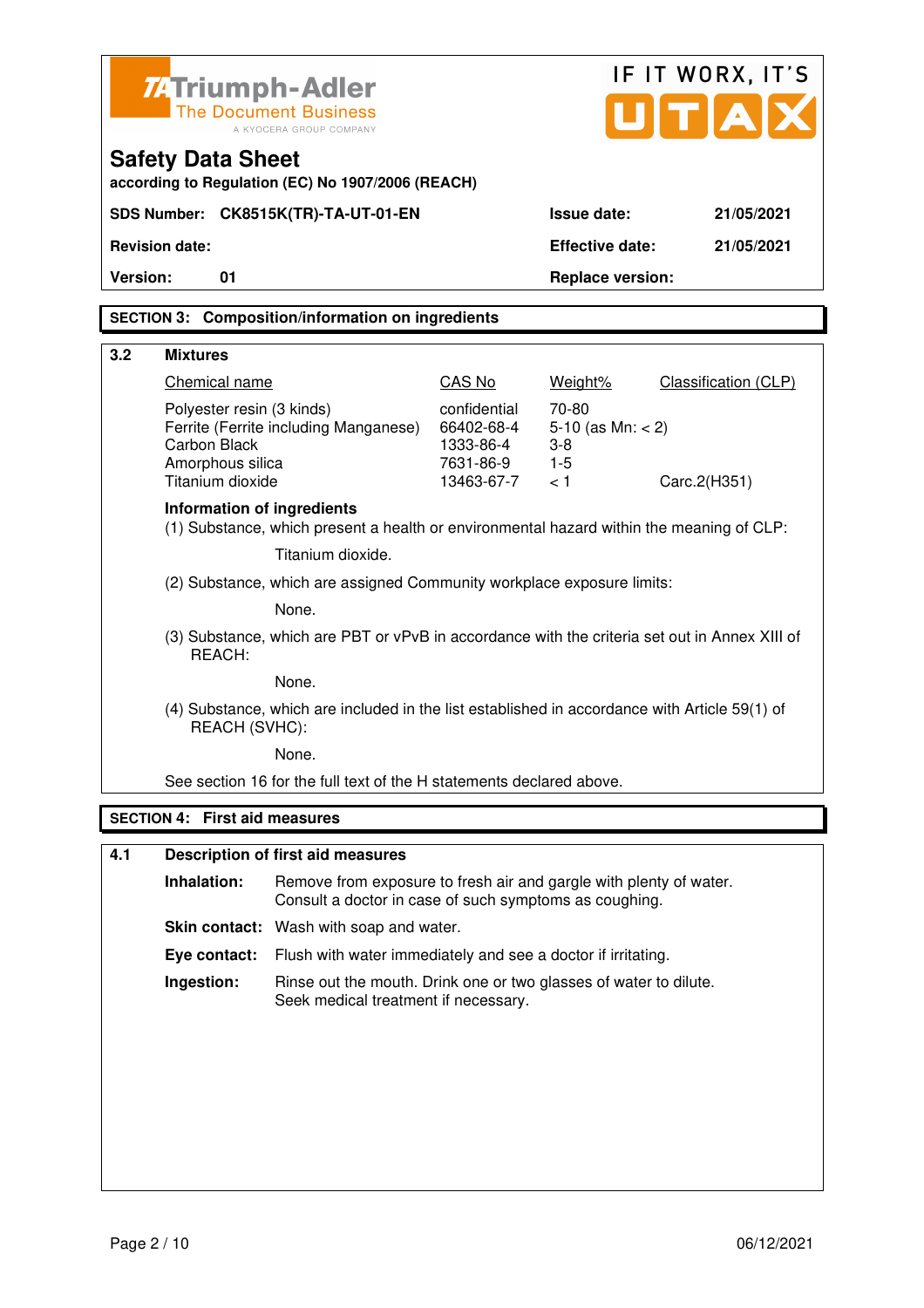



**according to Regulation (EC) No 1907/2006 (REACH)**

| <b>Version:</b>       |                                     | <b>Replace version:</b> |            |
|-----------------------|-------------------------------------|-------------------------|------------|
| <b>Revision date:</b> |                                     | <b>Effective date:</b>  | 21/05/2021 |
|                       | SDS Number: CK8515K(TR)-TA-UT-01-EN | <b>Issue date:</b>      | 21/05/2021 |

# **4.2 Most important symptoms and effects, both acute and delayed**  Potential health effects and symptoms **Inhalation:** Prolonged inhalation of excessive dusts may cause lung damage. Use of this product as intended does not result in prolonged inhalation of excessive toner dusts. **Skin contact:** Unlikely to cause skin irritation. **Eye contact:** May cause transient eye irritation.

**Ingestion:** Use of this product as intended does not result in ingestion.

# **4.3 Indication of any immediate medical attention and special treatment needed**

No additional information available.

### **SECTION 5: Firefighting measures**

### **5.1 Extinguishing media**

Suitable extinguishing media

Water spray, foam, powder,  $CO<sub>2</sub>$  or dry chemical

Unsuitable extinguishing media

None specified.

### **5.2 Special hazards arising from the substance or mixture**

Hazardous combustion products: Carbon dioxide, Carbon monoxide

### **5.3 Advice for firefighters**

Fire-fighting procedures

 Pay attention not to blow away dust. Drain water off around and decrease the atmosphere temperature to extinguish the fire.

### **Protection equipment for firefighters**

None specified.

### **SECTION 6: Accidental release measures**

### **6.1 Personal precautions, protective equipment and emergency procedures**

 Avoid inhalation, ingestion, eye and skin contact in case of accidental release. Avoid formation of dust. Provide adequate ventilation.

### **6.2 Environmental precautions**

Do not allow to enter into surface water or drains.

#### **6.3 Methods and material for containment and cleaning up**

Gather the released powder not to blow away and wipe up with a wet cloth.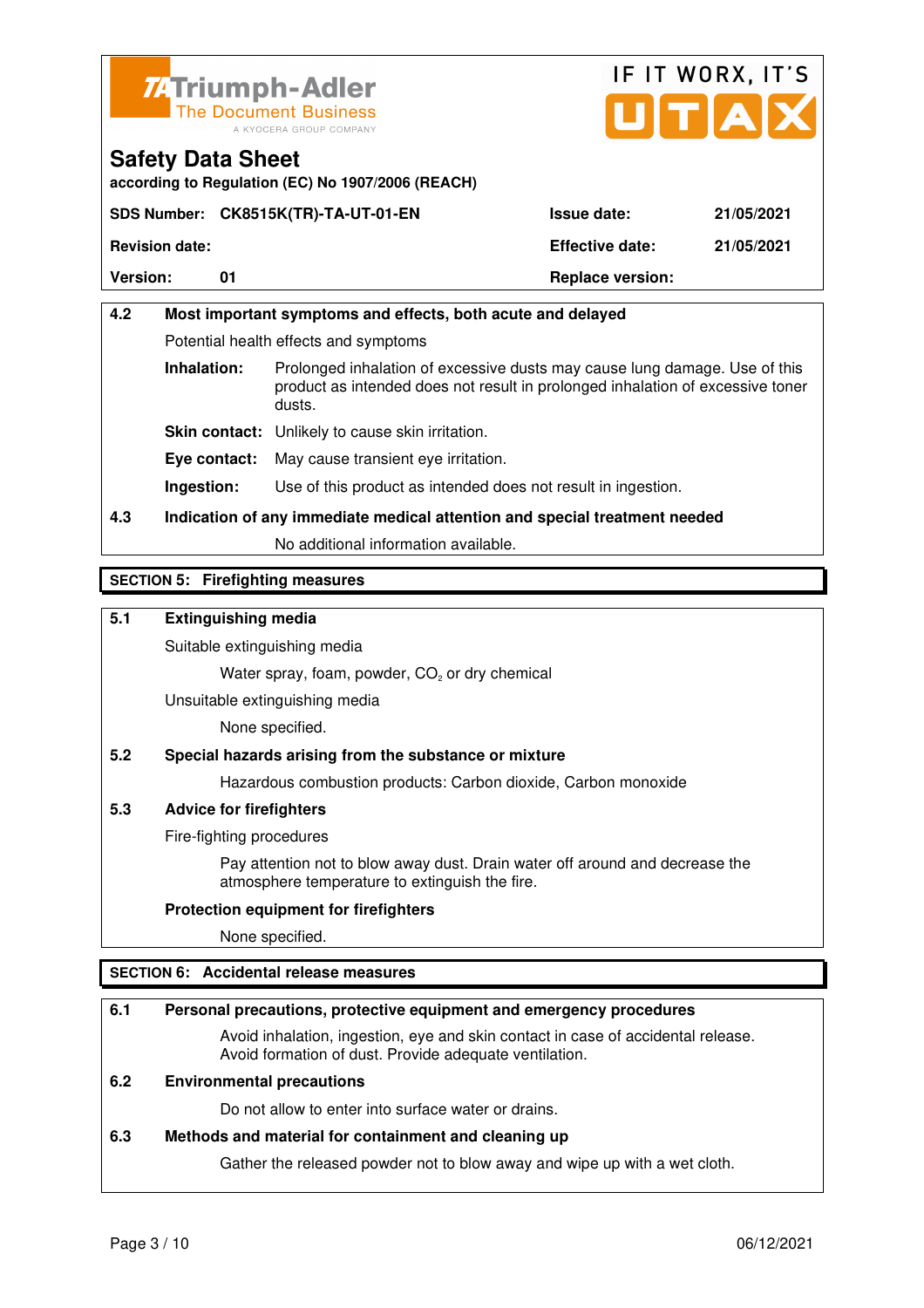



**according to Regulation (EC) No 1907/2006 (REACH)**

### **SDS Number: CK8515K(TR)-TA-UT-01-EN Issue date: 21/05/2021**

**Revision date: Effective date: 21/05/2021** 

### **6.4 Reference to other sections**

See section 13 for disposal information.

#### **SECTION 7: Handling and storage**

#### **7.1 Precautions for safe handling**

 Do not attempt to force open or destroy the toner container or unit. See installation guide of this product.

#### **7.2 Conditions for safe storage, including any incompatibilities**

Keep the toner container or unit tightly closed and store in a cool, dry and dark place. Keep away from fire. Keep out of the reach of children.

#### **7.3 Specific end use(s)**

No additional information available.

#### **SECTION 8: Exposure controls/personal protection**

### **8.1 Control parameters**

(Reference data)

#### **US ACGIH Threshold Limit Values (TWA)**

Particles: 10 mg/m<sup>3</sup> (Inhalable particles) 3 mg/m<sup>3</sup> (Respirable particles) Manganese inorganic compounds (Ferrite component): 0.1 mg/m<sup>3</sup> (Inhalable fraction) 0.02 mg/m³ (Respirable fraction) (as Mn)

 Carbon Black: 3 mg/m³ (Inhalable fraction) Titanium dioxide: 10 mg/m³

#### **US OSHA PEL (TWA)**

Particles: 15 mg/m<sup>3</sup> (Total dust) 5 mg/m<sup>3</sup> (Respirable fraction) Manganese compounds (Ferrite component): 5 mg/m<sup>3</sup> (Ceiling) (as Mn) Carbon Black: 3.5 mg/m³ Amorphous silica: 80 mg/m<sup>3</sup>/%SiO<sub>2</sub> Titanium dioxide: 15 mg/m³ (Total dust)

**EU Occupational exposure limits: Directive (EC) 2000/39, (EC) 2006/15 and (EU) 2009/161**

Not listed.

### **8.2 Exposure controls**

#### **Appropriate engineering controls**

 Special ventilator is not required under normal intended use. Use in a well-ventilated area.

#### **Personal protective equipment**

 Respiratory protection, eye protection, hand protection, skin and body protection are not required under normal intended use.

Version: 01 01 **Replace version:**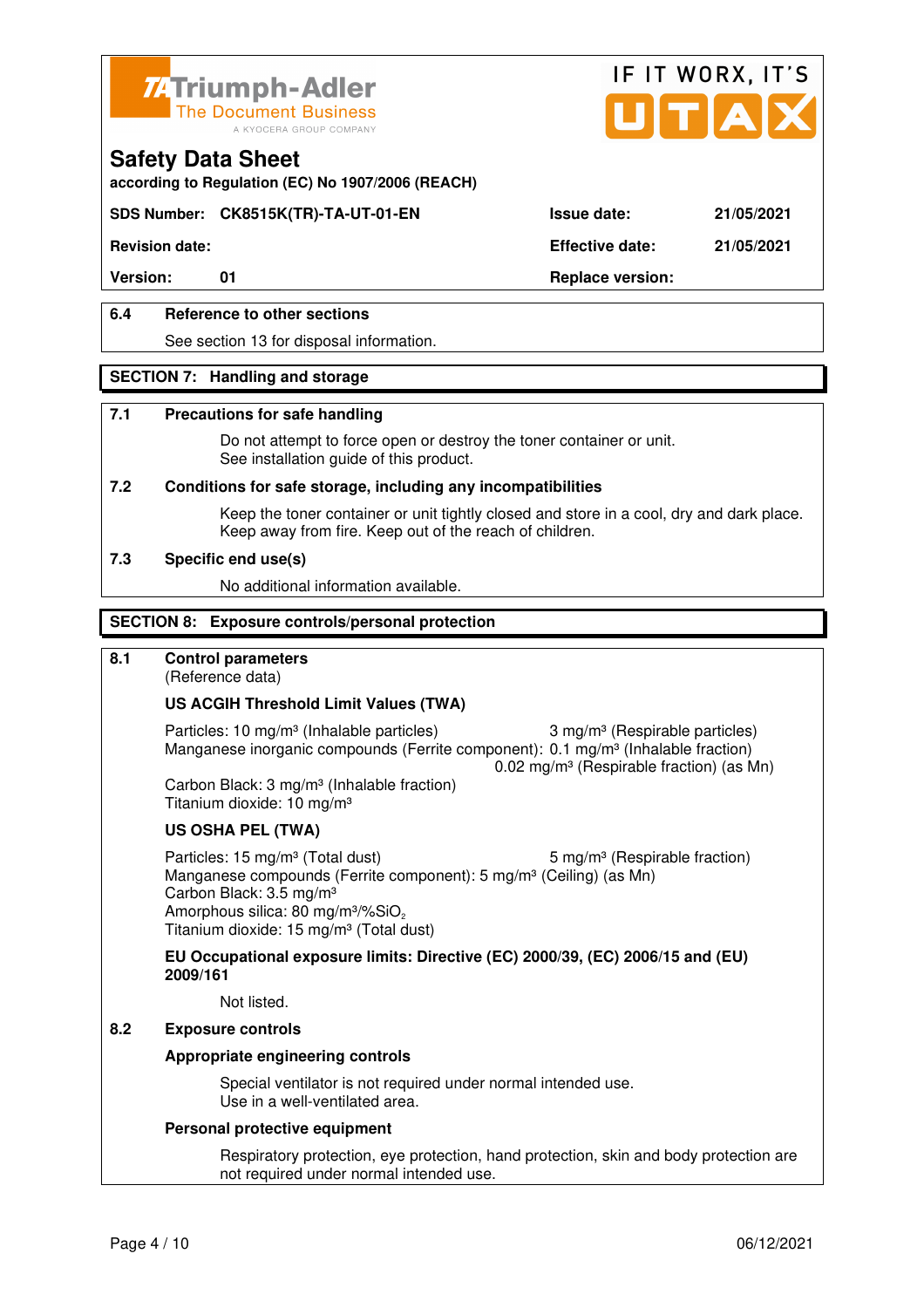



**according to Regulation (EC) No 1907/2006 (REACH)**

**SDS Number: CK8515K(TR)-TA-UT-01-EN Issue date: 21/05/2021** 

**Revision date: Effective date: 21/05/2021** 

### **8.2 Environmental exposure controls**

No additional information available.

### **SECTION 9: Physical and chemical properties**

#### **9.1 Information on basic physical and chemical properties**

| Appearance                             |                            |
|----------------------------------------|----------------------------|
| Physical state                         | Solid (fine powder)        |
| Colour                                 | <b>Black</b>               |
| Odour                                  | Odourless                  |
| Odour threshold                        | No data available.         |
| pH                                     | No data available.         |
| Melting point [°C]                     | 100-120 (Toner)            |
| Boiling point                          | No data available.         |
| Flash point                            | No data available.         |
| Evaporation rate                       | No data available.         |
| Flammability (solid, gas)              | No data available.         |
| Upper flammability or explosive limit  | No data available.         |
| Lower flammability or explosive limit  | No data available.         |
| Vapour pressure                        | No data available.         |
| Vapour density                         | No data available.         |
| Relative density [g/cm <sup>3</sup> ]  | 1.2-1.4 (Toner)            |
| Solubility (ies)                       | Almost insoluble in water. |
| Partition coefficient: n-octanol/water | No data available.         |
| Auto-ignition temperature              | No data available.         |
| Decomposition temperature              | No data available.         |
| Viscosity                              | No data available.         |
| Explosive properties                   | No data available.         |
| Oxidizing properties                   | No data available.         |
|                                        |                            |

### **9.2 Other information**

Dust explosion properties

 Dust explosion is improbable under normal intended use. Experimental explosiveness of toner is classified into the same rank such kind of powder as flour, dry milk and resin powder according to the pressure rising speed.

IF IT WORX, IT'S

**Version:** 01 01 Replace version: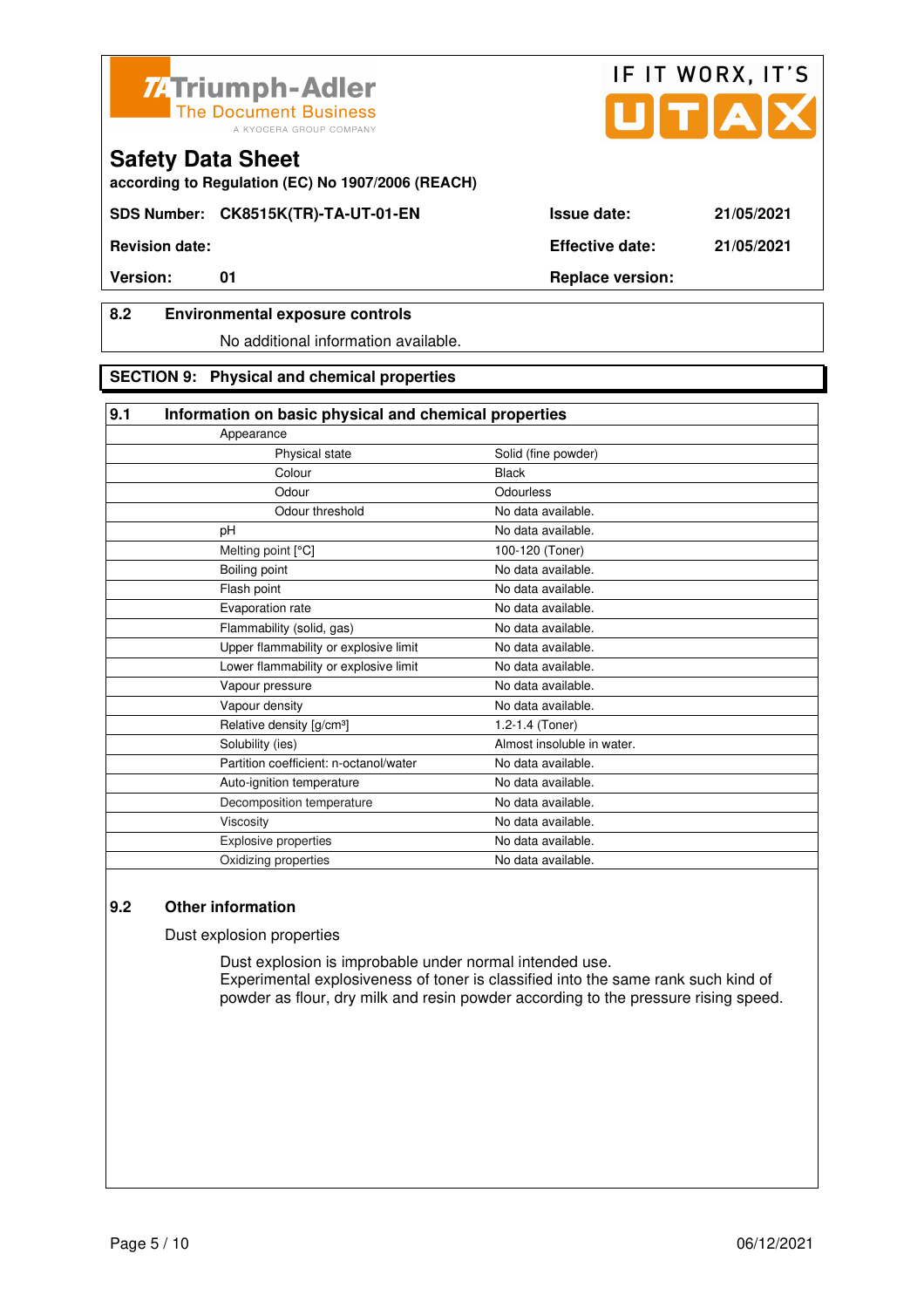



**Version:** 01 **Replace version:** 

**Revision date: Effective date: 21/05/2021** 

### **SECTION 10: Stability and reactivity**

#### **10.1 Reactivity**

No data available.

**according to Regulation (EC) No 1907/2006 (REACH)**

### **10.2 Chemical stability**

**Safety Data Sheet** 

This product is stable under normal conditions of use and storage.

### **10.3 Possibility of hazardous reactions**

Hazardous reactions will not occur.

**10.4 Conditions to avoid** 

None specified.

### **10.5 Incompatible materials**

None specified.

### **10.6 Hazardous decomposition products**

Hazardous decomposition products are not to be produced.

### **SECTION 11: Toxicological information**

| 11.1 | Information on toxicological effects<br>Based on available data, the classification criteria listed below are not met. |                                                                                           |  |  |  |
|------|------------------------------------------------------------------------------------------------------------------------|-------------------------------------------------------------------------------------------|--|--|--|
|      |                                                                                                                        |                                                                                           |  |  |  |
|      | <b>Acute toxicity</b>                                                                                                  |                                                                                           |  |  |  |
|      | Oral $(LD_{50})$                                                                                                       | $>$ 2000 mg/kg (rat) <sup>*</sup> (Toner)<br>$>$ 2000 mg/kg (rat) <sup>**</sup> (Carrier) |  |  |  |
|      | Dermal $(LD_{50})$<br>No data available. (Toner)<br>No data available. (Carrier)                                       |                                                                                           |  |  |  |
|      | Inhalation $(LC_{50}(4hr))$                                                                                            | $> 5.09$ mg/l (rat) <sup>*</sup> (Toner)                                                  |  |  |  |
|      | <b>Skin corrosion/irritation</b>                                                                                       |                                                                                           |  |  |  |
|      | Acute skin irritation                                                                                                  | Non-irritant (rabbit)* (Toner)<br>Non-irritant (rabbit)** (Carrier)                       |  |  |  |
|      | Serious eye damage/irritation                                                                                          |                                                                                           |  |  |  |
|      | Acute eye irritation                                                                                                   | Mild irritant (rabbit)*. (Toner)                                                          |  |  |  |
|      | Respiratory or skin sensitization                                                                                      |                                                                                           |  |  |  |
|      | Skin sensitization<br>Non-sensitising (mouse)* (Toner)<br>Non-sensitising** (Carrier)                                  |                                                                                           |  |  |  |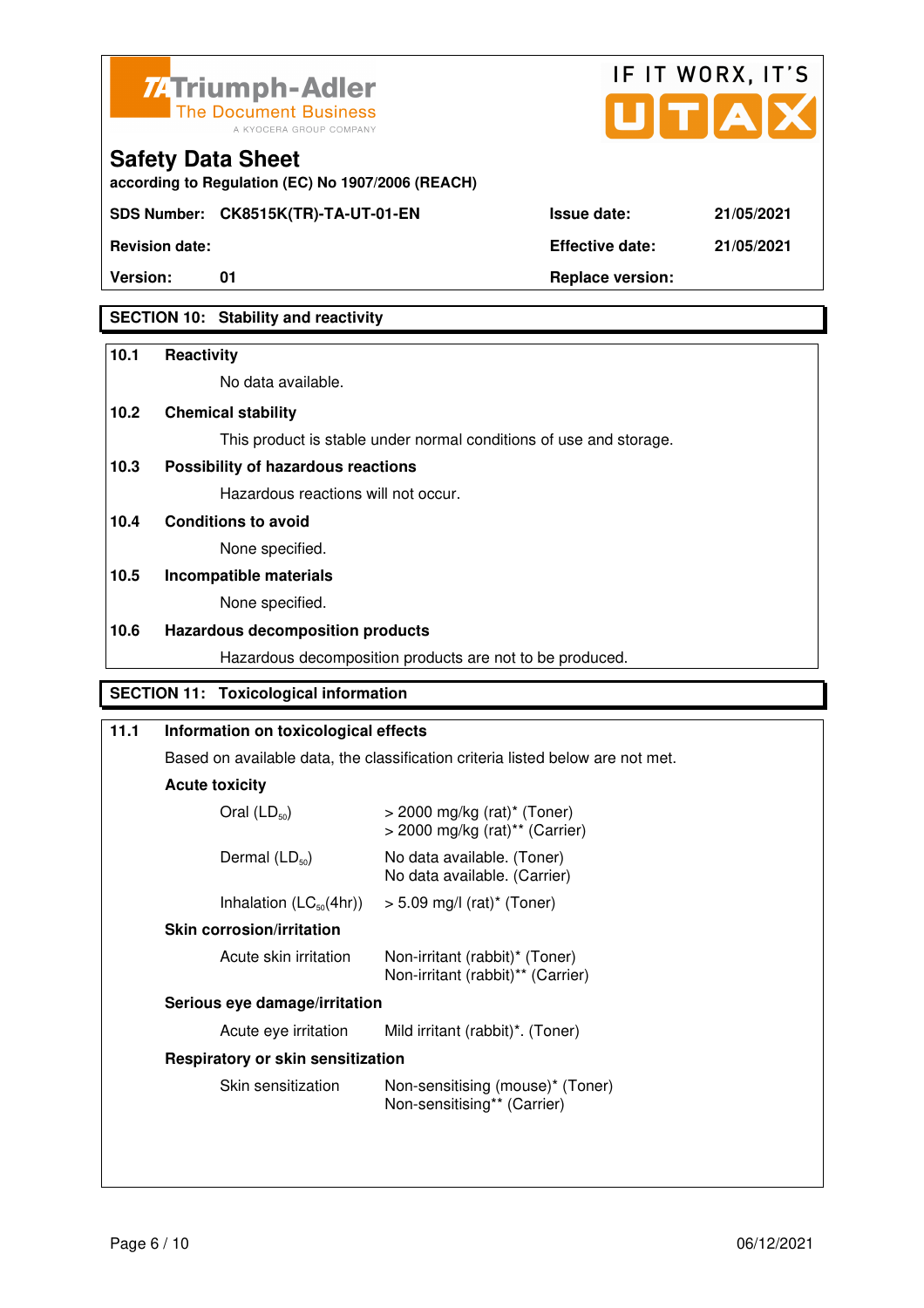

| 7. Triumph-Adler<br>The Document Business<br>A KYOCERA GROUP COMPANY          |                        | IF IT WORX, IT'S<br>UTAX |
|-------------------------------------------------------------------------------|------------------------|--------------------------|
| <b>Safety Data Sheet</b><br>according to Regulation (EC) No 1907/2006 (REACH) |                        |                          |
| SDS Number: CK8515K(TR)-TA-UT-01-EN                                           | <b>Issue date:</b>     | 21/05/2021               |
| <b>Revision date:</b>                                                         | <b>Effective date:</b> | 21/05/2021               |

**Version:** 01 **Depending to 201 Replace version:** 

| 11.1 | Germ cell mutagenicity | Ames test is negative** (Toner)<br>Ames test is negative** (Carrier)                            |  |  |
|------|------------------------|-------------------------------------------------------------------------------------------------|--|--|
|      |                        | *(based on test result of similar product)<br>**(based on test result of constituent materials) |  |  |

#### **Information of ingredients:**

No mutagen according to MAK, TRGS905 und (EC) No 1272/2008 Annex VI.

#### **Carcinogenicity**

#### **Information of ingredients:**

 No carcinogen or potential carcinogen (except Titanium dioxide and Carbon Black) according to IARC, Japan Association on Industrial Health, ACGIH, EPA, OSHA, NTP, MAK, California Proposition 65, TRGS 905 and (EC) No 1272/2008 Annex VI.

 The IARC re-evaluated Titanium dioxide and Carbon Black as a Group 2B carcinogen (possibly carcinogenic to humans) as the result of inhalation exposure test in rats. But, oral/skin test does not show carcinogenicity (2). The evaluation of Carbon Black is based upon the development of lung tumours in rat receiving chronic inhalation exposures to free Carbon Black at level that induce particle overload of the lung. The studies performed in animal models other than rats have not demonstrated an association between Carbon Black and lung tumours. Moreover, a two years cancer bioassay using a typical toner preparation containing Carbon Black demonstrated no association between toner exposure and tumour development in rats (1). In the animal chronic inhalation studies for Titanium dioxide, the lung tumour was observed only in rats. It is estimated that this is attributed to the overload of rat´s lung clearance mechanism (overload phenomenon) (3). The inhalation of excessive Titanium dioxide does not occur in normal use of this product. Also, epidemiological studies to date have not revealed any evidence of the relation between occupational exposure to Titanium dioxide and respiratory tract diseases.

#### **Reproductive toxicity**

#### **Information of ingredients:**

 No reproductive toxicant according to MAK, California Proposition 65, TRGS 905 und (EC) No 1272/2008 Annex VI.

**STOT-single exposure** No data available.

| <b>STOT-repeated exposure</b> | No data available. |
|-------------------------------|--------------------|
|-------------------------------|--------------------|

**Aspiration hazard** No data available.

#### **Chronic effects**

 In a study in rats by chronic inhalation exposure to a typical toner, a mild to moderate degree of lung fibrosis was observed in 92% of the rats in the high concentration (16 mg/m<sup>3</sup>) exposure group, and a minimal to mild degree of fibrosis was noted in 22% of the animal in the middle  $(4mg/m<sup>3</sup>)$  exposure group (1). But no pulmonary change was reported in the lowest (1mg/m<sup>3</sup>) exposure group, the most relevant level to potential human exposures.

#### **Other information** No data available.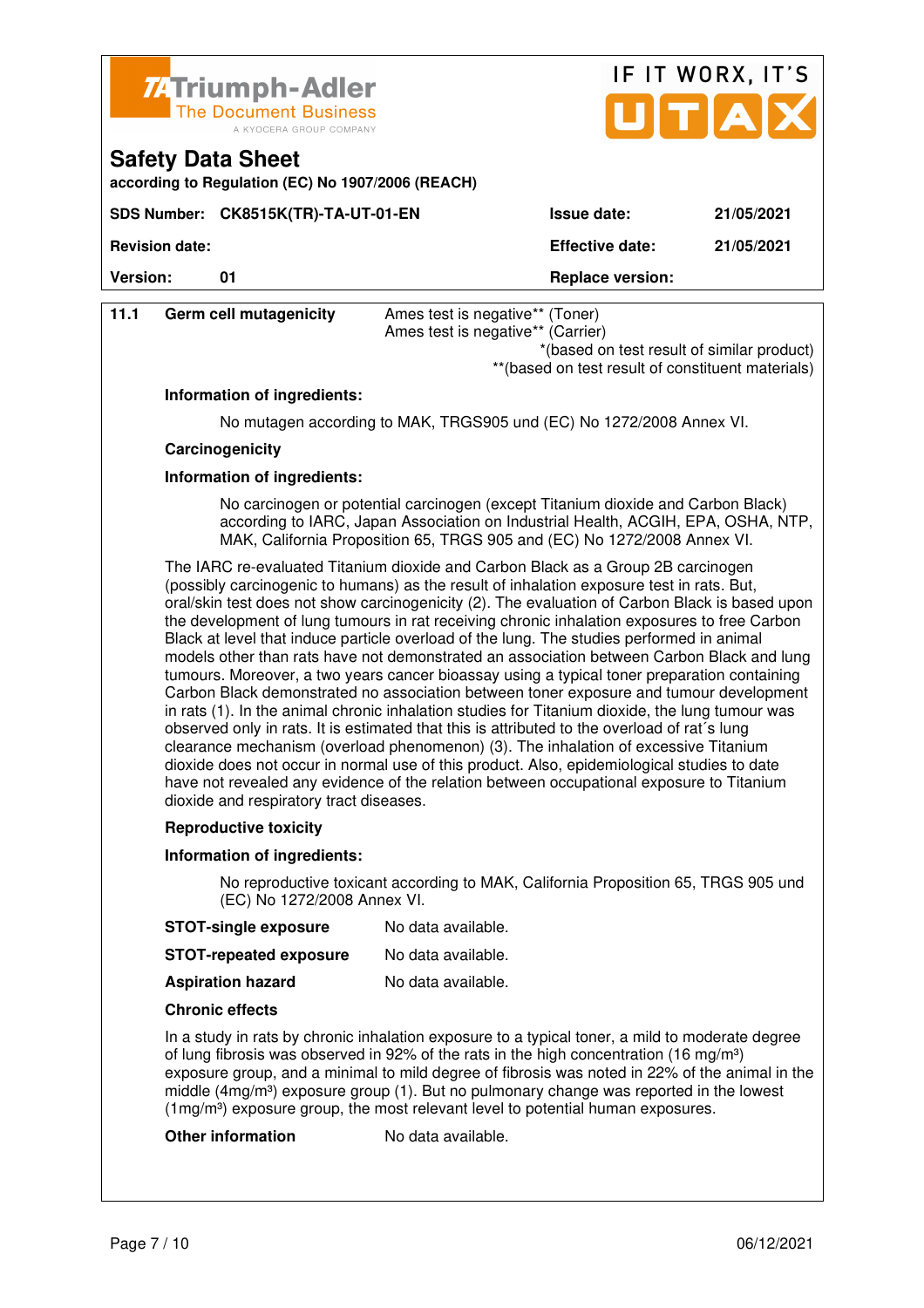

**according to Regulation (EC) No 1907/2006 (REACH)**

**SDS Number: CK8515K(TR)-TA-UT-01-EN Issue date: 21/05/2021** 

**Revision date: Effective date: 21/05/2021** 

### **SECTION 12: Ecological information**

### **12.1 Toxicity**

No data available.

**12.2 Persistence and degradability** 

No data available.

**12.3 Bio accumulative potential** 

No data available.

### **12.4 Mobility in soil**

No data available.

### **12.5 Results of PBT and vPvB assessment**

No data available.

#### **12.6 Other adverse effects**

No additional information available.

### **SECTION 13: Disposal considerations**

### **13.1 Waste treatment methods**

 Do not attempt to incinerate the toner container or unit and the waste toner yourself. Dangerous sparks may cause burn. Any disposal practice should be done under conditions which meet local, state and federal laws and regulations relating to waste (contact local or state environmental agency for specific rules).

### **SECTION 14: Transport information**

#### **14.1 UN-number**

None.

**14.2 UN Proper shipping name** 

None.

**14.3 Transport hazard class(es)** 

None.

### **14.4 Packing group**

None.

**14.5 Environmental hazards** 

None.

| ue date: |  |  |  | 21/05/20 |  |
|----------|--|--|--|----------|--|
|          |  |  |  |          |  |

IF IT WORX, IT'S

Version: 01 01 **Replace version: Replace version:**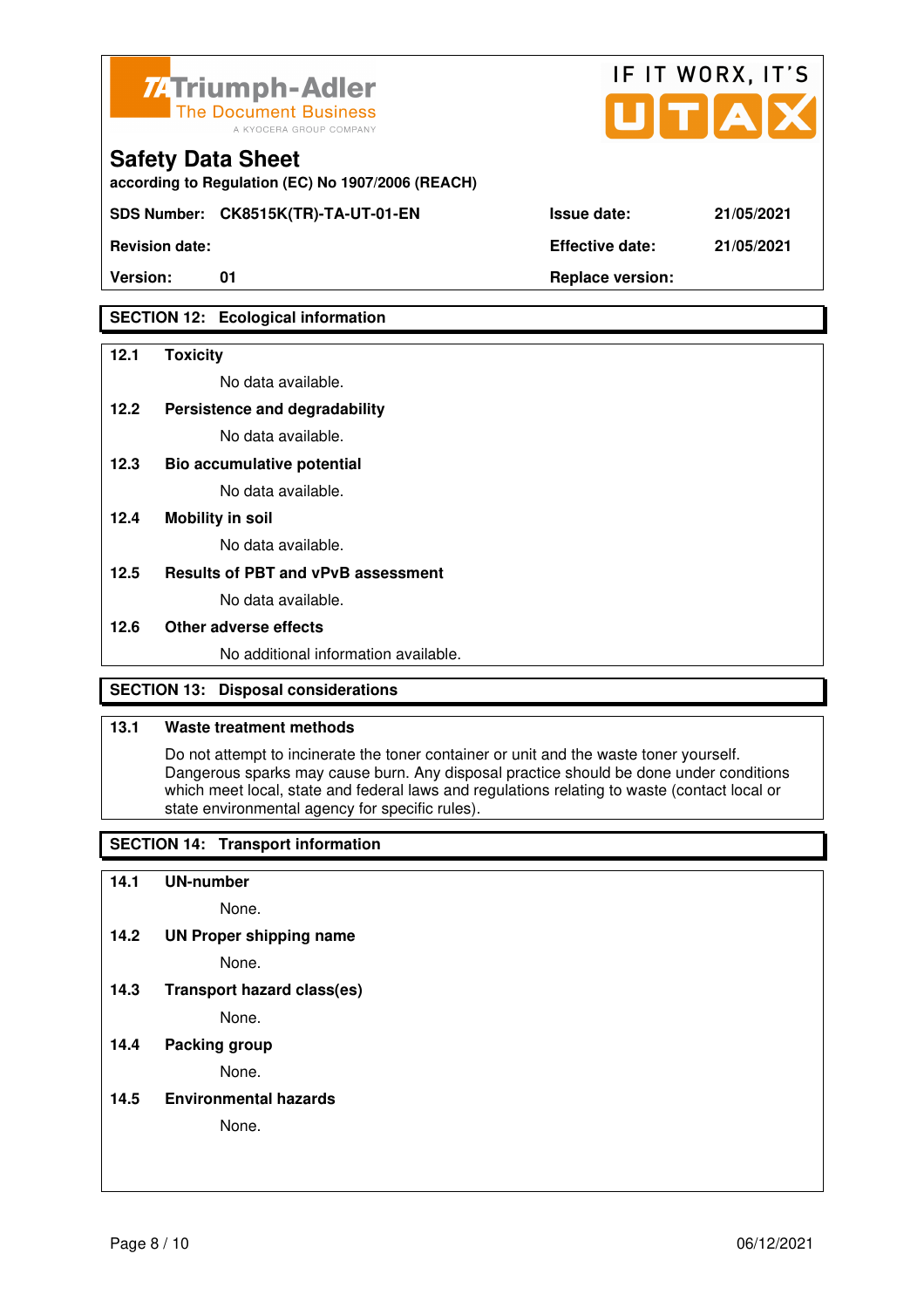



**according to Regulation (EC) No 1907/2006 (REACH)**

### **SDS Number: CK8515K(TR)-TA-UT-01-EN Issue date: 21/05/2021**

**Revision date: Effective date: 21/05/2021** 

Version: 01 01 **Replace version: Replace version:** 

### **14.6 Special precautions for user**

No additional information available.

# **14.7 Transport in bulk according to Annex II of MARPOL73/78 and the IBC Code**

Not applicable.

### **SECTION 15: Regulatory information**

### **15.1 Safety, health and environmental regulations/legislation specific for the substance or mixture**

#### **EU-regulations**

Regulation (EC) No 1005/2009 (on substances that deplete the ozone layer, Annex I and II): Not listed.

Regulation (EU) 2019/1021 (on persistent organic pollutants, Annex I as amended):

Not listed.

 Regulation (EU) No 649/2012 (concerning the export and import of dangerous chemicals, Annex I and V as amended):

Not listed.

 Regulation (EC) No 1907/2006 REACH Annex XVII as amended (Restrictions on use): Not listed.

Regulation (EC) No 1907/2006 REACH Annex XIV as amended (Authorizations):

Not listed.

#### **US-regulations**

All ingredients in this product comply with order under TSCA.

#### **Canada regulations**

 This product is not a WHMIS-controlled product, since we consider it as a manufactured article.

#### **15.2 Chemical Safety Assessment**

No data available.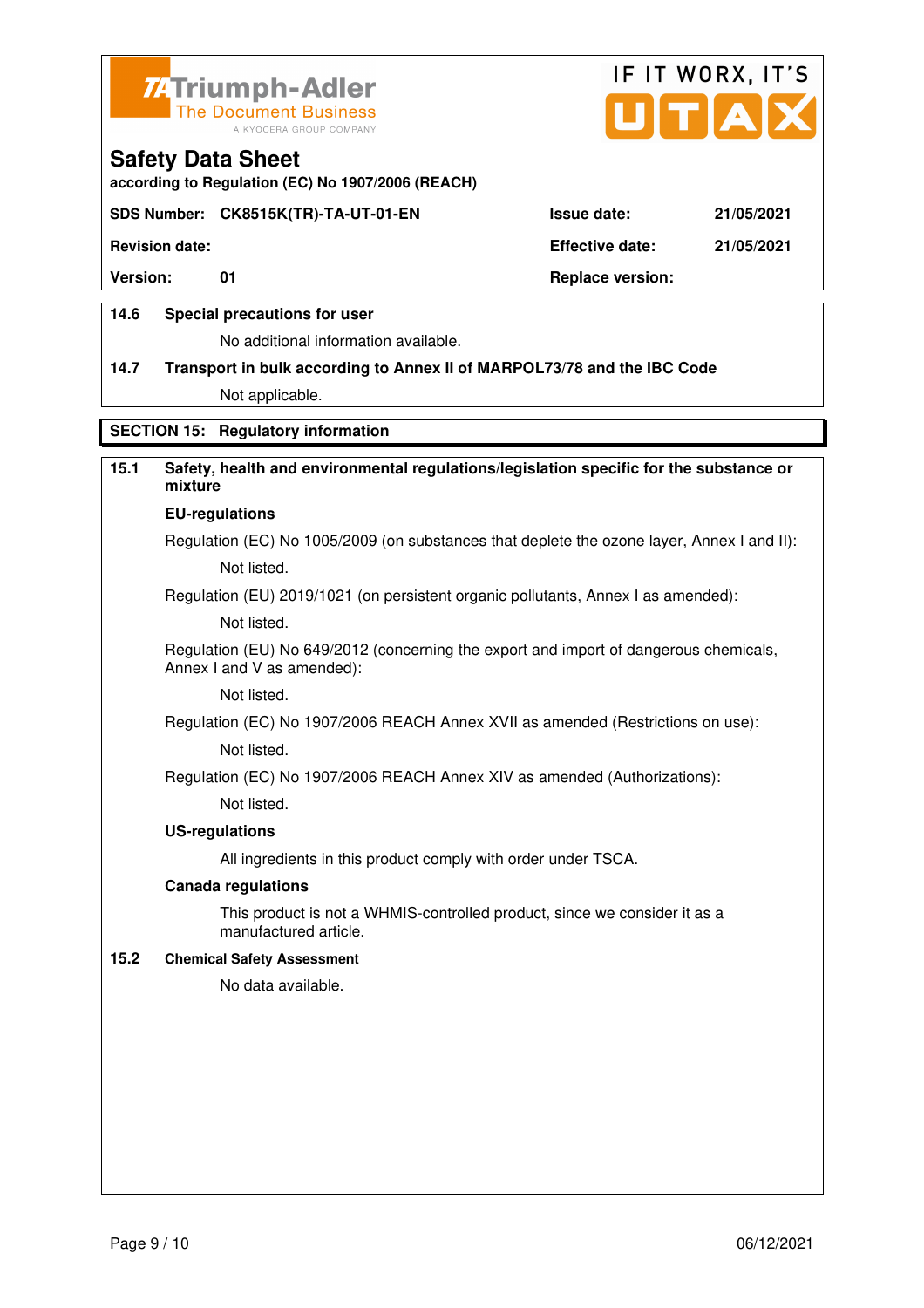|                                                                                                                                                                                                                                                  | <b>74 Triumph-Adler</b>                                                                                                                                                                                                                                                                                                                                                                                                                                                                                                                                                                                                                                                                                                                                                                                                                                                                                                                                                                                                                                                                                                                                                                                                                                                                                                                                                                              |                                                | IF IT WORX, IT'S |  |  |  |  |
|--------------------------------------------------------------------------------------------------------------------------------------------------------------------------------------------------------------------------------------------------|------------------------------------------------------------------------------------------------------------------------------------------------------------------------------------------------------------------------------------------------------------------------------------------------------------------------------------------------------------------------------------------------------------------------------------------------------------------------------------------------------------------------------------------------------------------------------------------------------------------------------------------------------------------------------------------------------------------------------------------------------------------------------------------------------------------------------------------------------------------------------------------------------------------------------------------------------------------------------------------------------------------------------------------------------------------------------------------------------------------------------------------------------------------------------------------------------------------------------------------------------------------------------------------------------------------------------------------------------------------------------------------------------|------------------------------------------------|------------------|--|--|--|--|
|                                                                                                                                                                                                                                                  | <b>The Document Business</b><br>A KYOCERA GROUP COMPANY                                                                                                                                                                                                                                                                                                                                                                                                                                                                                                                                                                                                                                                                                                                                                                                                                                                                                                                                                                                                                                                                                                                                                                                                                                                                                                                                              |                                                | UTAD             |  |  |  |  |
|                                                                                                                                                                                                                                                  | <b>Safety Data Sheet</b><br>according to Regulation (EC) No 1907/2006 (REACH)                                                                                                                                                                                                                                                                                                                                                                                                                                                                                                                                                                                                                                                                                                                                                                                                                                                                                                                                                                                                                                                                                                                                                                                                                                                                                                                        |                                                |                  |  |  |  |  |
|                                                                                                                                                                                                                                                  | SDS Number: CK8515K(TR)-TA-UT-01-EN                                                                                                                                                                                                                                                                                                                                                                                                                                                                                                                                                                                                                                                                                                                                                                                                                                                                                                                                                                                                                                                                                                                                                                                                                                                                                                                                                                  | <b>Issue date:</b>                             | 21/05/2021       |  |  |  |  |
| <b>Revision date:</b>                                                                                                                                                                                                                            |                                                                                                                                                                                                                                                                                                                                                                                                                                                                                                                                                                                                                                                                                                                                                                                                                                                                                                                                                                                                                                                                                                                                                                                                                                                                                                                                                                                                      | <b>Effective date:</b>                         | 21/05/2021       |  |  |  |  |
| Version:                                                                                                                                                                                                                                         | 01                                                                                                                                                                                                                                                                                                                                                                                                                                                                                                                                                                                                                                                                                                                                                                                                                                                                                                                                                                                                                                                                                                                                                                                                                                                                                                                                                                                                   | <b>Replace version:</b>                        |                  |  |  |  |  |
|                                                                                                                                                                                                                                                  | <b>SECTION 16: Other information</b>                                                                                                                                                                                                                                                                                                                                                                                                                                                                                                                                                                                                                                                                                                                                                                                                                                                                                                                                                                                                                                                                                                                                                                                                                                                                                                                                                                 |                                                |                  |  |  |  |  |
|                                                                                                                                                                                                                                                  |                                                                                                                                                                                                                                                                                                                                                                                                                                                                                                                                                                                                                                                                                                                                                                                                                                                                                                                                                                                                                                                                                                                                                                                                                                                                                                                                                                                                      |                                                |                  |  |  |  |  |
|                                                                                                                                                                                                                                                  | To the best of our knowledge, the information contained herein is accurate. However, we<br>cannot assume any liability whatsoever for the accuracy or completeness of the information<br>contained herein. The contents and format of this SDS are in accordance with Regulation<br>(EC) No 1907/2006, Annex II as amended by Regulation (EU) 2015/830 with respect to SDSs.                                                                                                                                                                                                                                                                                                                                                                                                                                                                                                                                                                                                                                                                                                                                                                                                                                                                                                                                                                                                                         |                                                |                  |  |  |  |  |
| Revision information: -                                                                                                                                                                                                                          |                                                                                                                                                                                                                                                                                                                                                                                                                                                                                                                                                                                                                                                                                                                                                                                                                                                                                                                                                                                                                                                                                                                                                                                                                                                                                                                                                                                                      |                                                |                  |  |  |  |  |
|                                                                                                                                                                                                                                                  | Full text of H statements under sections 3:                                                                                                                                                                                                                                                                                                                                                                                                                                                                                                                                                                                                                                                                                                                                                                                                                                                                                                                                                                                                                                                                                                                                                                                                                                                                                                                                                          | H351: Suspected of causing cancer (inhalation) |                  |  |  |  |  |
| Abbreviations and acronyms                                                                                                                                                                                                                       |                                                                                                                                                                                                                                                                                                                                                                                                                                                                                                                                                                                                                                                                                                                                                                                                                                                                                                                                                                                                                                                                                                                                                                                                                                                                                                                                                                                                      |                                                |                  |  |  |  |  |
| ACGIH<br>CAS<br><b>CLP</b><br><b>DFG</b><br>EPA<br><b>IARC</b><br>MAK<br><b>NTP</b><br>OSHA<br>PBT<br><b>PEL</b><br>Proposition 65<br>REACH<br><b>STOT</b><br><b>SVHC</b><br><b>TRGS 905</b><br><b>TSCA</b><br><b>TWA</b><br>UN<br>vPvB<br>WHMIS | American Conference of Governmental Industrial Hygienists<br>2016 TLVs and BEIs (Threshold Limit Values for Chemical Substances and Physical Agents and Biological<br>Exposure Indices)<br><b>Chemical Abstracts Service</b><br>Regulation (EC) No 1272/2008 on classification, labelling and packaging of substances and mixtures<br>Deutsche Forschungsgemeinschaft<br>Environmental Protection Agency (Integrated Risk Information System) (US)<br>International Agency for Research on Cancer (IARC Monographs on the Evaluations of Carcinogenic Risks<br>to Humans)<br>Maximale Arbeitsplatzkonzentration der Deutschen Forschungsgesellschaft (2011)<br>National Toxicology Program (Report on Carcinogens) (US)<br>Occupational Safety and Health Administration (29 CFR Part 1910 Subpart Z)<br>Persistent, Bio accumulative and Toxic<br>Permissible Exposure Limits<br>California, Safe Drinking Water and Toxic Enforcement Act of 1986<br>Regulation (EC) No 1907/2006 concerning the Registration, Evaluation, Authorization and Restriction of<br>Chemicals<br>Specific target organ toxicity<br>Substances of Very High Concern<br>Technische Regeln für Gefahrstoffe (Deutschland)<br>Toxic Substances Control Act (US)<br>Time Weighted Average<br><b>United Nations</b><br>very Persistent and very Bio accumulative<br>Workplace Hazardous Materials Information System (Canada) |                                                |                  |  |  |  |  |
|                                                                                                                                                                                                                                                  | Key literature references and sources for data                                                                                                                                                                                                                                                                                                                                                                                                                                                                                                                                                                                                                                                                                                                                                                                                                                                                                                                                                                                                                                                                                                                                                                                                                                                                                                                                                       |                                                |                  |  |  |  |  |
| (1)<br>(2)                                                                                                                                                                                                                                       | Pulmonary Response to Toner upon Chronic Inhalation Exposure in Rats, H. Muhle et al., Fundamental and Applied<br>Toxicology 17.280-299 (1991) Lung Clearance and Retention of Toner, Utilizing a Tracer Technique, during Chronic<br>Inhalation Exposure in Rats, B. Bellmann, Fundamental and Applied Toxicology 17.300-313 (1991)<br>IARC Monograph on the Evaluation of the Carcinogenic Risk of Chemicals to Humans, Vol. 93                                                                                                                                                                                                                                                                                                                                                                                                                                                                                                                                                                                                                                                                                                                                                                                                                                                                                                                                                                    |                                                |                  |  |  |  |  |

(3) NIOSH CURRENT INTELLIGENCE BULLETIN "Evaluation of Health Hazard and Recommendation for Occupational Exposure to Titanium Dioxide DRAFT"<br>(4) The contents are in accordance with M

(4) The contents are in accordance with Material Safety Data Sheet "CK8515K(TR)-TA-UT-01-EN"; 21/05/2021 of the KYOCERA Document Solutions Inc., 1-2-28 Tamatsukuri, Chuo-ku, Osaka 540-8585, Japan.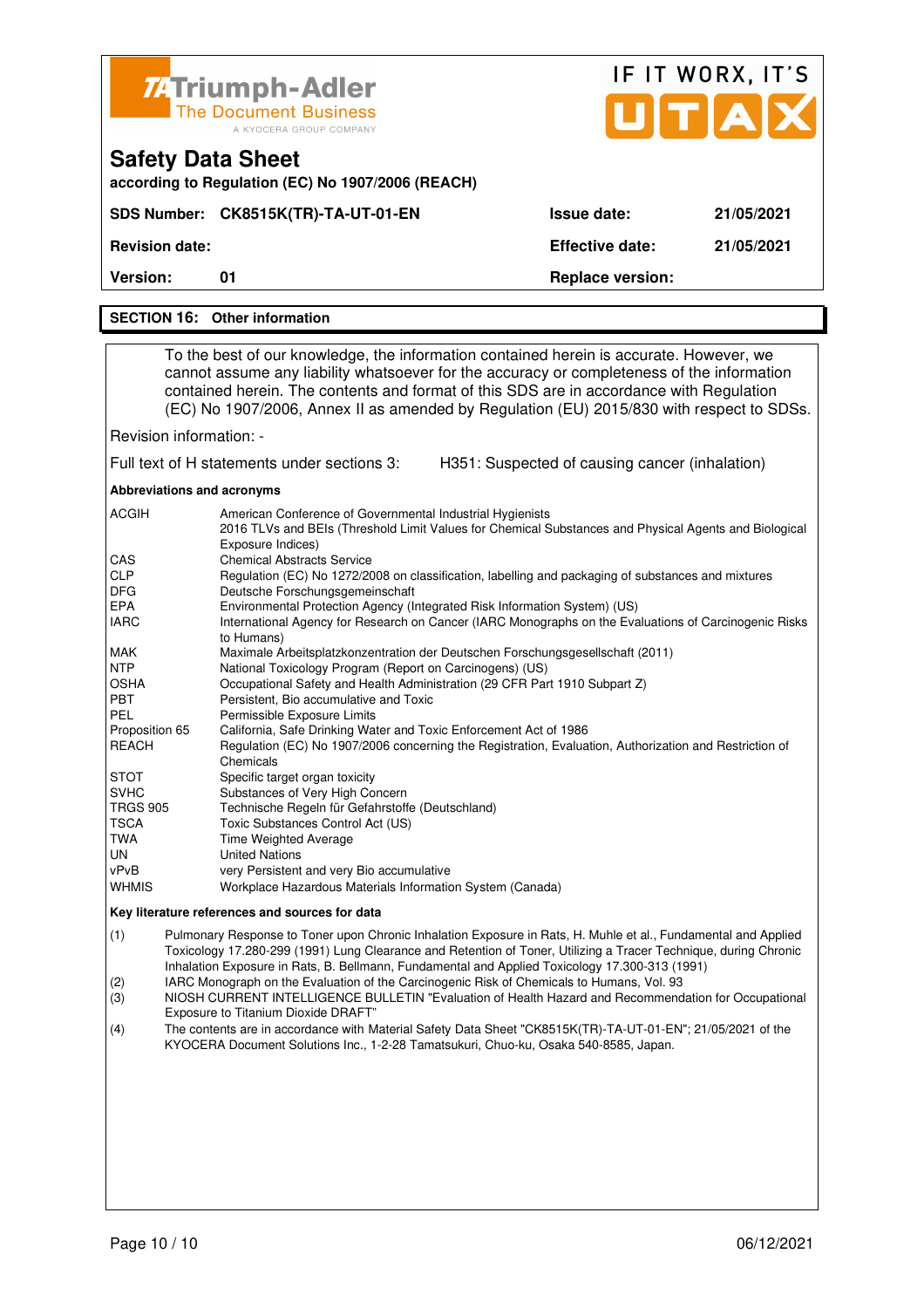

**according to Regulation (EC) No 1907/2006 (REACH)**



**Safety Data Sheet** 

**Version:** 01 **Replace version:** 

### **SECTION 1: Identification of the substance/mixture and of the company/undertaking**

| 1.1 | <b>Product identifier</b>         |                                                                                              |
|-----|-----------------------------------|----------------------------------------------------------------------------------------------|
|     | <b>Product name</b>               | Magenta Toner for                                                                            |
|     |                                   | 7006ci, 8006ci, 7307ci, 8307ci                                                               |
|     | Consumable name                   | CK-8515M                                                                                     |
|     | <b>Product form</b>               | Mixture                                                                                      |
| 1.2 |                                   | Relevant identified uses of the substance or mixture and uses advised against                |
|     | <b>Identified uses</b>            | The image formation of our electrophotographic equipment.<br>Other uses are not recommended. |
| 1.3 |                                   | Details of the supplier of the safety data sheet                                             |
|     | <b>Manufacturer</b>               | <b>KYOCERA Document Solutions Inc.</b>                                                       |
|     | <b>Address</b>                    | 1-2-28 Tamatsukuri, Chuo-ku, Osaka 540-8585, Japan                                           |
|     | <b>Supplier</b>                   | TA Triumph-Adler GmbH                                                                        |
|     | <b>Address</b>                    | Deelbögenkamp 4c<br>22297 Hamburg<br>Germany                                                 |
| 1.4 | <b>Emergency telephone number</b> | +49 (0) 40 / 528490<br>(This number is available only during office hours)                   |

#### **SECTION 2: Hazards identification**

| 2.1 | Classification of the substance or mixture                                                                            |
|-----|-----------------------------------------------------------------------------------------------------------------------|
|     | Classification according to Regulation (EC) No 1272/2008 (CLP)                                                        |
|     | Not classified as hazardous mixture.                                                                                  |
| 2.2 | Label elements                                                                                                        |
|     | Labelling according to Regulation (EC) No 1272/2008 (CLP)                                                             |
|     | Not applicable.                                                                                                       |
| 2.3 | Other hazards                                                                                                         |
|     | Assessment of PBT/vPvB                                                                                                |
|     | No data available.                                                                                                    |
|     | See section 4 and 11 for information on health effects and symptoms.<br>See section 9 for dust explosion information. |
|     |                                                                                                                       |
|     |                                                                                                                       |
|     |                                                                                                                       |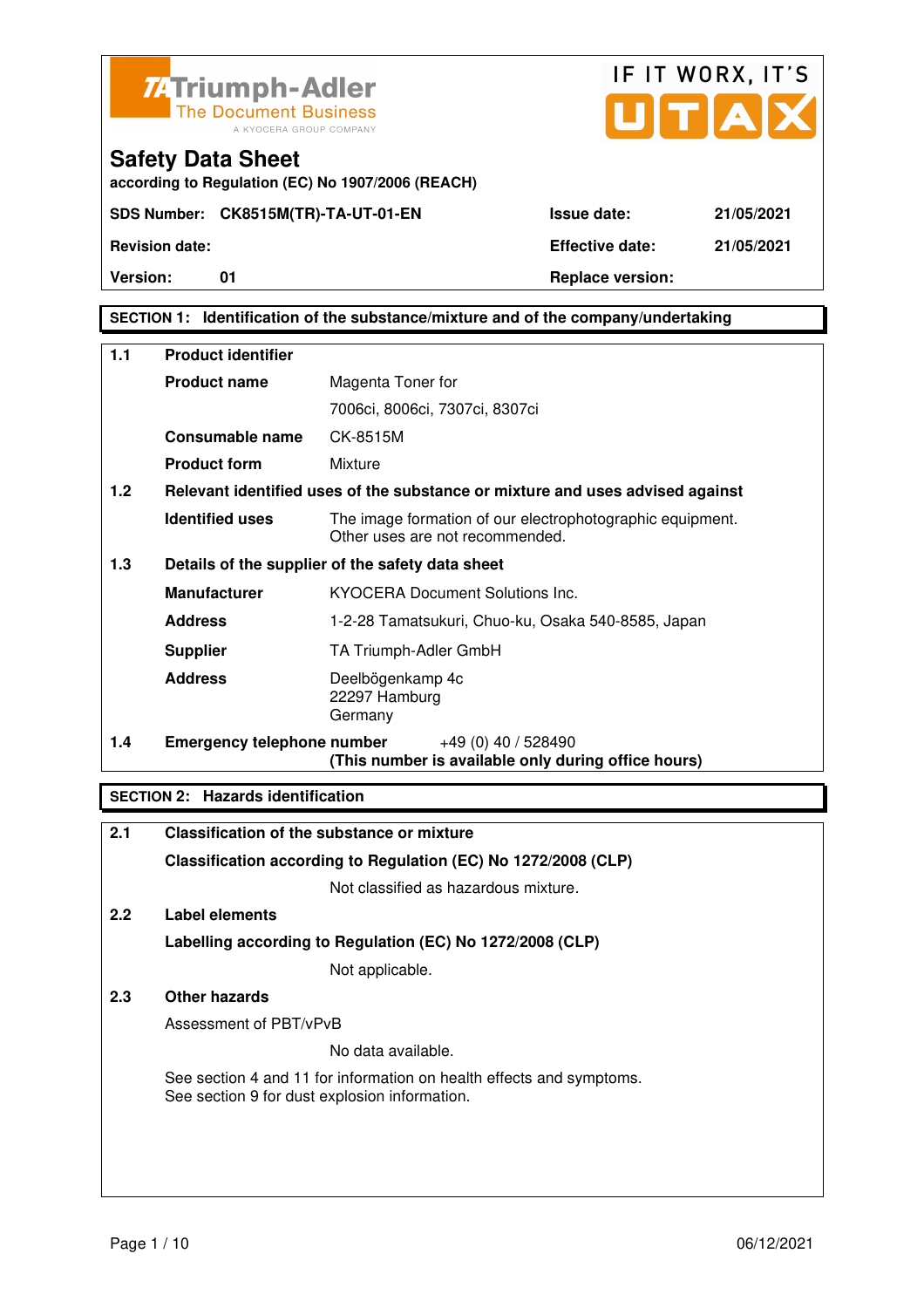|          | <b>74 Triumph-Adler</b>                                                              | <b>The Document Business</b><br>A KYOCERA GROUP COMPANY                                                                      | IF IT WORX, IT'S<br>UTAI                                              |                                                            |                      |  |  |
|----------|--------------------------------------------------------------------------------------|------------------------------------------------------------------------------------------------------------------------------|-----------------------------------------------------------------------|------------------------------------------------------------|----------------------|--|--|
|          | <b>Safety Data Sheet</b>                                                             | according to Regulation (EC) No 1907/2006 (REACH)                                                                            |                                                                       |                                                            |                      |  |  |
|          | SDS Number: CK8515M(TR)-TA-UT-01-EN<br>Issue date:<br>21/05/2021                     |                                                                                                                              |                                                                       |                                                            |                      |  |  |
|          | <b>Revision date:</b>                                                                |                                                                                                                              |                                                                       | <b>Effective date:</b>                                     | 21/05/2021           |  |  |
| Version: | 01                                                                                   |                                                                                                                              |                                                                       | <b>Replace version:</b>                                    |                      |  |  |
|          |                                                                                      | <b>SECTION 3: Composition/information on ingredients</b>                                                                     |                                                                       |                                                            |                      |  |  |
| 3.2      | <b>Mixtures</b>                                                                      |                                                                                                                              |                                                                       |                                                            |                      |  |  |
|          | Chemical name                                                                        |                                                                                                                              | CAS No                                                                | Weight%                                                    | Classification (CLP) |  |  |
|          | Polyester resin (3 kinds)<br>Organic pigment<br>Amorphous silica<br>Titanium dioxide | Ferrite (Ferrite including Manganese)                                                                                        | confidential<br>66402-68-4<br>confidential<br>7631-86-9<br>13463-67-7 | 70-80<br>5-10 (as $Mn: < 2$ )<br>$3 - 8$<br>$1 - 5$<br>< 1 | Carc.2(H351)         |  |  |
|          | Information of ingredients                                                           | (1) Substance, which present a health or environmental hazard within the meaning of CLP:                                     |                                                                       |                                                            |                      |  |  |
|          |                                                                                      | Titanium dioxide.                                                                                                            |                                                                       |                                                            |                      |  |  |
|          |                                                                                      | (2) Substance, which are assigned Community workplace exposure limits:                                                       |                                                                       |                                                            |                      |  |  |
|          |                                                                                      | None.                                                                                                                        |                                                                       |                                                            |                      |  |  |
|          | REACH:                                                                               | (3) Substance, which are PBT or vPvB in accordance with the criteria set out in Annex XIII of                                |                                                                       |                                                            |                      |  |  |
|          |                                                                                      | None.                                                                                                                        |                                                                       |                                                            |                      |  |  |
|          | REACH (SVHC):                                                                        | (4) Substance, which are included in the list established in accordance with Article 59(1) of                                |                                                                       |                                                            |                      |  |  |
|          |                                                                                      | None.                                                                                                                        |                                                                       |                                                            |                      |  |  |
|          |                                                                                      | See section 16 for the full text of the H statements declared above.                                                         |                                                                       |                                                            |                      |  |  |
|          | <b>SECTION 4: First aid measures</b>                                                 |                                                                                                                              |                                                                       |                                                            |                      |  |  |
| 4.1      |                                                                                      | <b>Description of first aid measures</b>                                                                                     |                                                                       |                                                            |                      |  |  |
|          | Inhalation:                                                                          | Remove from exposure to fresh air and gargle with plenty of water.<br>Consult a doctor in case of such symptoms as coughing. |                                                                       |                                                            |                      |  |  |
|          |                                                                                      | Skin contact: Wash with soap and water.                                                                                      |                                                                       |                                                            |                      |  |  |
|          | Eye contact:                                                                         | Flush with water immediately and see a doctor if irritating.                                                                 |                                                                       |                                                            |                      |  |  |
|          | Ingestion:                                                                           | Rinse out the mouth. Drink one or two glasses of water to dilute.<br>Seek medical treatment if necessary.                    |                                                                       |                                                            |                      |  |  |
|          |                                                                                      |                                                                                                                              |                                                                       |                                                            |                      |  |  |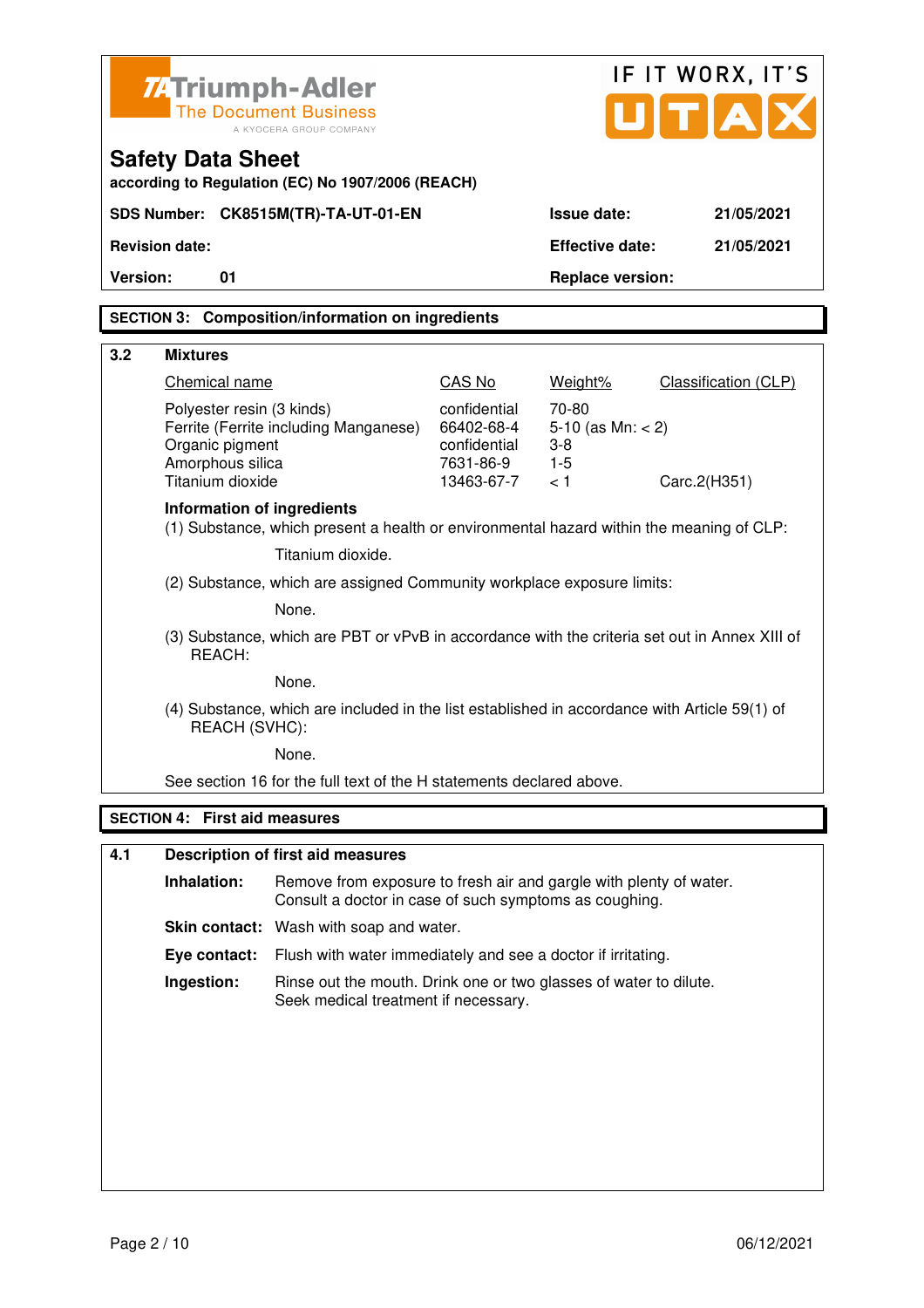



**according to Regulation (EC) No 1907/2006 (REACH)**

|                       | SDS Number: CK8515M(TR)-TA-UT-01-EN | <b>Issue date:</b>      | 21/05/2021 |
|-----------------------|-------------------------------------|-------------------------|------------|
| <b>Revision date:</b> |                                     | <b>Effective date:</b>  | 21/05/2021 |
| <b>Version:</b>       |                                     | <b>Replace version:</b> |            |

# **4.2 Most important symptoms and effects, both acute and delayed**  Potential health effects and symptoms **Inhalation:** Prolonged inhalation of excessive dusts may cause lung damage. Use of this product as intended does not result in prolonged inhalation of excessive toner dusts. **Skin contact:** Unlikely to cause skin irritation. **Eye contact:** May cause transient eye irritation.

**Ingestion:** Use of this product as intended does not result in ingestion.

# **4.3 Indication of any immediate medical attention and special treatment needed**

No additional information available.

### **SECTION 5: Firefighting measures**

### **5.1 Extinguishing media**

Suitable extinguishing media

Water spray, foam, powder,  $CO<sub>2</sub>$  or dry chemical

Unsuitable extinguishing media

None specified.

### **5.2 Special hazards arising from the substance or mixture**

Hazardous combustion products: Carbon dioxide, Carbon monoxide

### **5.3 Advice for firefighters**

Fire-fighting procedures

 Pay attention not to blow away dust. Drain water off around and decrease the atmosphere temperature to extinguish the fire.

#### **Protection equipment for firefighters**

None specified.

### **SECTION 6: Accidental release measures**

#### **6.1 Personal precautions, protective equipment and emergency procedures**

 Avoid inhalation, ingestion, eye and skin contact in case of accidental release. Avoid formation of dust. Provide adequate ventilation.

### **6.2 Environmental precautions**

Do not allow to enter into surface water or drains.

#### **6.3 Methods and material for containment and cleaning up**

Gather the released powder not to blow away and wipe up with a wet cloth.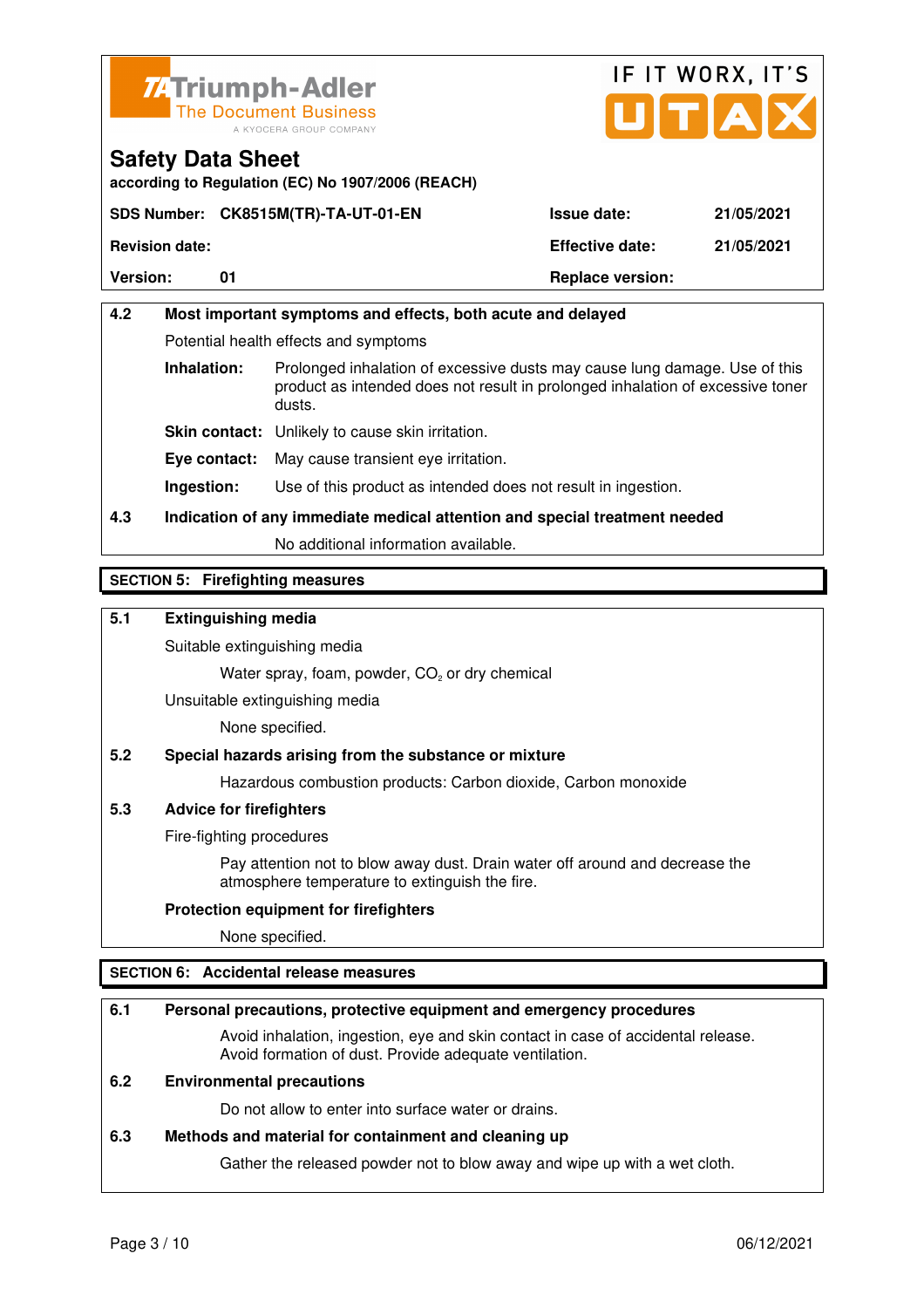



**according to Regulation (EC) No 1907/2006 (REACH)**

### **SDS Number: CK8515M(TR)-TA-UT-01-EN Issue date: 21/05/2021**

**Revision date: Effective date: 21/05/2021** 

Version: 01 01 **Replace version:** 

### **6.4 Reference to other sections**

See section 13 for disposal information.

#### **SECTION 7: Handling and storage**

#### **7.1 Precautions for safe handling**

 Do not attempt to force open or destroy the toner container or unit. See installation guide of this product.

#### **7.2 Conditions for safe storage, including any incompatibilities**

Keep the toner container or unit tightly closed and store in a cool, dry and dark place. Keep away from fire. Keep out of the reach of children.

#### **7.3 Specific end use(s)**

No additional information available.

#### **SECTION 8: Exposure controls/personal protection**

### **8.1 Control parameters**

(Reference data)

#### **US ACGIH Threshold Limit Values (TWA)**

Particles: 10 mg/m<sup>3</sup> (Inhalable particles) 3 mg/m<sup>3</sup> (Respirable particles) Manganese inorganic compounds (Ferrite component): 0.1 mg/m<sup>3</sup> (Inhalable fraction) 0.02 mg/m³ (Respirable fraction) (as Mn)

Titanium dioxide: 10 mg/m³

#### **US OSHA PEL (TWA)**

Particles: 15 mg/m<sup>3</sup> (Total dust) 5 mg/m<sup>3</sup> (Respirable fraction) Manganese compounds (Ferrite component): 5 mg/m<sup>3</sup> (Ceiling) (as Mn) Amorphous silica: 80 mg/m $3\%$ SiO<sub>2</sub> Titanium dioxide: 15 mg/m<sup>3</sup> (Total dust)

**EU Occupational exposure limits: Directive (EC) 2000/39, (EC) 2006/15 and (EU) 2009/161**

Not listed.

### **8.2 Exposure controls**

#### **Appropriate engineering controls**

 Special ventilator is not required under normal intended use. Use in a well-ventilated area.

#### **Personal protective equipment**

 Respiratory protection, eye protection, hand protection, skin and body protection are not required under normal intended use.

#### **Environmental exposure controls**

No additional information available.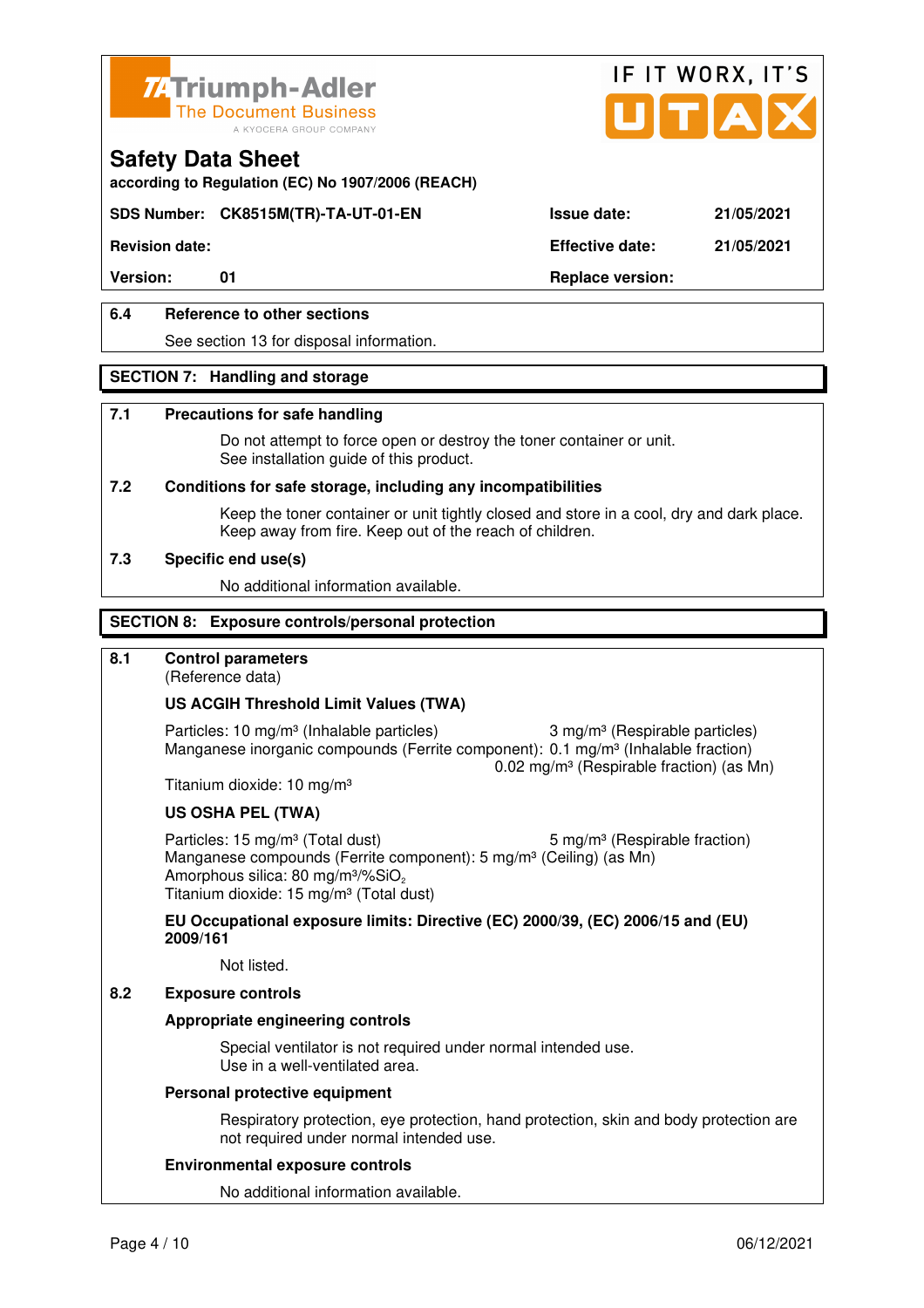



**according to Regulation (EC) No 1907/2006 (REACH)**

### **SECTION 9: Physical and chemical properties**

| 9.1 | Information on basic physical and chemical properties |                            |  |
|-----|-------------------------------------------------------|----------------------------|--|
|     | Appearance                                            |                            |  |
|     | Physical state                                        | Solid (fine powder)        |  |
|     | Colour                                                | Magenta                    |  |
|     | Odour                                                 | Odourless                  |  |
|     | Odour threshold                                       | No data available.         |  |
|     | pH                                                    | No data available.         |  |
|     | Melting point [°C]                                    | 100-120 (Toner)            |  |
|     | Boiling point                                         | No data available.         |  |
|     | Flash point                                           | No data available.         |  |
|     | Evaporation rate                                      | No data available.         |  |
|     | Flammability (solid, gas)                             | No data available.         |  |
|     | Upper flammability or explosive limit                 | No data available.         |  |
|     | Lower flammability or explosive limit                 | No data available.         |  |
|     | Vapour pressure                                       | No data available.         |  |
|     | Vapour density                                        | No data available.         |  |
|     | Relative density [g/cm <sup>3</sup> ]                 | 1.2-1.4 (Toner)            |  |
|     | Solubility (ies)                                      | Almost insoluble in water. |  |
|     | Partition coefficient: n-octanol/water                | No data available.         |  |
|     | Auto-ignition temperature                             | No data available.         |  |
|     | Decomposition temperature                             | No data available.         |  |
|     | Viscosity                                             | No data available.         |  |
|     | Explosive properties                                  | No data available.         |  |
|     | Oxidizing properties                                  | No data available.         |  |

### **9.2 Other information**

Dust explosion properties

 Dust explosion is improbable under normal intended use. Experimental explosiveness of toner is classified into the same rank such kind of powder as flour, dry milk and resin powder according to the pressure rising speed.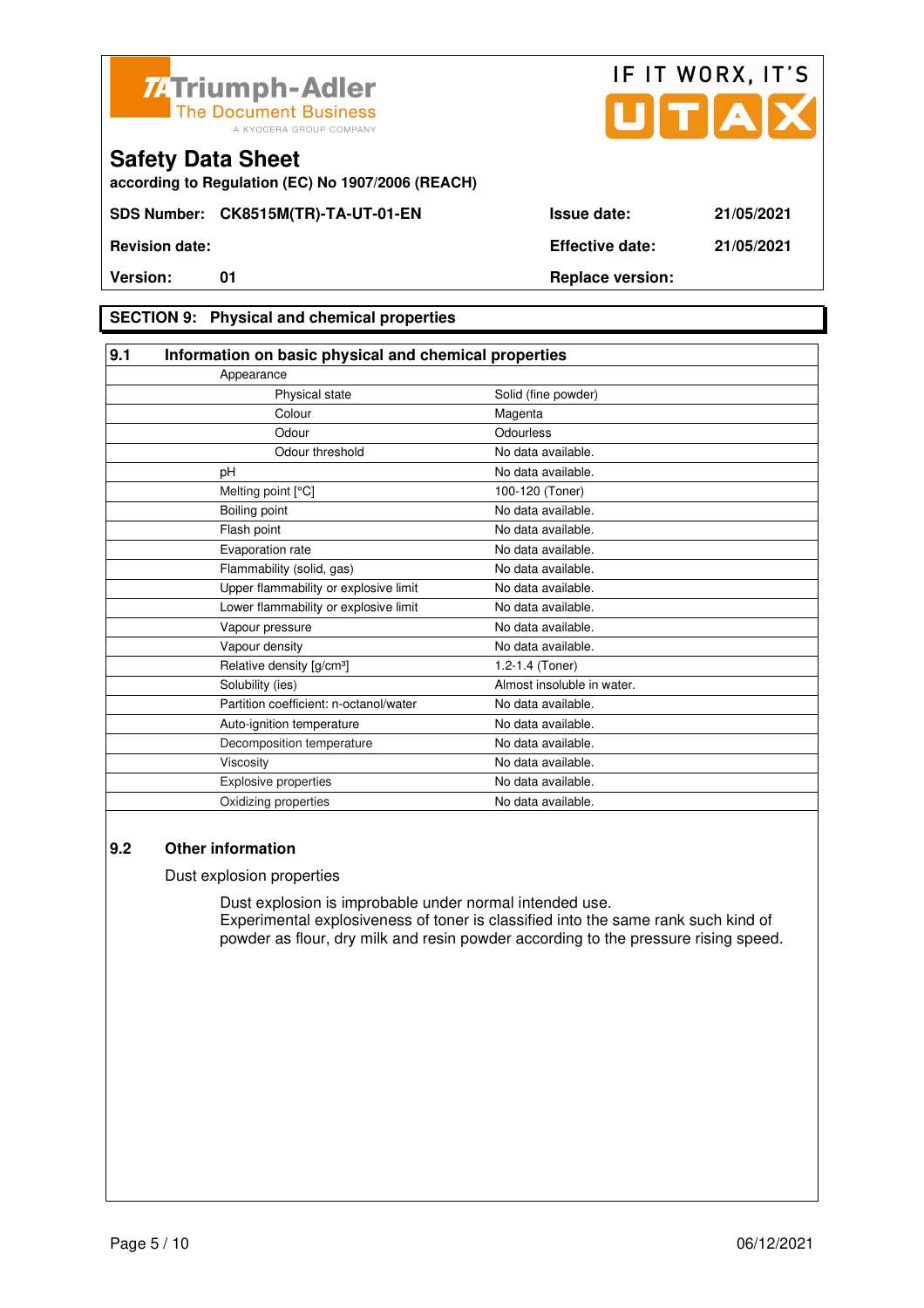



**according to Regulation (EC) No 1907/2006 (REACH)**

**Revision date: Effective date: 21/05/2021** 

**Version:** 01 **Replace version:** 

**Safety Data Sheet** 

### **SECTION 10: Stability and reactivity**

### **10.1 Reactivity**

No data available.

### **10.2 Chemical stability**

This product is stable under normal conditions of use and storage.

### **10.3 Possibility of hazardous reactions**

Hazardous reactions will not occur.

**10.4 Conditions to avoid** 

None specified.

# **10.5 Incompatible materials**

None specified.

### **10.6 Hazardous decomposition products**

Hazardous decomposition products are not to be produced.

### **SECTION 11: Toxicological information**

| 11.1 | Information on toxicological effects<br>Based on available data, the classification criteria listed below are not met.     |                                                                     |  |  |
|------|----------------------------------------------------------------------------------------------------------------------------|---------------------------------------------------------------------|--|--|
|      |                                                                                                                            |                                                                     |  |  |
|      | <b>Acute toxicity</b>                                                                                                      |                                                                     |  |  |
|      | $>$ 2000 mg/kg (rat) <sup>*</sup> (Toner)<br>$>$ 2000 mg/kg (rat) <sup>**</sup> (Carrier)                                  |                                                                     |  |  |
|      | Dermal $(LD_{50})$                                                                                                         | No data available. (Toner)<br>No data available. (Carrier)          |  |  |
|      | Inhalation $(LC_{50}(4hr))$                                                                                                | $> 5.08$ mg/l (rat) <sup>*</sup> (Toner)                            |  |  |
|      |                                                                                                                            |                                                                     |  |  |
|      | Acute skin irritation                                                                                                      | Non-irritant (rabbit)* (Toner)<br>Non-irritant (rabbit)** (Carrier) |  |  |
|      | Serious eye damage/irritation                                                                                              |                                                                     |  |  |
|      | Acute eye irritation                                                                                                       | Mild irritant (rabbit)*. (Toner)                                    |  |  |
|      | Respiratory or skin sensitization<br>Skin sensitization<br>Non-sensitising (mouse)* (Toner)<br>Non-sensitising** (Carrier) |                                                                     |  |  |
|      |                                                                                                                            |                                                                     |  |  |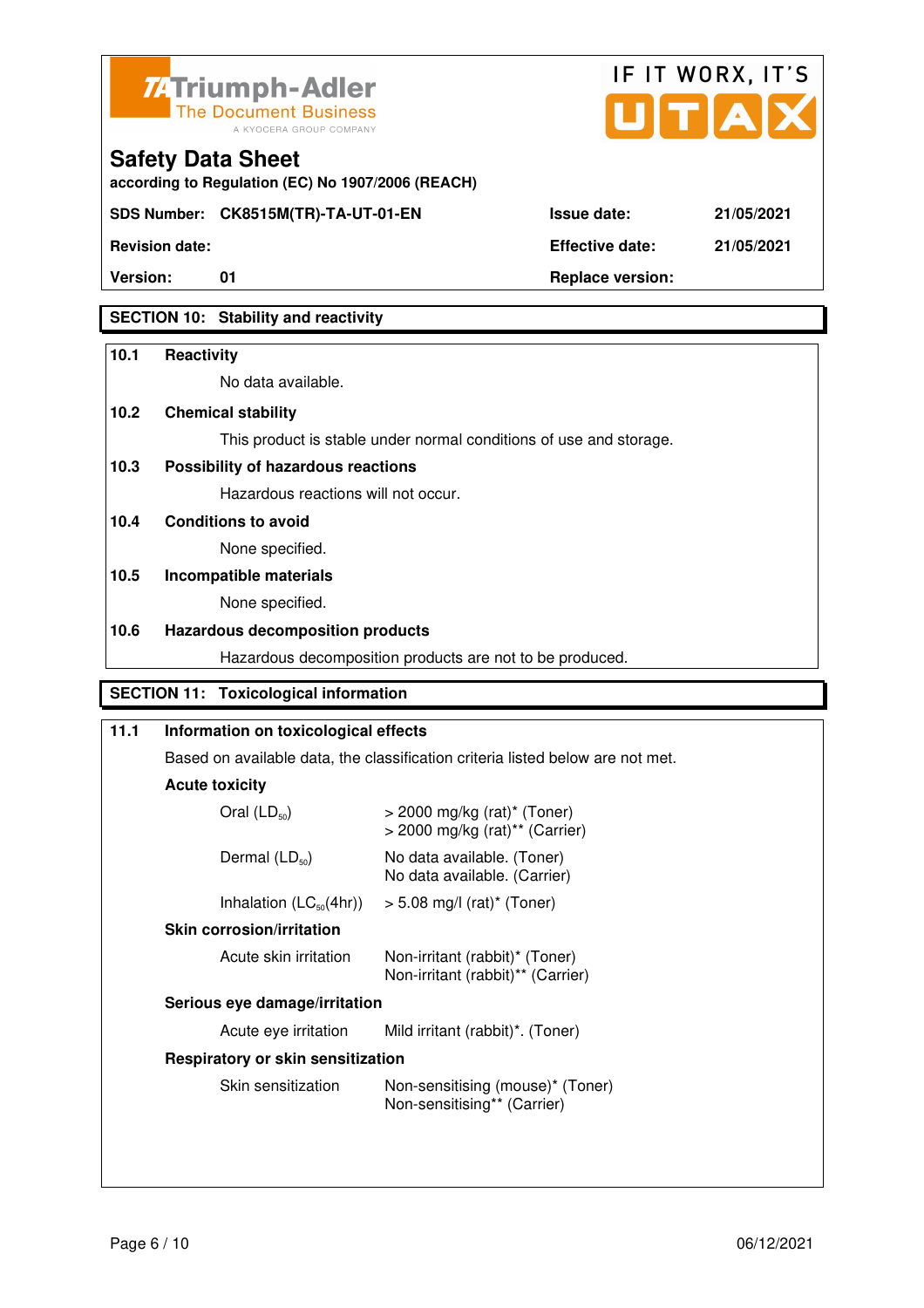

**SDS Number: CK8515M(TR)-TA-UT-01-EN** 

**according to Regulation (EC) No 1907/2006 (REACH)**

**Safety Data Sheet** 

|                    | IF IT WORX, IT'S<br>JITIAI |
|--------------------|----------------------------|
|                    |                            |
| <b>Issue date:</b> | 21/05/2021                 |

**Revision date: Effective date: 21/05/2021** 

**Version:** 01 **Depending to 201 Replace version:** 

| 11.1 | Germ cell mutagenicity      | Ames test is negative** (Toner)<br>Ames test is negative** (Carrier)<br>*(based on test result of similar product)                                                                                                               |
|------|-----------------------------|----------------------------------------------------------------------------------------------------------------------------------------------------------------------------------------------------------------------------------|
|      |                             | ** (based on test result of constituent materials)                                                                                                                                                                               |
|      | Information of ingredients: |                                                                                                                                                                                                                                  |
|      |                             | No mutagen according to MAK, TRGS905 und (EC) No 1272/2008 Annex VI.                                                                                                                                                             |
|      | Carcinogenicity             |                                                                                                                                                                                                                                  |
|      | Information of ingredients: |                                                                                                                                                                                                                                  |
|      |                             | No carcinogen or potential carcinogen (except Titanium dioxide) according to IARC,<br>Japan Association on Industrial Health, ACGIH, EPA, OSHA, NTP, MAK, California<br>Proposition 65, TRGS 905 and (EC) No 1272/2008 Annex VI. |
|      |                             | The IARC re-evaluated Titanium dioxide as a Group 2B carcinogen (possibly carcinogenic to                                                                                                                                        |

 humans) as the result of inhalation exposure test in rats. But, oral/skin test does not show carcinogenicity (2). In the animal chronic inhalation studies for Titanium dioxide, the lung tumour was observed only in rats. It is estimated that this is attributed to the overload of rat´s lung clearance mechanism (overload phenomenon) (3). The inhalation of excessive Titanium dioxide does not occur in normal use of this product. Also, epidemiological studies to date have not revealed any evidence of the relation between occupational exposure to Titanium dioxide and respiratory tract diseases.

#### **Reproductive toxicity**

#### **Information of ingredients:**

 No reproductive toxicant according to MAK, California Proposition 65, TRGS 905 und (EC) No 1272/2008 Annex VI.

- **STOT-single exposure** No data available.
- **STOT-repeated exposure** No data available.
- **Aspiration hazard** No data available.

#### **Chronic effects**

 In a study in rats by chronic inhalation exposure to a typical toner, a mild to moderate degree of lung fibrosis was observed in 92% of the rats in the high concentration (16 mg/m<sup>3</sup>) exposure group, and a minimal to mild degree of fibrosis was noted in 22% of the animal in the middle  $(4mg/m<sup>3</sup>)$  exposure group (1). However, no pulmonary change was reported in the lowest (1mg/m<sup>3</sup>) exposure group, the most relevant level to potential human exposures.

**Other information** No data available.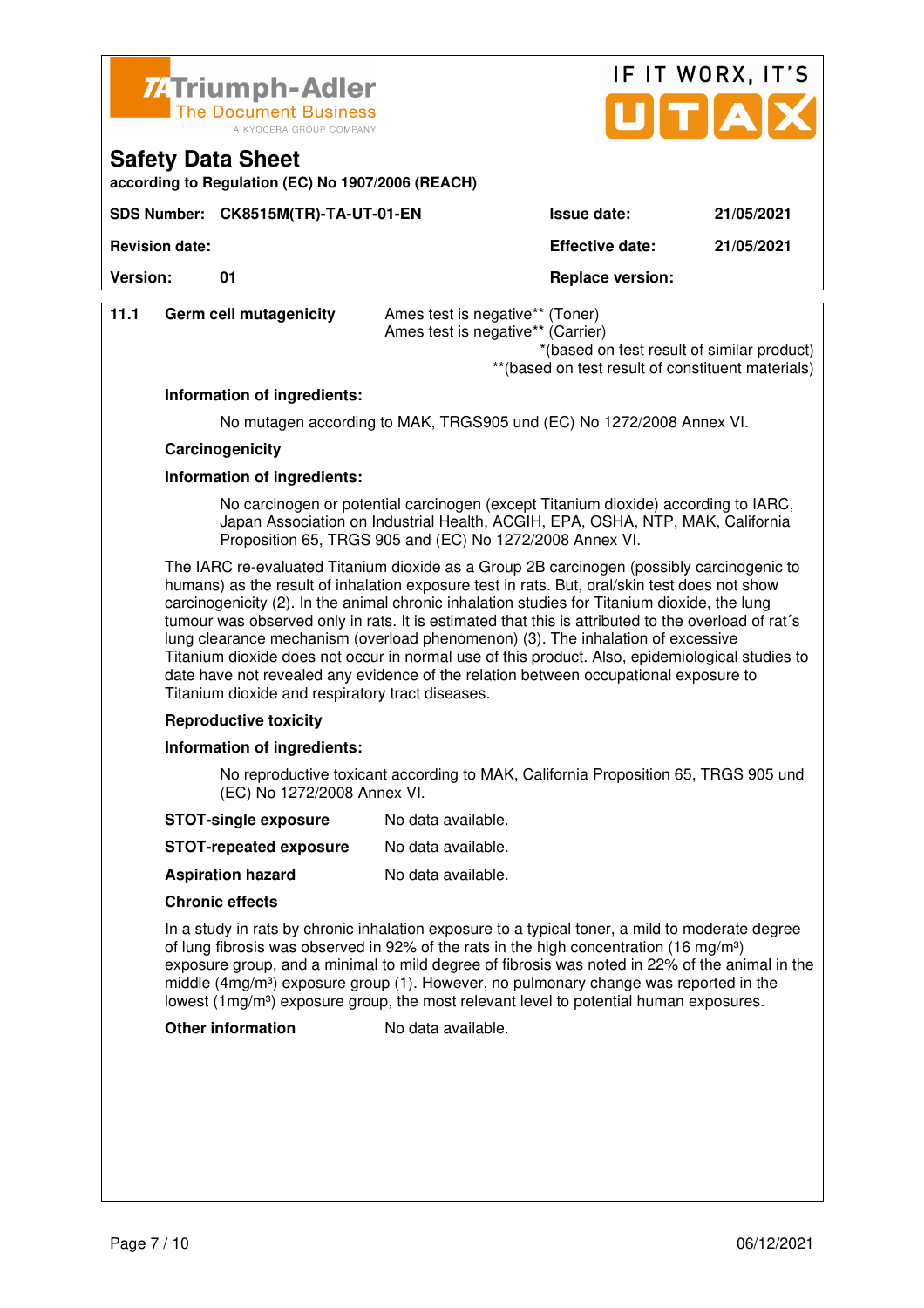

**according to Regulation (EC) No 1907/2006 (REACH)**

**SDS Number: CK8515M(TR)-TA-UT-01-EN Issue date: 21/05/2021** 

**Revision date: Effective date: 21/05/2021** 

### **SECTION 12: Ecological information**

### **12.1 Toxicity**

No data available.

**12.2 Persistence and degradability** 

No data available.

**12.3 Bio accumulative potential** 

No data available.

### **12.4 Mobility in soil**

No data available.

### **12.5 Results of PBT and vPvB assessment**

No data available.

#### **12.6 Other adverse effects**

No additional information available.

### **SECTION 13: Disposal considerations**

### **13.1 Waste treatment methods**

 Do not attempt to incinerate the toner container or unit and the waste toner yourself. Dangerous sparks may cause burn. Any disposal practice should be done under conditions which meet local, state and federal laws and regulations relating to waste (contact local or state environmental agency for specific rules).

### **SECTION 14: Transport information**

#### **14.1 UN-number**

None.

**14.2 UN Proper shipping name** 

None.

**14.3 Transport hazard class(es)** 

None.

### **14.4 Packing group**

None.

**14.5 Environmental hazards** 

None.

| <b>ue date:</b> | 21/05/20 |
|-----------------|----------|
|                 | -----    |

IF IT WORX, IT'S

Version: 01 01 **Replace version: Replace version:**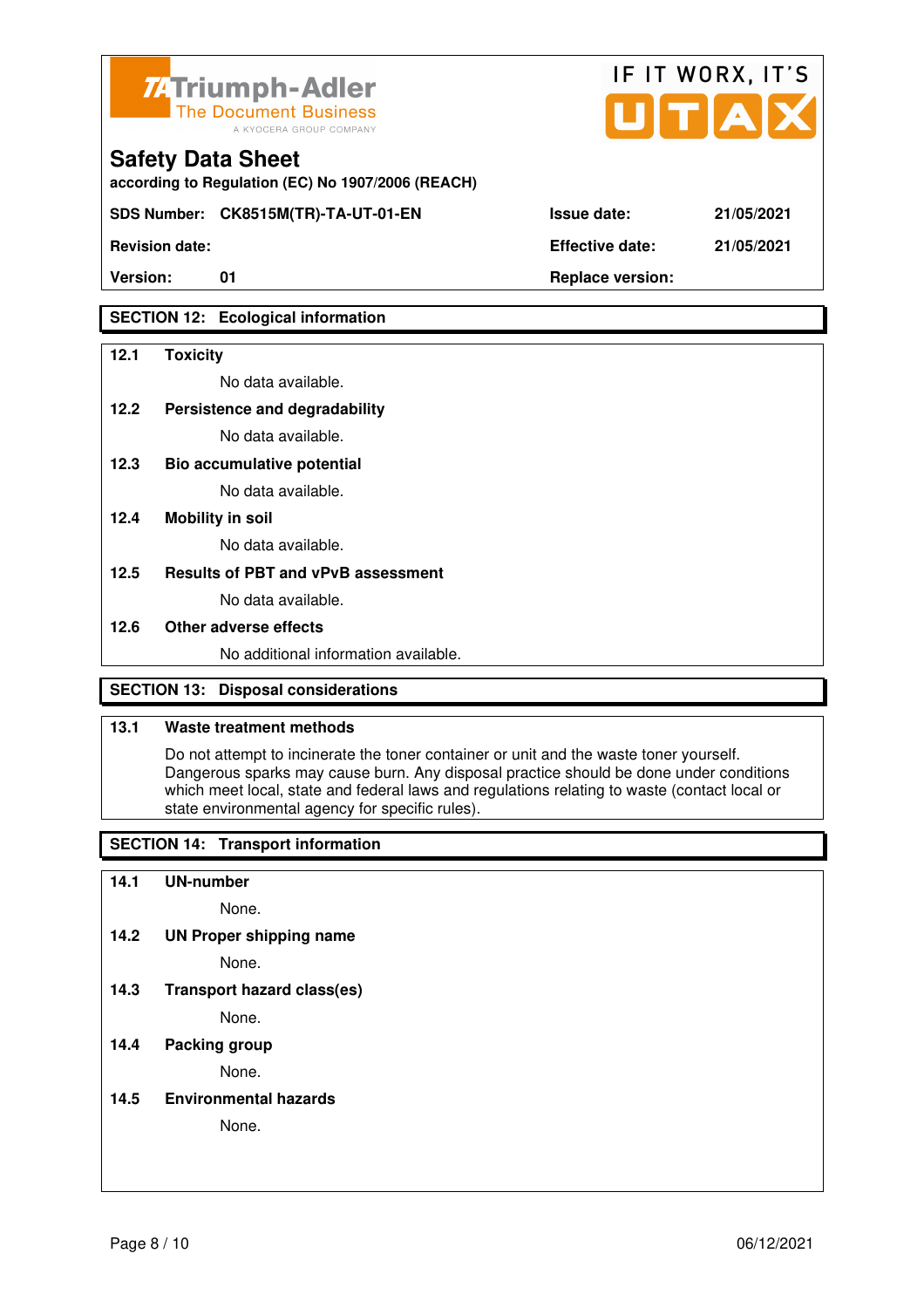



**according to Regulation (EC) No 1907/2006 (REACH)**

### **SDS Number: CK8515M(TR)-TA-UT-01-EN Issue date: 21/05/2021**

**Revision date: Effective date: 21/05/2021** 

Version: 01 01 **Replace version: Replace version:** 

### **14.6 Special precautions for user**

No additional information available.

# **14.7 Transport in bulk according to Annex II of MARPOL73/78 and the IBC Code**

Not applicable.

### **SECTION 15: Regulatory information**

### **15.1 Safety, health and environmental regulations/legislation specific for the substance or mixture EU-regulations**

Regulation (EC) No 1005/2009 (on substances that deplete the ozone layer, Annex I and II): Not listed.

Regulation (EU) 2019/1021 (on persistent organic pollutants, Annex I as amended):

Not listed.

 Regulation (EU) No 649/2012 (concerning the export and import of dangerous chemicals, Annex I and V as amended):

Not listed.

 Regulation (EC) No 1907/2006 REACH Annex XVII as amended (Restrictions on use): Not listed.

Regulation (EC) No 1907/2006 REACH Annex XIV as amended (Authorizations):

Not listed.

#### **US-regulations**

All ingredients in this product comply with order under TSCA.

#### **Canada regulations**

 This product is not a WHMIS-controlled product, since we consider it as a manufactured article.

#### **15.2 Chemical Safety Assessment**

No data available.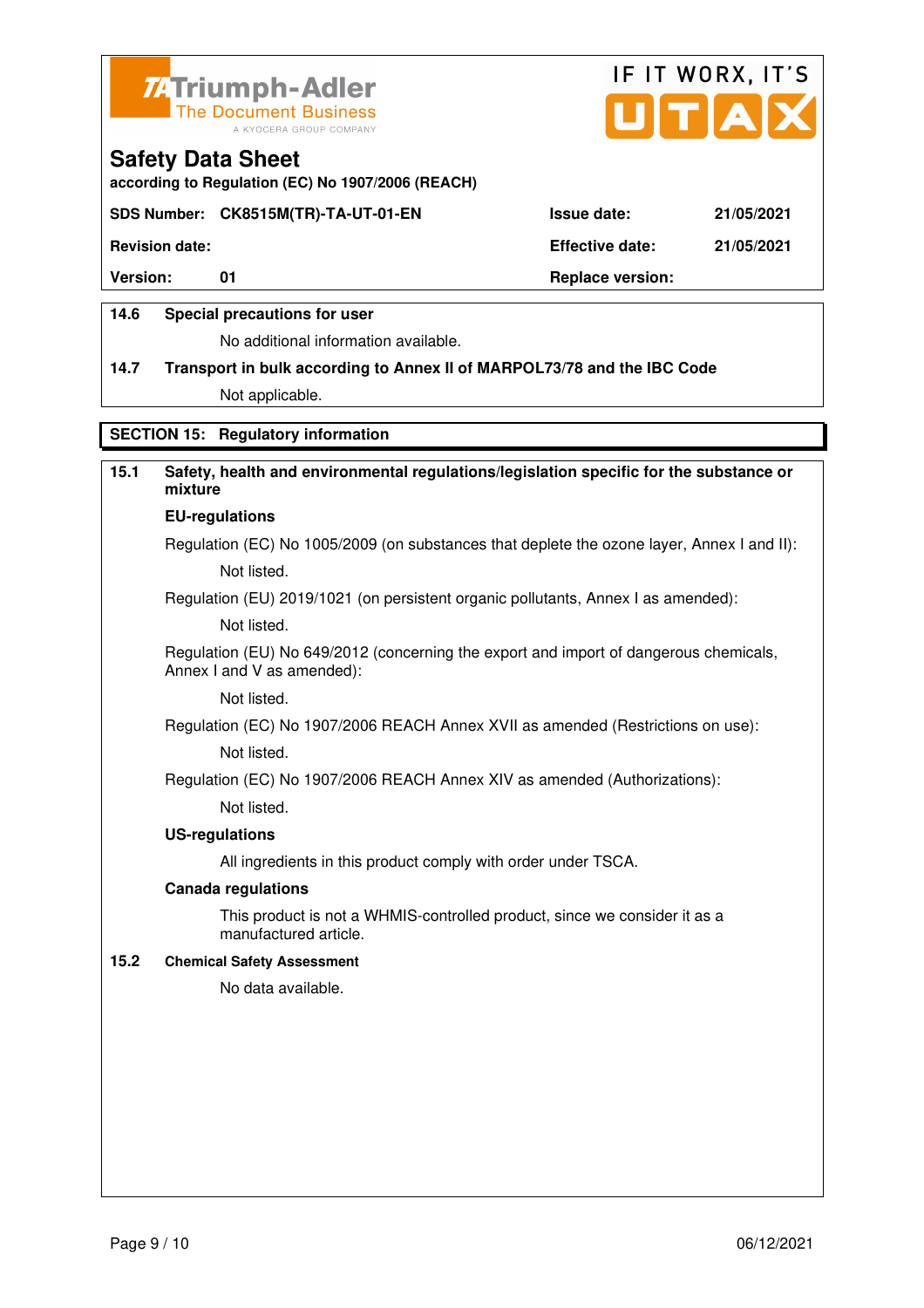|                                                                                                                                                                                                                                                                                                                                             | <b>74 Triumph-Adler</b>                                                                                                                                                                                                                                                                                                                                                                                                                                                                                                                                                                                                                                                                                                                                                                                                                                                                                                                                                                                                                                                                                                                                                                                                                                                                                                                 |                                                | IF IT WORX, IT'S |  |
|---------------------------------------------------------------------------------------------------------------------------------------------------------------------------------------------------------------------------------------------------------------------------------------------------------------------------------------------|-----------------------------------------------------------------------------------------------------------------------------------------------------------------------------------------------------------------------------------------------------------------------------------------------------------------------------------------------------------------------------------------------------------------------------------------------------------------------------------------------------------------------------------------------------------------------------------------------------------------------------------------------------------------------------------------------------------------------------------------------------------------------------------------------------------------------------------------------------------------------------------------------------------------------------------------------------------------------------------------------------------------------------------------------------------------------------------------------------------------------------------------------------------------------------------------------------------------------------------------------------------------------------------------------------------------------------------------|------------------------------------------------|------------------|--|
|                                                                                                                                                                                                                                                                                                                                             | <b>The Document Business</b><br>A KYOCERA GROUP COMPANY                                                                                                                                                                                                                                                                                                                                                                                                                                                                                                                                                                                                                                                                                                                                                                                                                                                                                                                                                                                                                                                                                                                                                                                                                                                                                 |                                                | UTAD             |  |
|                                                                                                                                                                                                                                                                                                                                             | <b>Safety Data Sheet</b><br>according to Regulation (EC) No 1907/2006 (REACH)                                                                                                                                                                                                                                                                                                                                                                                                                                                                                                                                                                                                                                                                                                                                                                                                                                                                                                                                                                                                                                                                                                                                                                                                                                                           |                                                |                  |  |
|                                                                                                                                                                                                                                                                                                                                             | SDS Number: CK8515M(TR)-TA-UT-01-EN                                                                                                                                                                                                                                                                                                                                                                                                                                                                                                                                                                                                                                                                                                                                                                                                                                                                                                                                                                                                                                                                                                                                                                                                                                                                                                     | <b>Issue date:</b>                             | 21/05/2021       |  |
| <b>Revision date:</b>                                                                                                                                                                                                                                                                                                                       |                                                                                                                                                                                                                                                                                                                                                                                                                                                                                                                                                                                                                                                                                                                                                                                                                                                                                                                                                                                                                                                                                                                                                                                                                                                                                                                                         | <b>Effective date:</b>                         | 21/05/2021       |  |
| <b>Version:</b>                                                                                                                                                                                                                                                                                                                             | 01                                                                                                                                                                                                                                                                                                                                                                                                                                                                                                                                                                                                                                                                                                                                                                                                                                                                                                                                                                                                                                                                                                                                                                                                                                                                                                                                      | <b>Replace version:</b>                        |                  |  |
|                                                                                                                                                                                                                                                                                                                                             | <b>SECTION 16: Other information</b>                                                                                                                                                                                                                                                                                                                                                                                                                                                                                                                                                                                                                                                                                                                                                                                                                                                                                                                                                                                                                                                                                                                                                                                                                                                                                                    |                                                |                  |  |
|                                                                                                                                                                                                                                                                                                                                             |                                                                                                                                                                                                                                                                                                                                                                                                                                                                                                                                                                                                                                                                                                                                                                                                                                                                                                                                                                                                                                                                                                                                                                                                                                                                                                                                         |                                                |                  |  |
|                                                                                                                                                                                                                                                                                                                                             | To the best of our knowledge, the information contained herein is accurate. However, we<br>cannot assume any liability whatsoever for the accuracy or completeness of the information<br>contained herein. The contents and format of this SDS are in accordance with Regulation<br>(EC) No 1907/2006, Annex II as amended by Regulation (EU) 2015/830 with respect to SDSs.                                                                                                                                                                                                                                                                                                                                                                                                                                                                                                                                                                                                                                                                                                                                                                                                                                                                                                                                                            |                                                |                  |  |
| Revision information: -                                                                                                                                                                                                                                                                                                                     |                                                                                                                                                                                                                                                                                                                                                                                                                                                                                                                                                                                                                                                                                                                                                                                                                                                                                                                                                                                                                                                                                                                                                                                                                                                                                                                                         |                                                |                  |  |
|                                                                                                                                                                                                                                                                                                                                             | Full text of H statements under sections 3:                                                                                                                                                                                                                                                                                                                                                                                                                                                                                                                                                                                                                                                                                                                                                                                                                                                                                                                                                                                                                                                                                                                                                                                                                                                                                             | H351: Suspected of causing cancer (inhalation) |                  |  |
| Abbreviations and acronyms                                                                                                                                                                                                                                                                                                                  |                                                                                                                                                                                                                                                                                                                                                                                                                                                                                                                                                                                                                                                                                                                                                                                                                                                                                                                                                                                                                                                                                                                                                                                                                                                                                                                                         |                                                |                  |  |
| ACGIH<br>CAS<br><b>CLP</b><br>DFG.<br><b>EPA</b><br><b>IARC</b><br><b>MAK</b><br><b>NTP</b><br>OSHA<br><b>PBT</b><br>PEL<br>Proposition 65<br><b>REACH</b><br>STOT<br><b>SVHC</b><br><b>TRGS 905</b><br>TSCA<br>TWA<br>UN<br>vPvB                                                                                                           | American Conference of Governmental Industrial Hygienists<br>2016 TLVs and BEIs (Threshold Limit Values for Chemical Substances and Physical Agents and Biological<br>Exposure Indices)<br><b>Chemical Abstracts Service</b><br>Regulation (EC) No 1272/2008 on classification, labelling and packaging of substances and mixtures<br>Deutsche Forschungsgemeinschaft<br>Environmental Protection Agency (Integrated Risk Information System) (US)<br>International Agency for Research on Cancer (IARC Monographs on the Evaluations of Carcinogenic Risks<br>to Humans)<br>Maximale Arbeitsplatzkonzentration der Deutschen Forschungsgesellschaft (2011)<br>National Toxicology Program (Report on Carcinogens) (US)<br>Occupational Safety and Health Administration (29 CFR Part 1910 Subpart Z)<br>Persistent, Bio accumulative and Toxic<br>Permissible Exposure Limits<br>California, Safe Drinking Water and Toxic Enforcement Act of 1986<br>Regulation (EC) No 1907/2006 concerning the Registration, Evaluation, Authorization and Restriction of<br>Chemicals<br>Specific target organ toxicity<br>Substances of Very High Concern<br>Technische Regeln für Gefahrstoffe (Deutschland)<br>Toxic Substances Control Act (US)<br>Time Weighted Average<br><b>United Nations</b><br>very Persistent and very Bio accumulative |                                                |                  |  |
| WHMIS                                                                                                                                                                                                                                                                                                                                       | Workplace Hazardous Materials Information System (Canada)                                                                                                                                                                                                                                                                                                                                                                                                                                                                                                                                                                                                                                                                                                                                                                                                                                                                                                                                                                                                                                                                                                                                                                                                                                                                               |                                                |                  |  |
| Key literature references and sources for data                                                                                                                                                                                                                                                                                              |                                                                                                                                                                                                                                                                                                                                                                                                                                                                                                                                                                                                                                                                                                                                                                                                                                                                                                                                                                                                                                                                                                                                                                                                                                                                                                                                         |                                                |                  |  |
| Pulmonary Response to Toner upon Chronic Inhalation Exposure in Rats, H. Muhle et al., Fundamental and Applied<br>(1)<br>Toxicology 17.280-299 (1991) Lung Clearance and Retention of Toner, Utilizing a Tracer Technique, during Chronic<br>Inhalation Exposure in Rats, B. Bellmann, Fundamental and Applied Toxicology 17.300-313 (1991) |                                                                                                                                                                                                                                                                                                                                                                                                                                                                                                                                                                                                                                                                                                                                                                                                                                                                                                                                                                                                                                                                                                                                                                                                                                                                                                                                         |                                                |                  |  |

- (2) IARC Monograph on the Evaluation of the Carcinogenic Risk of Chemicals to Humans, Vol. 93
- (3) NIOSH CURRENT INTELLIGENCE BULLETIN "Evaluation of Health Hazard and Recommendation for Occupational Exposure to Titanium Dioxide DRAFT"<br>(4) The contents are in accordance with M
- (4) The contents are in accordance with Material Safety Data Sheet "CK8515M(TR)-TA-UT-01-EN"; 21/05/2021 of the KYOCERA Document Solutions Inc., 1-2-28 Tamatsukuri, Chuo-ku, Osaka 540-8585, Japan.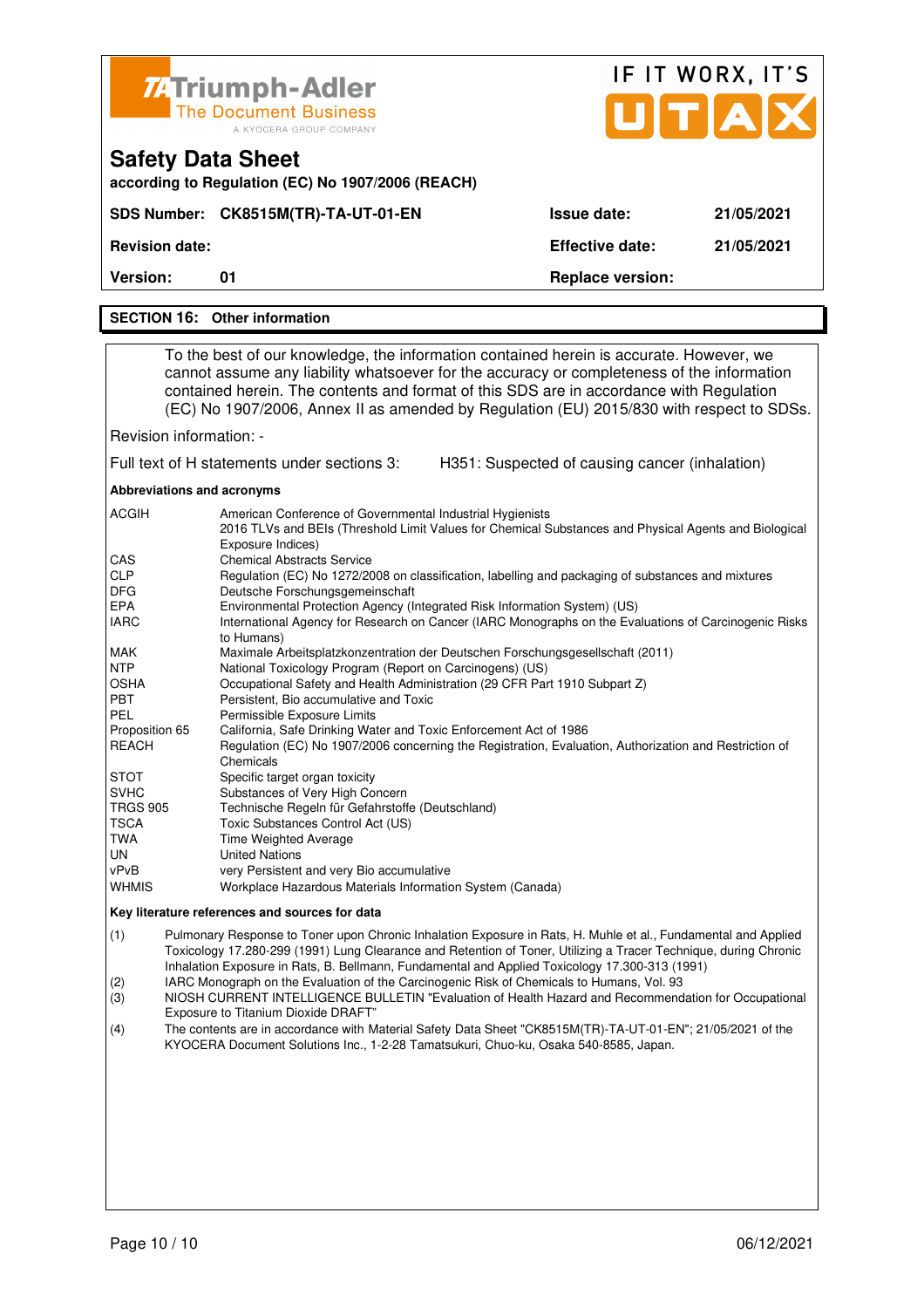



**according to Regulation (EC) No 1907/2006 (REACH)**

**Version:** 01 **Replace version:** 

**SECTION 1: Identification of the substance/mixture and of the company/undertaking** 

| 1.1 | <b>Product identifier</b>         |                                                                                              |  |  |
|-----|-----------------------------------|----------------------------------------------------------------------------------------------|--|--|
|     | <b>Product name</b>               | Yellow Toner for                                                                             |  |  |
|     |                                   | 7006ci, 8006ci, 7307ci, 8307ci                                                               |  |  |
|     | Consumable name                   | CK-8515Y                                                                                     |  |  |
|     | <b>Product form</b>               | Mixture                                                                                      |  |  |
| 1.2 |                                   | Relevant identified uses of the substance or mixture and uses advised against                |  |  |
|     | <b>Identified uses</b>            | The image formation of our electrophotographic equipment.<br>Other uses are not recommended. |  |  |
| 1.3 |                                   | Details of the supplier of the safety data sheet                                             |  |  |
|     | <b>Manufacturer</b>               | <b>KYOCERA Document Solutions Inc.</b>                                                       |  |  |
|     | <b>Address</b>                    | 1-2-28 Tamatsukuri, Chuo-ku, Osaka 540-8585, Japan                                           |  |  |
|     | <b>Supplier</b>                   | TA Triumph-Adler GmbH                                                                        |  |  |
|     | <b>Address</b>                    | Deelbögenkamp 4c<br>22297 Hamburg<br>Germany                                                 |  |  |
| 1.4 | <b>Emergency telephone number</b> | +49 (0) 40 / 528490<br>(This number is available only during office hours)                   |  |  |

### **SECTION 2: Hazards identification**

| 2.1 | Classification of the substance or mixture                                                                            |
|-----|-----------------------------------------------------------------------------------------------------------------------|
|     | Classification according to Regulation (EC) No 1272/2008 (CLP)                                                        |
|     | Not classified as hazardous mixture.                                                                                  |
| 2.2 | Label elements                                                                                                        |
|     | Labelling according to Regulation (EC) No 1272/2008 (CLP)                                                             |
|     | Not applicable.                                                                                                       |
| 2.3 | Other hazards                                                                                                         |
|     | Assessment of PBT/vPvB                                                                                                |
|     | No data available.                                                                                                    |
|     | See section 4 and 11 for information on health effects and symptoms.<br>See section 9 for dust explosion information. |
|     |                                                                                                                       |
|     |                                                                                                                       |
|     |                                                                                                                       |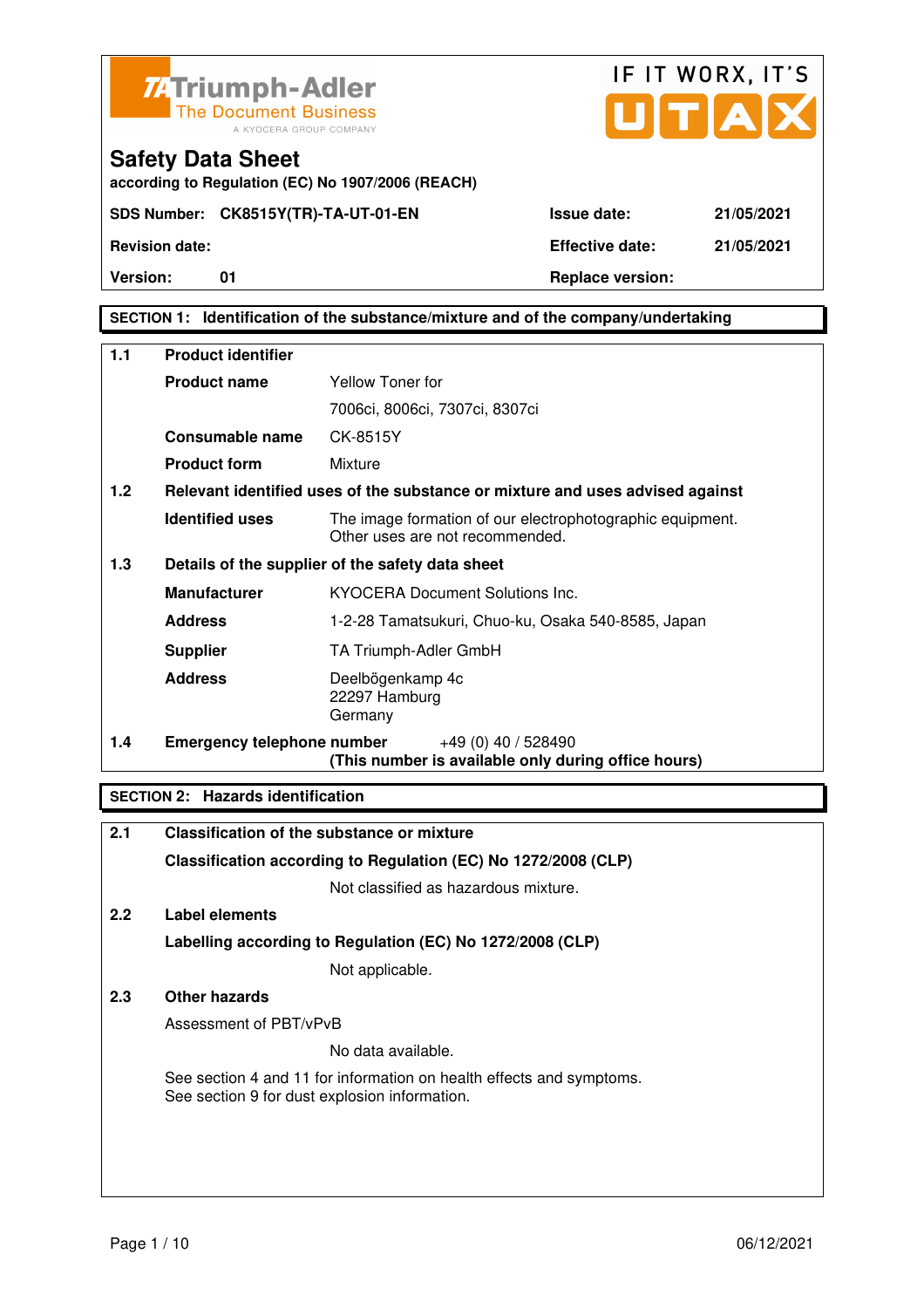|          | IF IT WORX, IT'S<br><b>ZATriumph-Adler</b><br>UITIA<br><b>The Document Business</b><br>A KYOCERA GROUP COMPANY<br><b>Safety Data Sheet</b><br>according to Regulation (EC) No 1907/2006 (REACH) |                                                                                                                              |                                                                       |                                                        |                      |
|----------|-------------------------------------------------------------------------------------------------------------------------------------------------------------------------------------------------|------------------------------------------------------------------------------------------------------------------------------|-----------------------------------------------------------------------|--------------------------------------------------------|----------------------|
|          |                                                                                                                                                                                                 | SDS Number: CK8515Y(TR)-TA-UT-01-EN                                                                                          |                                                                       | <b>Issue date:</b>                                     | 21/05/2021           |
|          | <b>Revision date:</b>                                                                                                                                                                           |                                                                                                                              |                                                                       | <b>Effective date:</b>                                 | 21/05/2021           |
| Version: | 01                                                                                                                                                                                              |                                                                                                                              |                                                                       | <b>Replace version:</b>                                |                      |
|          |                                                                                                                                                                                                 | <b>SECTION 3: Composition/information on ingredients</b>                                                                     |                                                                       |                                                        |                      |
| 3.2      | <b>Mixtures</b>                                                                                                                                                                                 |                                                                                                                              |                                                                       |                                                        |                      |
|          | Chemical name                                                                                                                                                                                   |                                                                                                                              | CAS No                                                                | Weight%                                                | Classification (CLP) |
|          | Polyester resin (3 kinds)<br>Organic pigment<br>Amorphous silica<br>Titanium dioxide                                                                                                            | Ferrite (Ferrite including Manganese)                                                                                        | confidential<br>66402-68-4<br>confidential<br>7631-86-9<br>13463-67-7 | 70-80<br>5-10 (as $Mn: < 2$ )<br>$3-8$<br>$1-5$<br>< 1 | Carc.2(H351)         |
|          | Information of ingredients                                                                                                                                                                      | (1) Substance, which present a health or environmental hazard within the meaning of CLP:                                     |                                                                       |                                                        |                      |
|          |                                                                                                                                                                                                 | Titanium dioxide.                                                                                                            |                                                                       |                                                        |                      |
|          |                                                                                                                                                                                                 | (2) Substance, which are assigned Community workplace exposure limits:                                                       |                                                                       |                                                        |                      |
|          |                                                                                                                                                                                                 | None.                                                                                                                        |                                                                       |                                                        |                      |
|          | REACH:                                                                                                                                                                                          | (3) Substance, which are PBT or vPvB in accordance with the criteria set out in Annex XIII of                                |                                                                       |                                                        |                      |
|          |                                                                                                                                                                                                 | None.                                                                                                                        |                                                                       |                                                        |                      |
|          | REACH (SVHC):                                                                                                                                                                                   | (4) Substance, which are included in the list established in accordance with Article 59(1) of                                |                                                                       |                                                        |                      |
|          |                                                                                                                                                                                                 | None.                                                                                                                        |                                                                       |                                                        |                      |
|          |                                                                                                                                                                                                 | See section 16 for the full text of the H statements declared above.                                                         |                                                                       |                                                        |                      |
|          | <b>SECTION 4: First aid measures</b>                                                                                                                                                            |                                                                                                                              |                                                                       |                                                        |                      |
| 4.1      |                                                                                                                                                                                                 | <b>Description of first aid measures</b>                                                                                     |                                                                       |                                                        |                      |
|          | Inhalation:                                                                                                                                                                                     | Remove from exposure to fresh air and gargle with plenty of water.<br>Consult a doctor in case of such symptoms as coughing. |                                                                       |                                                        |                      |
|          |                                                                                                                                                                                                 | <b>Skin contact:</b> Wash with soap and water.                                                                               |                                                                       |                                                        |                      |
|          | Eye contact:                                                                                                                                                                                    | Flush with water immediately and see a doctor if irritating.                                                                 |                                                                       |                                                        |                      |
|          | Ingestion:                                                                                                                                                                                      | Rinse out the mouth. Drink one or two glasses of water to dilute.<br>Seek medical treatment if necessary.                    |                                                                       |                                                        |                      |
|          |                                                                                                                                                                                                 |                                                                                                                              |                                                                       |                                                        |                      |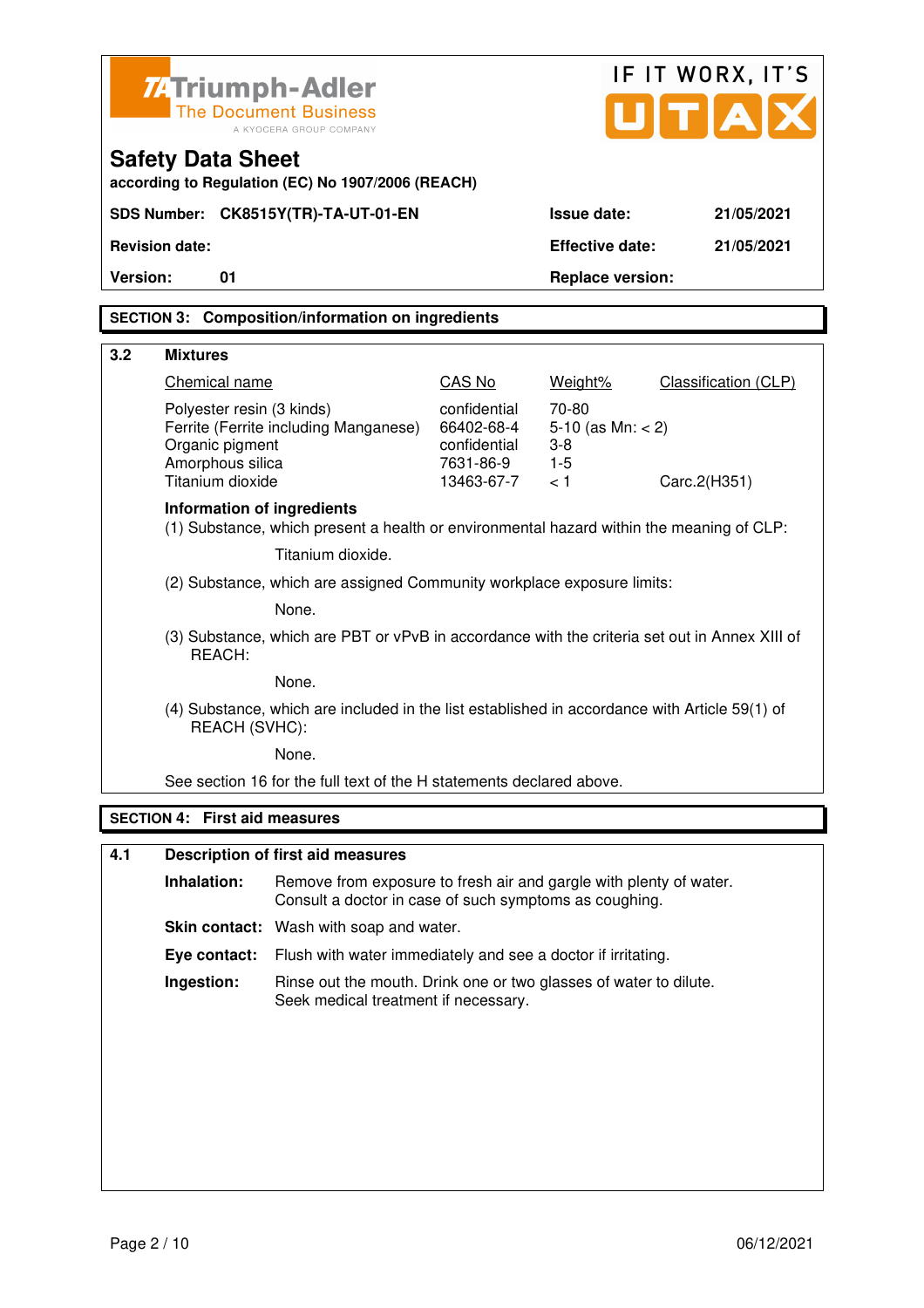



**according to Regulation (EC) No 1907/2006 (REACH)**

|                       | SDS Number: CK8515Y(TR)-TA-UT-01-EN | <b>Issue date:</b>      | 21/05/2021 |
|-----------------------|-------------------------------------|-------------------------|------------|
| <b>Revision date:</b> |                                     | <b>Effective date:</b>  | 21/05/2021 |
| <b>Version:</b>       |                                     | <b>Replace version:</b> |            |

# **4.2 Most important symptoms and effects, both acute and delayed**  Potential health effects and symptoms **Inhalation:** Prolonged inhalation of excessive dusts may cause lung damage. Use of this product as intended does not result in prolonged inhalation of excessive toner dusts. **Skin contact:** Unlikely to cause skin irritation. **Eye contact:** May cause transient eye irritation.

**Ingestion:** Use of this product as intended does not result in ingestion.

# **4.3 Indication of any immediate medical attention and special treatment needed**

No additional information available.

### **SECTION 5: Firefighting measures**

### **5.1 Extinguishing media**

Suitable extinguishing media

Water spray, foam, powder,  $CO<sub>2</sub>$  or dry chemical

Unsuitable extinguishing media

None specified.

### **5.2 Special hazards arising from the substance or mixture**

Hazardous combustion products: Carbon dioxide, Carbon monoxide

### **5.3 Advice for firefighters**

Fire-fighting procedures

 Pay attention not to blow away dust. Drain water off around and decrease the atmosphere temperature to extinguish the fire.

### **Protection equipment for firefighters**

None specified.

### **SECTION 6: Accidental release measures**

#### **6.1 Personal precautions, protective equipment and emergency procedures**

 Avoid inhalation, ingestion, eye and skin contact in case of accidental release. Avoid formation of dust. Provide adequate ventilation.

### **6.2 Environmental precautions**

Do not allow to enter into surface water or drains.

#### **6.3 Methods and material for containment and cleaning up**

Gather the released powder not to blow away and wipe up with a wet cloth.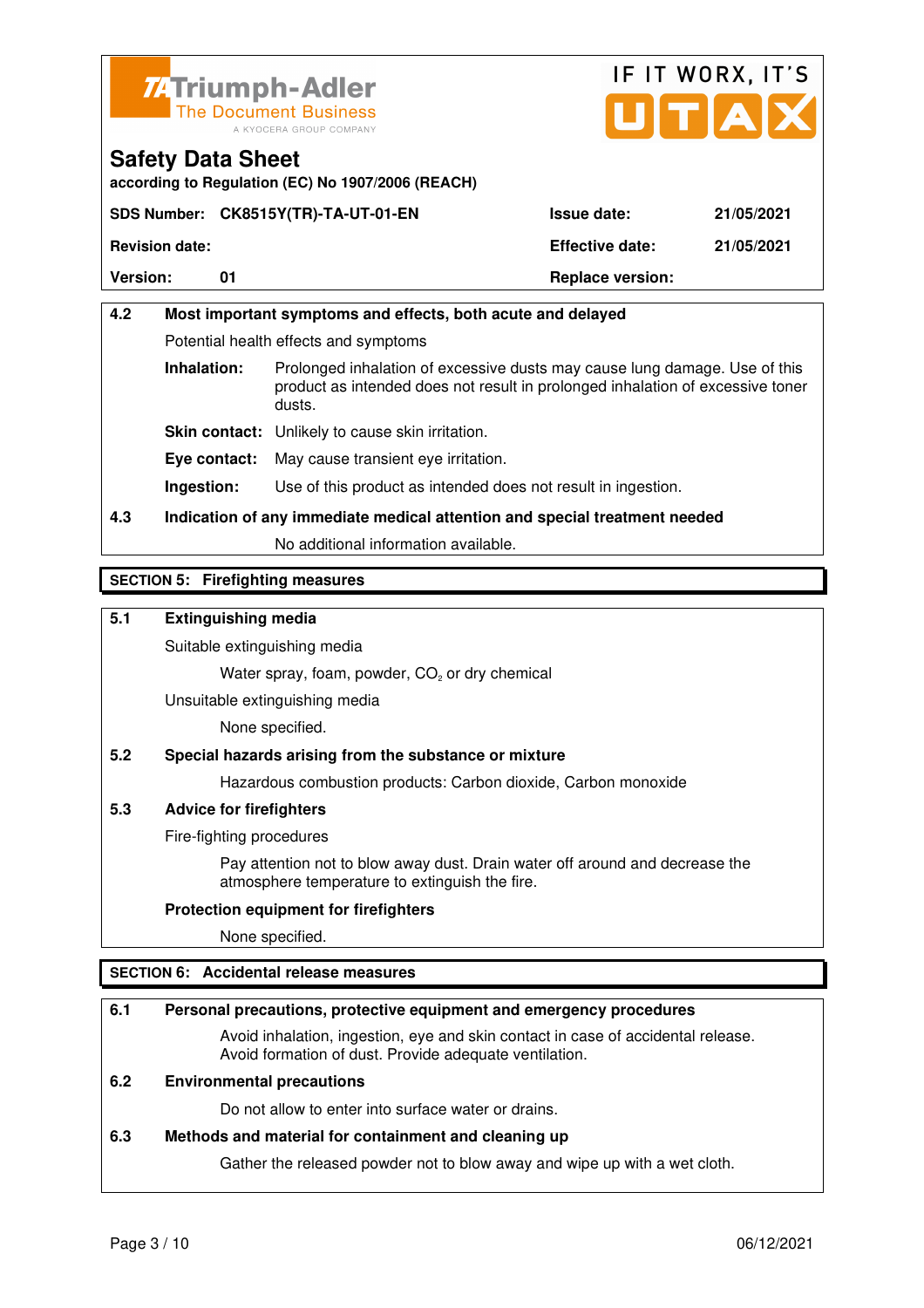



**according to Regulation (EC) No 1907/2006 (REACH)**

### **SDS Number: CK8515Y(TR)-TA-UT-01-EN Issue date: 21/05/2021**

**Revision date: Effective date: 21/05/2021** 

Version: 01 01 **Replace version:** 

### **6.4 Reference to other sections**

See section 13 for disposal information.

#### **SECTION 7: Handling and storage**

#### **7.1 Precautions for safe handling**

 Do not attempt to force open or destroy the toner container or unit. See installation guide of this product.

#### **7.2 Conditions for safe storage, including any incompatibilities**

Keep the toner container or unit tightly closed and store in a cool, dry and dark place. Keep away from fire. Keep out of the reach of children.

#### **7.3 Specific end use(s)**

No additional information available.

#### **SECTION 8: Exposure controls/personal protection**

### **8.1 Control parameters**

(Reference data)

#### **US ACGIH Threshold Limit Values (TWA)**

Particles: 10 mg/m<sup>3</sup> (Inhalable particles) 3 mg/m<sup>3</sup> (Respirable particles) Manganese inorganic compounds (Ferrite component): 0.1 mg/m<sup>3</sup> (Inhalable fraction) 0.02 mg/m³ (Respirable fraction) (as Mn)

Titanium dioxide: 10 mg/m³

#### **US OSHA PEL (TWA)**

Particles: 15 mg/m<sup>3</sup> (Total dust) 5 mg/m<sup>3</sup> (Respirable fraction) Manganese compounds (Ferrite component): 5 mg/m<sup>3</sup> (Ceiling) (as Mn) Amorphous silica: 80 mg/m $3\%$ SiO<sub>2</sub> Titanium dioxide: 15 mg/m<sup>3</sup> (Total dust)

**EU Occupational exposure limits: Directive (EC) 2000/39, (EC) 2006/15 and (EU) 2009/161**

Not listed.

### **8.2 Exposure controls**

#### **Appropriate engineering controls**

 Special ventilator is not required under normal intended use. Use in a well-ventilated area.

#### **Personal protective equipment**

 Respiratory protection, eye protection, hand protection, skin and body protection are not required under normal intended use.

#### **Environmental exposure controls**

No additional information available.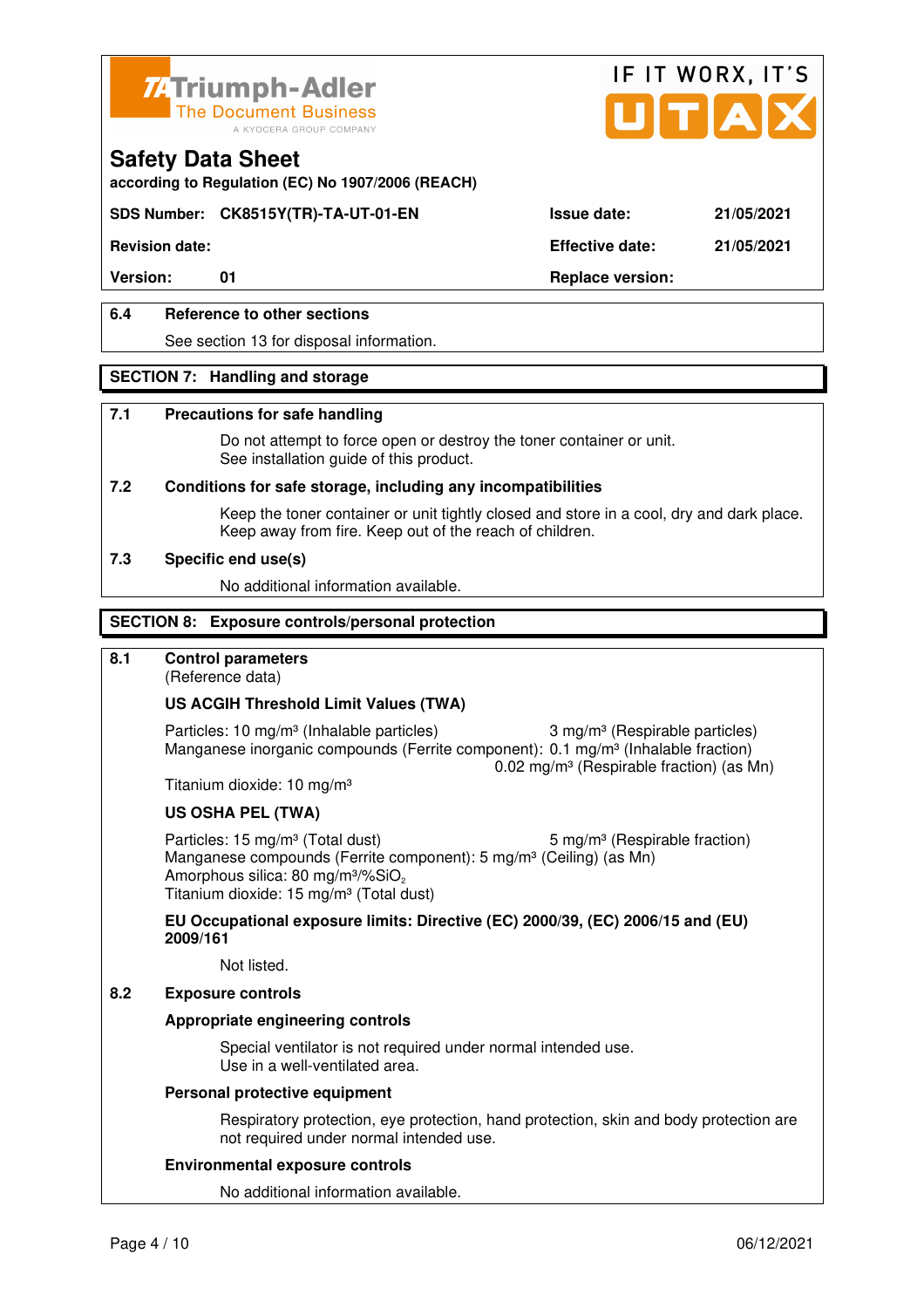



**according to Regulation (EC) No 1907/2006 (REACH)**

### **SECTION 9: Physical and chemical properties**

| 9.1                         | Information on basic physical and chemical properties |                            |  |
|-----------------------------|-------------------------------------------------------|----------------------------|--|
| Appearance                  |                                                       |                            |  |
|                             | Physical state                                        | Solid (fine powder)        |  |
|                             | Colour                                                | Yellow                     |  |
|                             | Odour                                                 | Odourless                  |  |
|                             | Odour threshold                                       | No data available.         |  |
| pH                          |                                                       | No data available.         |  |
| Melting point [°C]          |                                                       | 100-120 (Toner)            |  |
| Boiling point               |                                                       | No data available.         |  |
| Flash point                 |                                                       | No data available.         |  |
| Evaporation rate            |                                                       | No data available.         |  |
|                             | Flammability (solid, gas)                             | No data available.         |  |
|                             | Upper flammability or explosive limit                 | No data available.         |  |
|                             | Lower flammability or explosive limit                 | No data available.         |  |
| Vapour pressure             |                                                       | No data available.         |  |
| Vapour density              |                                                       | No data available.         |  |
|                             | Relative density [g/cm <sup>3</sup> ]                 | 1.2-1.4 (Toner)            |  |
| Solubility (ies)            |                                                       | Almost insoluble in water. |  |
|                             | Partition coefficient: n-octanol/water                | No data available.         |  |
|                             | Auto-ignition temperature                             | No data available.         |  |
|                             | Decomposition temperature                             | No data available.         |  |
| Viscosity                   |                                                       | No data available.         |  |
| <b>Explosive properties</b> |                                                       | No data available.         |  |
| Oxidizing properties        |                                                       | No data available.         |  |

### **9.2 Other information**

Dust explosion properties

 Dust explosion is improbable under normal intended use. Experimental explosiveness of toner is classified into the same rank such kind of powder as flour, dry milk and resin powder according to the pressure rising speed.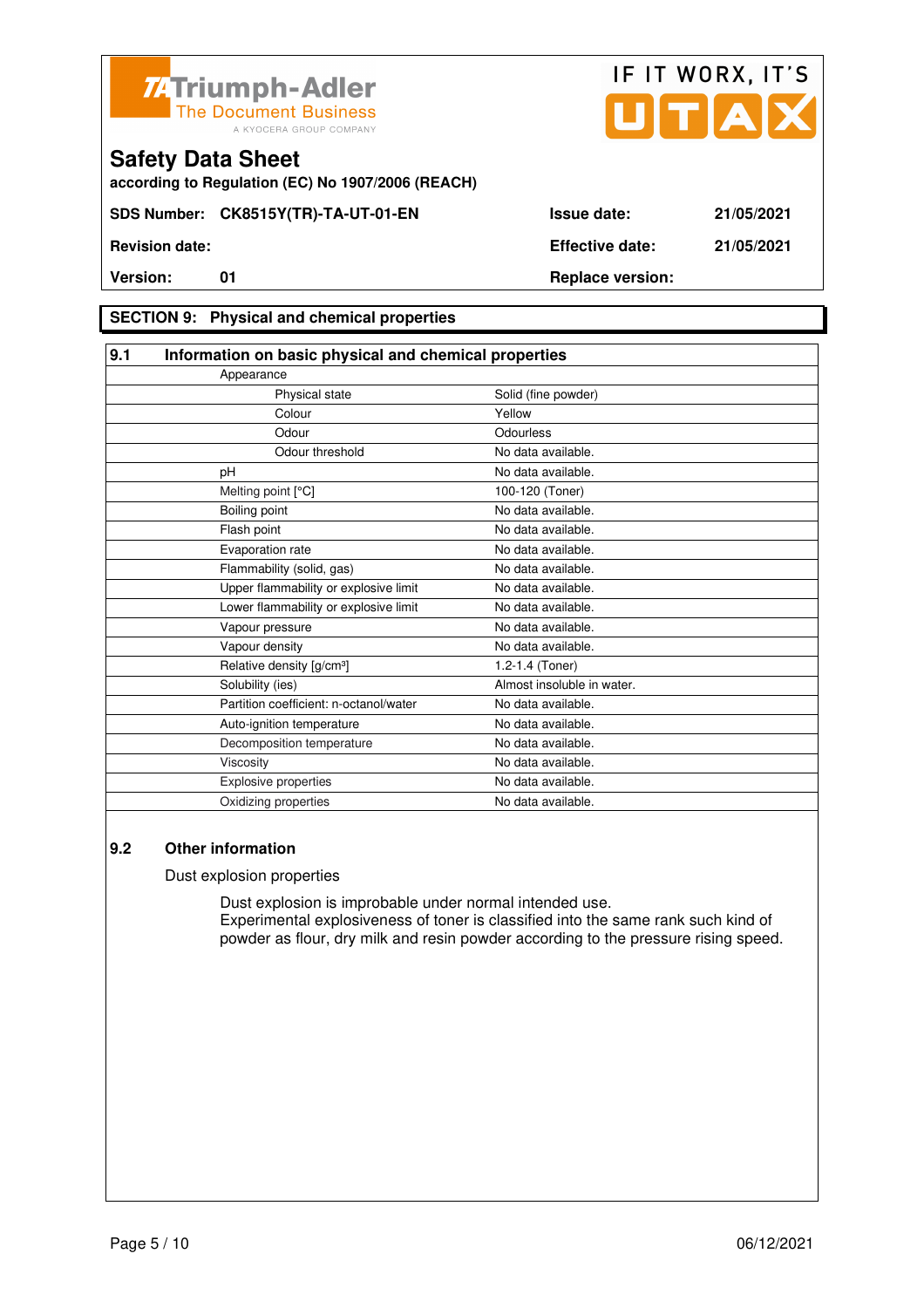



**Version:** 01 **Replace version:** 

**Revision date: Effective date: 21/05/2021** 

## **SECTION 10: Stability and reactivity**

### **10.1 Reactivity**

No data available.

**according to Regulation (EC) No 1907/2006 (REACH)**

### **10.2 Chemical stability**

This product is stable under normal conditions of use and storage.

### **10.3 Possibility of hazardous reactions**

Hazardous reactions will not occur.

**10.4 Conditions to avoid** 

None specified.

# **10.5 Incompatible materials**

None specified.

### **10.6 Hazardous decomposition products**

Hazardous decomposition products are not to be produced.

### **SECTION 11: Toxicological information**

| 11.1                              | Information on toxicological effects<br>Based on available data, the classification criteria listed below are not met.<br><b>Acute toxicity</b> |                                                                                           |  |
|-----------------------------------|-------------------------------------------------------------------------------------------------------------------------------------------------|-------------------------------------------------------------------------------------------|--|
|                                   |                                                                                                                                                 |                                                                                           |  |
|                                   |                                                                                                                                                 |                                                                                           |  |
|                                   | Oral $(LD_{50})$                                                                                                                                | $>$ 2000 mg/kg (rat) <sup>*</sup> (Toner)<br>$>$ 2000 mg/kg (rat) <sup>**</sup> (Carrier) |  |
|                                   | Dermal $(LD_{50})$                                                                                                                              | No data available. (Toner)<br>No data available. (Carrier)                                |  |
|                                   | Inhalation $(LC_{50}(4hr))$                                                                                                                     | $> 5.10$ mg/l (rat) <sup>*</sup> (Toner)                                                  |  |
|                                   | <b>Skin corrosion/irritation</b>                                                                                                                |                                                                                           |  |
|                                   | Acute skin irritation                                                                                                                           | Non-irritant (rabbit)* (Toner)<br>Non-irritant (rabbit)** (Carrier)                       |  |
|                                   | Serious eye damage/irritation                                                                                                                   |                                                                                           |  |
|                                   | Acute eye irritation                                                                                                                            | Mild irritant (rabbit)*. (Toner)                                                          |  |
| Respiratory or skin sensitization |                                                                                                                                                 |                                                                                           |  |
|                                   | Skin sensitization                                                                                                                              | Non-sensitising (mouse)* (Toner)<br>Non-sensitising** (Carrier)                           |  |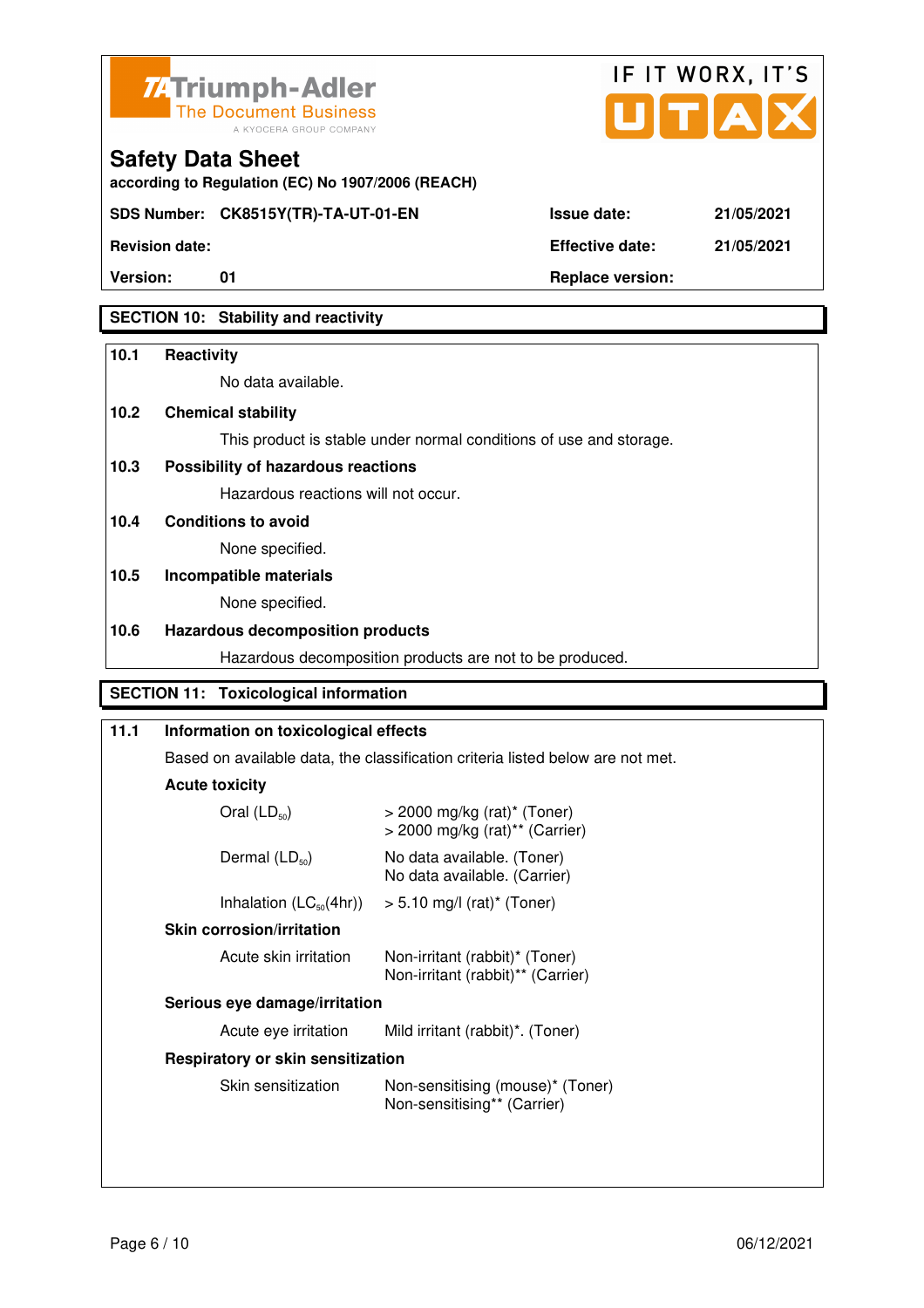

**SDS Number: CK8515Y(TR)-TA-UT-01-EN** 

**according to Regulation (EC) No 1907/2006 (REACH)**

| IF IT WORX, IT'S |            |  |  |  |
|------------------|------------|--|--|--|
|                  | JITIAI     |  |  |  |
| Issue date:      | 21/05/2021 |  |  |  |

**Revision date: Effective date: 21/05/2021** 

**Version:** 01 01 Replace version:

**Safety Data Sheet** 

| 11.1                         | <b>Germ cell mutagenicity</b>                                                                                                                                                                                                                                                                                                                                                                                                                                                                                                                                                                                                                                                                                                     | Ames test is negative** (Toner)<br>Ames test is negative** (Carrier)<br>*(based on test result of similar product)<br>** (based on test result of constituent materials) |  |  |
|------------------------------|-----------------------------------------------------------------------------------------------------------------------------------------------------------------------------------------------------------------------------------------------------------------------------------------------------------------------------------------------------------------------------------------------------------------------------------------------------------------------------------------------------------------------------------------------------------------------------------------------------------------------------------------------------------------------------------------------------------------------------------|--------------------------------------------------------------------------------------------------------------------------------------------------------------------------|--|--|
|                              | Information of ingredients:                                                                                                                                                                                                                                                                                                                                                                                                                                                                                                                                                                                                                                                                                                       |                                                                                                                                                                          |  |  |
|                              | No mutagen according to MAK, TRGS905 und (EC) No 1272/2008 Annex VI.                                                                                                                                                                                                                                                                                                                                                                                                                                                                                                                                                                                                                                                              |                                                                                                                                                                          |  |  |
|                              | Carcinogenicity                                                                                                                                                                                                                                                                                                                                                                                                                                                                                                                                                                                                                                                                                                                   |                                                                                                                                                                          |  |  |
|                              | Information of ingredients:                                                                                                                                                                                                                                                                                                                                                                                                                                                                                                                                                                                                                                                                                                       |                                                                                                                                                                          |  |  |
|                              |                                                                                                                                                                                                                                                                                                                                                                                                                                                                                                                                                                                                                                                                                                                                   |                                                                                                                                                                          |  |  |
|                              | No carcinogen or potential carcinogen (except Titanium dioxide) according to IARC,<br>Japan Association on Industrial Health, ACGIH, EPA, OSHA, NTP, MAK, California<br>Proposition 65, TRGS 905 and (EC) No 1272/2008 Annex VI.                                                                                                                                                                                                                                                                                                                                                                                                                                                                                                  |                                                                                                                                                                          |  |  |
|                              | The IARC re-evaluated Titanium dioxide as a Group 2B carcinogen (possibly carcinogenic to<br>humans) as the result of inhalation exposure test in rats. But, oral/skin test does not show<br>carcinogenicity (2). In the animal chronic inhalation studies for Titanium dioxide, the lung<br>tumour was observed only in rats. It is estimated that this is attributed to the overload of rat's<br>lung clearance mechanism (overload phenomenon) (3). The inhalation of excessive<br>Titanium dioxide does not occur in normal use of this product. Also, epidemiological studies to<br>date have not revealed any evidence of the relation between occupational exposure to<br>Titanium dioxide and respiratory tract diseases. |                                                                                                                                                                          |  |  |
| <b>Reproductive toxicity</b> |                                                                                                                                                                                                                                                                                                                                                                                                                                                                                                                                                                                                                                                                                                                                   |                                                                                                                                                                          |  |  |
|                              | Information of ingredients:                                                                                                                                                                                                                                                                                                                                                                                                                                                                                                                                                                                                                                                                                                       |                                                                                                                                                                          |  |  |
|                              | (EC) No 1272/2008 Annex VI.                                                                                                                                                                                                                                                                                                                                                                                                                                                                                                                                                                                                                                                                                                       | No reproductive toxicant according to MAK, California Proposition 65, TRGS 905 und                                                                                       |  |  |
|                              | <b>STOT-single exposure</b>                                                                                                                                                                                                                                                                                                                                                                                                                                                                                                                                                                                                                                                                                                       | No data available.                                                                                                                                                       |  |  |
|                              | <b>STOT-repeated exposure</b>                                                                                                                                                                                                                                                                                                                                                                                                                                                                                                                                                                                                                                                                                                     | No data available.                                                                                                                                                       |  |  |
|                              | <b>Aspiration hazard</b>                                                                                                                                                                                                                                                                                                                                                                                                                                                                                                                                                                                                                                                                                                          | No data available.                                                                                                                                                       |  |  |
|                              | <b>Chronic effects</b>                                                                                                                                                                                                                                                                                                                                                                                                                                                                                                                                                                                                                                                                                                            |                                                                                                                                                                          |  |  |
|                              | In a study in rats by chronic inhalation exposure to a typical toner, a mild to moderate degree<br>of lung fibrosis was observed in 92% of the rats in the high concentration (16 mg/m <sup>3</sup> )<br>exposure group, and a minimal to mild degree of fibrosis was noted in 22% of the animal in the<br>middle $(4mg/m3)$ exposure group (1). But no pulmonary change was reported in the lowest<br>$(1\,\text{mg/m}^3)$ exposure group, the most relevant level to potential human exposures.                                                                                                                                                                                                                                 |                                                                                                                                                                          |  |  |
|                              | <b>Other information</b>                                                                                                                                                                                                                                                                                                                                                                                                                                                                                                                                                                                                                                                                                                          | No data available.                                                                                                                                                       |  |  |
|                              |                                                                                                                                                                                                                                                                                                                                                                                                                                                                                                                                                                                                                                                                                                                                   |                                                                                                                                                                          |  |  |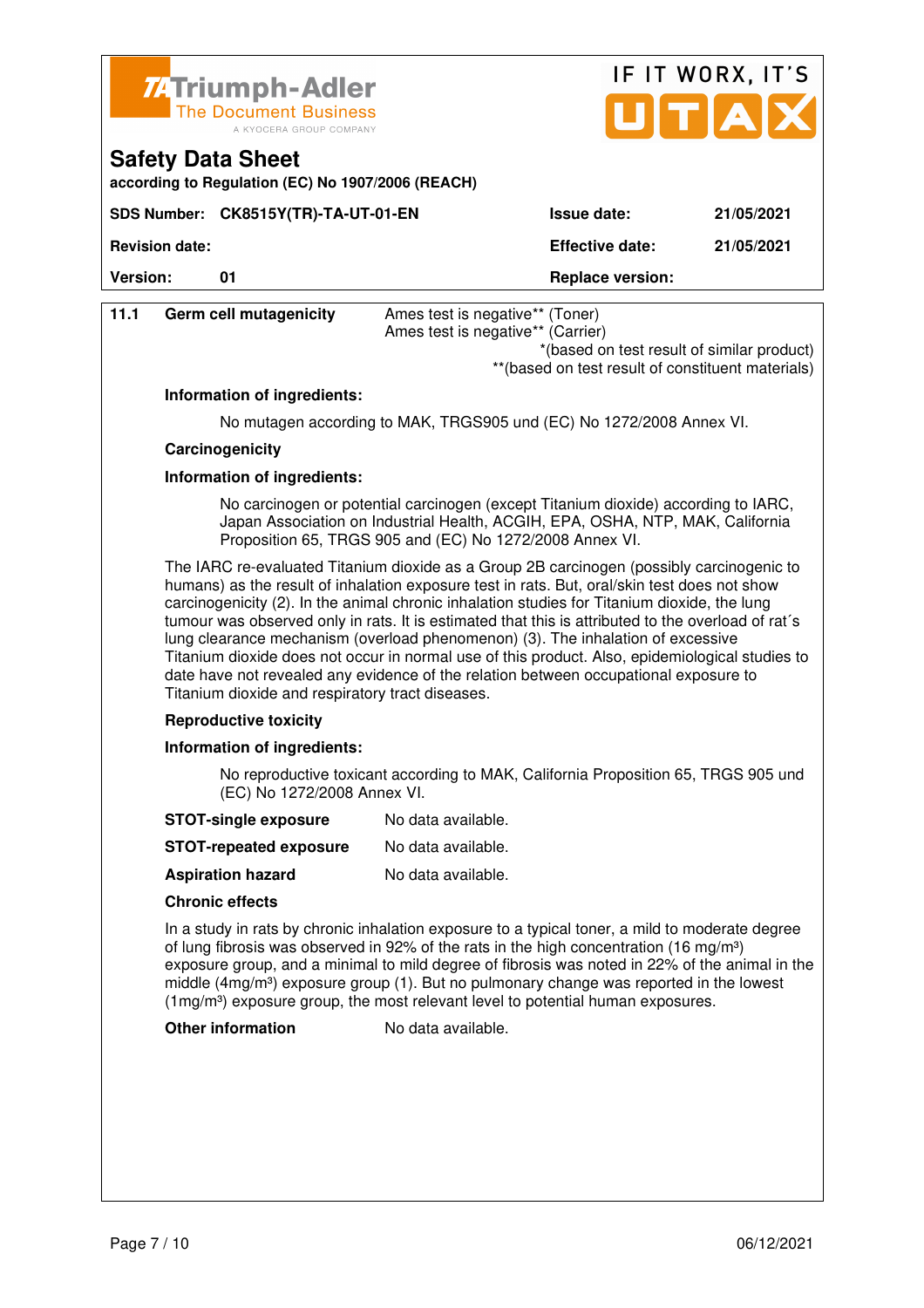

**according to Regulation (EC) No 1907/2006 (REACH)**

**SDS Number: CK8515Y(TR)-TA-UT-01-EN Issue date: 21/05/2021** 

**Revision date: Effective date: 21/05/2021** 

### **SECTION 12: Ecological information**

### **12.1 Toxicity**

No data available.

### **12.2 Persistence and degradability**

No data available.

**12.3 Bio accumulative potential** 

No data available.

#### **12.4 Mobility in soil**

No data available.

### **12.5 Results of PBT and vPvB assessment**

No data available.

#### **12.6 Other adverse effects**

No additional information available.

### **SECTION 13: Disposal considerations**

### **13.1 Waste treatment methods**

 Do not attempt to incinerate the toner container or unit and the waste toner yourself. Dangerous sparks may cause burn. Any disposal practice should be done under conditions which meet local, state and federal laws and regulations relating to waste (contact local or state environmental agency for specific rules).

### **SECTION 14: Transport information**

#### **14.1 UN-number**

None.

**14.2 UN Proper shipping name** 

None.

**14.3 Transport hazard class(es)** 

None.

### **14.4 Packing group**

None.

**14.5 Environmental hazards** 

None.

| ue date: | 21/05/20 |
|----------|----------|
|          |          |

IF IT WORX, IT'S

Version: 01 01 **Replace version: Replace version:**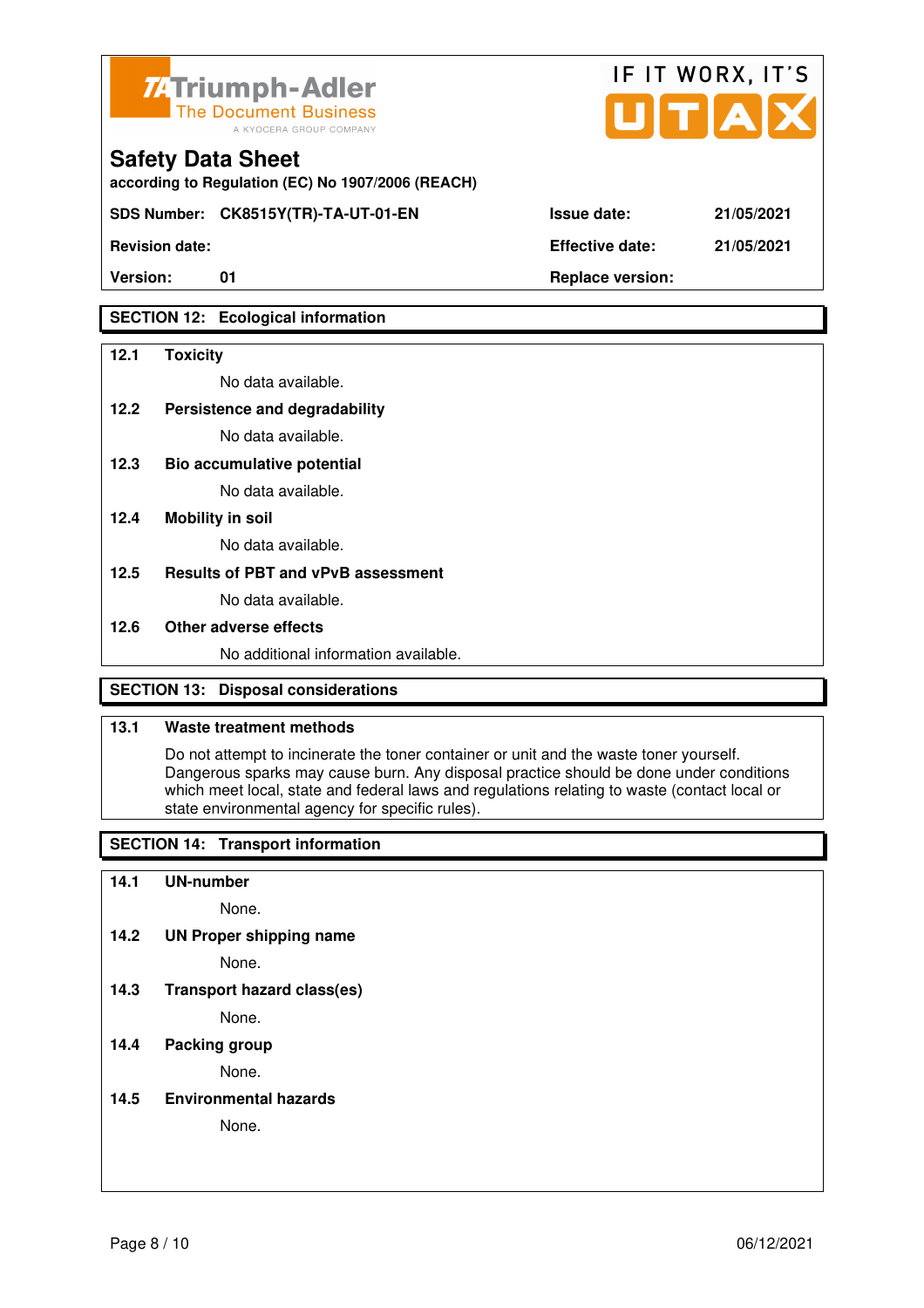



**according to Regulation (EC) No 1907/2006 (REACH)**

### **SDS Number: CK8515Y(TR)-TA-UT-01-EN Issue date: 21/05/2021**

**Revision date: Effective date: 21/05/2021** 

Version: 01 01 **Replace version:** 

### **14.6 Special precautions for user**

No additional information available.

# **14.7 Transport in bulk according to Annex II of MARPOL73/78 and the IBC Code**

Not applicable.

### **SECTION 15: Regulatory information**

### **15.1 Safety, health and environmental regulations/legislation specific for the substance or mixture EU-regulations**

Regulation (EC) No 1005/2009 (on substances that deplete the ozone layer, Annex I and II): Not listed.

Regulation (EU) 2019/1021 (on persistent organic pollutants, Annex I as amended):

Not listed.

 Regulation (EU) No 649/2012 (concerning the export and import of dangerous chemicals, Annex I and V as amended):

Not listed.

 Regulation (EC) No 1907/2006 REACH Annex XVII as amended (Restrictions on use): Not listed.

Regulation (EC) No 1907/2006 REACH Annex XIV as amended (Authorizations):

Not listed.

#### **US-regulations**

All ingredients in this product comply with order under TSCA.

#### **Canada regulations**

 This product is not a WHMIS-controlled product, since we consider it as a manufactured article.

#### **15.2 Chemical Safety Assessment**

No data available.